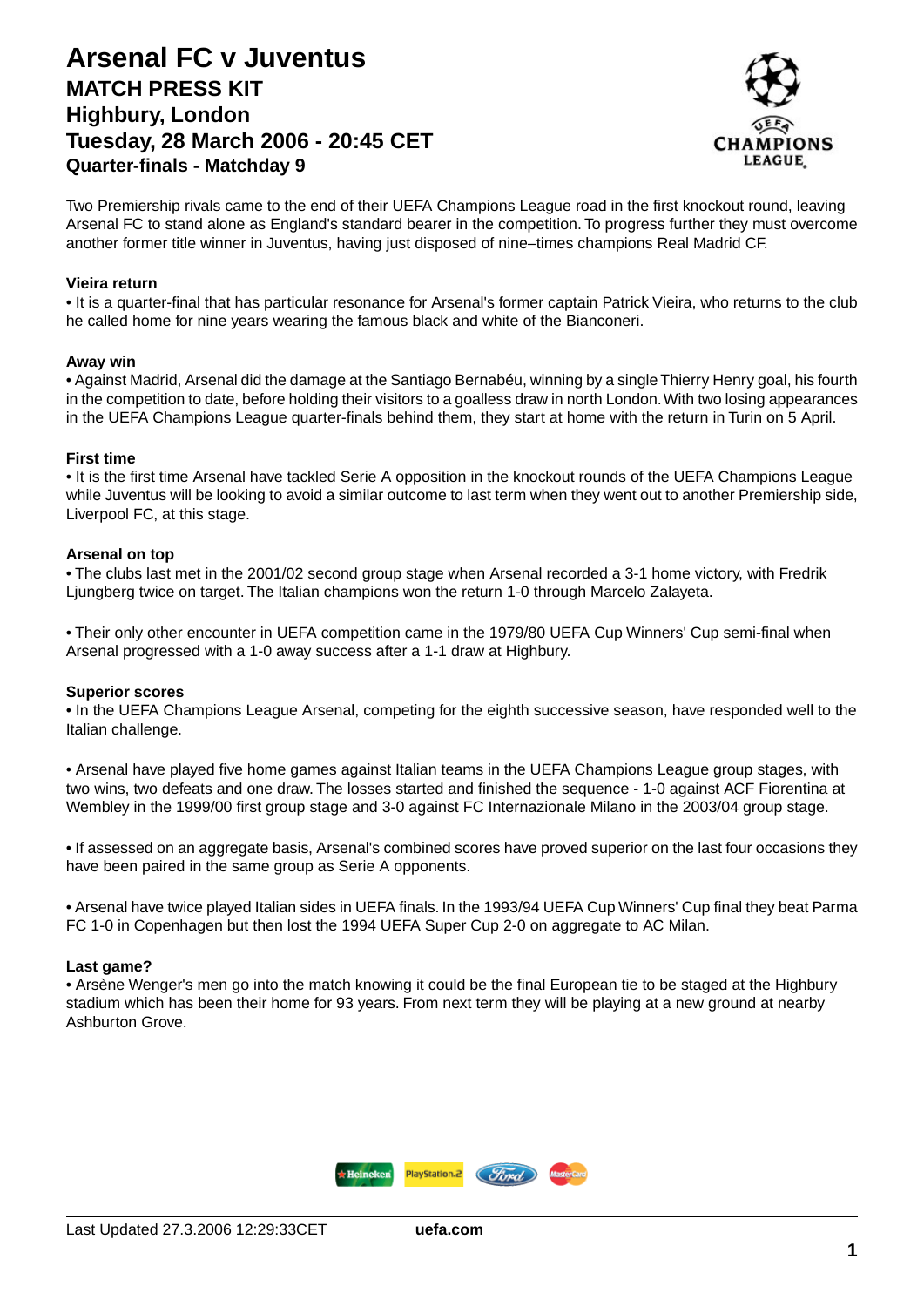• Speculation about where Henry will be playing his football next year provides comment for English newspapers on a daily basis but he is sure to be wholly focused for this double-header as he is also facing a former club.The Arsenal captain spent seven months with Juve in 1999 after making the switch from AS Monaco FC.

### **Unbeaten in eight**

• Since losing at home to Chelsea FC in the 2003/04 quarter-final second leg, the Gunners have played eight games at Highbury in the competition, winning five and drawing three.

• In the current campaign, Arsenal are easily the least generous side to opponents, conceding a mere two goals in eight fixtures to date and posting six successive clean sheets, one short of AC Milan's feat last season.

#### **Lucky Juve**

• Juventus, winners of the trophy in 1984/85 and 1995/96, will consider themselves fortunate to have reached this stage for the third time in four seasons. With two minutes remaining in the first knockout round tie at the Stadio Delle Alpi they were staring at the exit door, being held 1-1 by Werder Bremen to compound a 3-2 first-leg defeat.

• Then goalkeeper Tim Wiese inexplicably spilled the ball under no pressure and handed an aggregate winner on away goals for Emerson after David Trezeguet had cancelled out Johan Micoud's early strike. It was Trezeguet's sixth goal in this year's competition, two behind leading marksman Andriy Shevchenko.

### **Two defeats**

• In their tenth UEFA Champions League campaign, Fabio Capello's team are seeking to improve on their last two appearances against English clubs. Last season's defeat by Liverpool had its origins in a 2-1 reverse at Anfield, with Fabio Cannavaro scoring late after two first-half goals by the hosts. The home leg ended 0-0. In the 2002/03 second group stage they went down 2-1 at Manchester United FC and 3-0 at home.

• In 15 meetings with English sides on a home-and-away basis, the Turin outfit have prevailed on aggregate seven times. Juventus also twice beat Liverpool in one-off games, the 1984/85 European Champion Clubs' Cup final (1-0) and the UEFA Super Cup match (2-0) that same season.

• Juve have won just twice in England against local clubs and not since the 1996/97 UEFA Champions League group stage when they triumphed 1-0 at Manchester United.

• Old Trafford was also the scene for the 2002/03 final, when they succumbed 3-2 on penalties to AC Milan after a 0-0 draw.

• Their home record is much stronger, winning ten of their 15 contests and losing just three.

#### **Semi-final opponents**

• The winners can look forward to a semi-final tie against the victors of Internazionale against Villarreal CF.

### Match facts

• No Arsenal player has played every minute of their eight UEFA Champions League games this season.

• Spanish duo **Cesc Fabregas** and **José Antonio Reyes** are the only Arsenal players to have played some part in each of the eight matches.

• **Reyes**'s record is under threat as he needs one more yellow card for a suspension. **Kolo Touré** is also one caution from a ban.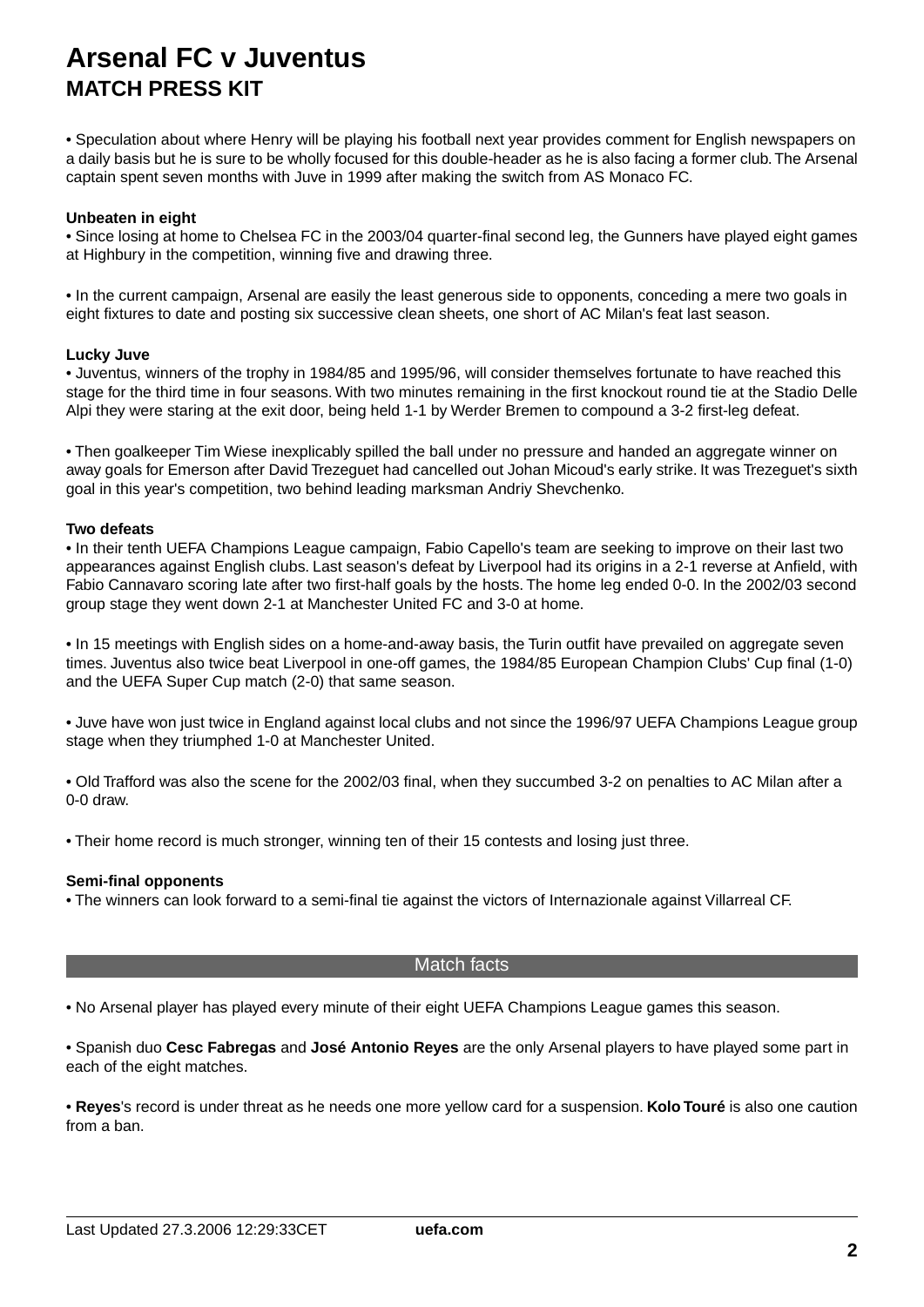• **Thierry Henry** needs to make just one more appearance for his 75th match in the UEFA Champions League proper. He is also two matches away from his century of UEFA club competition matches and two goals away from 50 in UEFA club competition.

• **Ashley Cole** is six matches away from his 50th game in the UEFA Champions League, having never played any other UEFA club competition games.

- **Lauren** is three matches away from his 75th appearance in UEFA club competition.
- Aside from sitting out on Matchday 1, **Mathieu Flamini** has not missed a minute for Arsenal in Europe this season.

• **Theo Walcott**, yet to make his European debut, turned 17 on 16 March. If he finds the net against Juventus, he will become the youngest scorer in UEFA Champions League history.

• **Henry** is joint third on the UEFA Champions League top scorers' list for this season with four goals. Andriy Shevchenko leads the way with eight.

- **Reyes** is joint second in terms of most assists, having provided three goals for team-mates.
- **Reyes** has been fouled more times (33) than any other player in the UEFA Champions League this season.
- Arsenal's match at Portsmouth FC on Saturday evening was called off little more than an hour before the kick-off after torrential rain along England's south coast.

• The postponement meant no first-team return for **Sol Campbell**, who had been included in the London club's squad for the first time since 1 February. The England defender had been out with an ankle injury.

• **Reyes** (hamstring) and **Fredrik Ljungberg** (calf) were thought to have not been fit enough to have played on Saturday.

• It also meant **Henry** was denied the chance to add to his tally at the top of the Premiership scorers' list, keeping him on 19 goals. He had scored eight goals in his six previous matches against Portsmouth.

- His two goals in the 2-1 victory against Liverpool FC on 12 March took him into third place in the Premiership all-time scorers' list with 156 goals. Alan Shearer has 256 and Andrew Cole is on 185.
- **Henry** was not on target when Arsenal beat Charlton Athletic FC 3-0 on Saturday 18 March.

• Arsenal had been hoping for a win against Portsmouth to make it four successive Premiership victories for the first time since May 2005. Victory would also have taken them into the top four above Tottenham Hotspur FC, at least until Spurs play on Monday night.

• A win would also have taken Arsenal's all-time Premiership points tally to 999.

• This is Arsenal's worst performance by this stage of a Premiership season since the top division was reduced to 20 clubs.

• Arsenal have scored more goals in the closing stages of Premiership games than any other club - 14 in the last quarter-hour, of which 13 were in the last ten minutes, seven of those in the final five minutes.

• Arsenal have won all ten Premiership matches in which they were leading at half-time.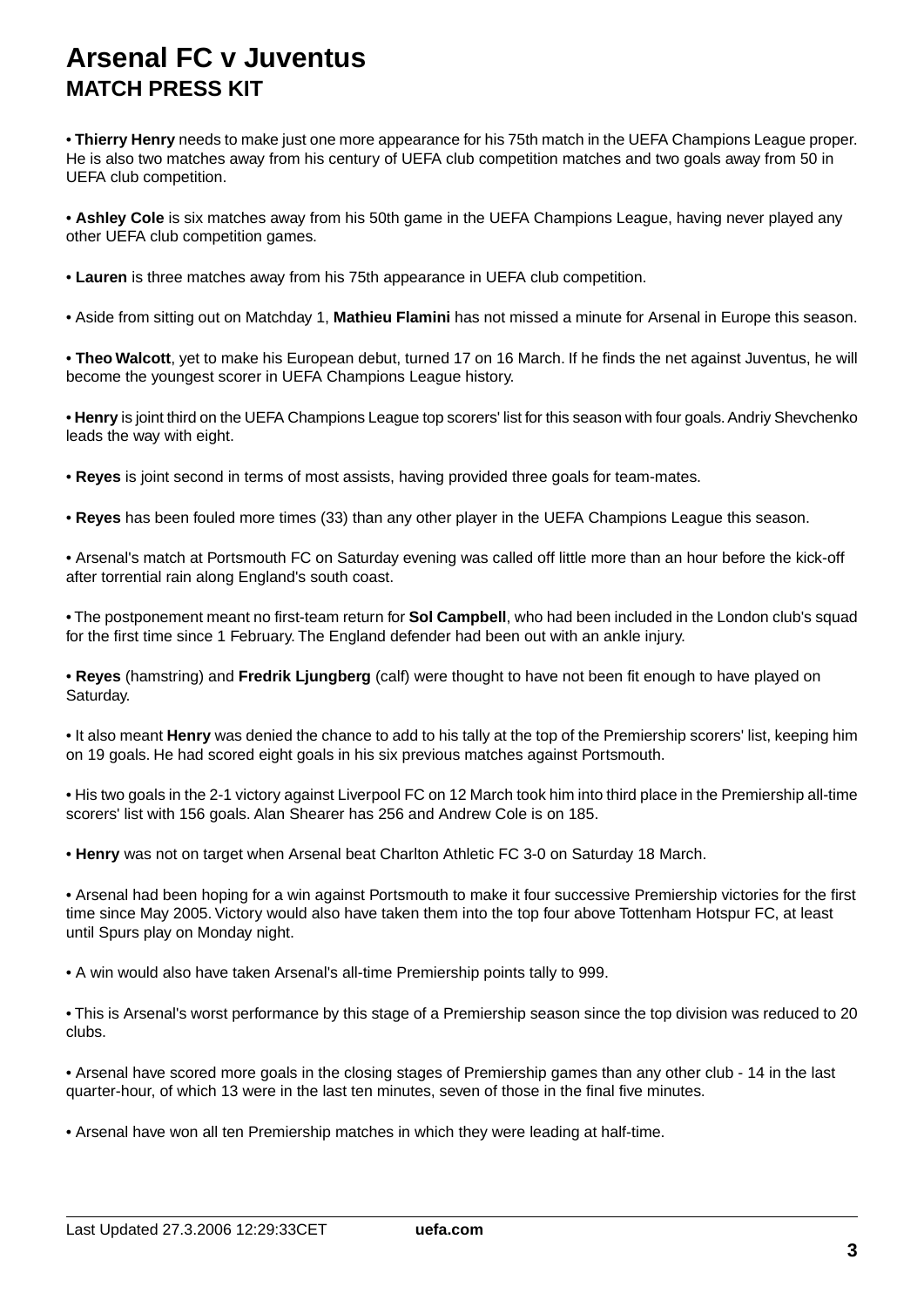• Until sitting out both legs of the first knockout round, **Christian Abbiati** had been the only Juventus player to have played every minute of their UEFA Champions League campaign to date.

• Only **Mauro Camoranesi** in the Juve squad has featured in all eight games in this season's competition, although he has yet to complete a full 90 minutes.

• **Lilian Thuram** made his 100th appearance in UEFA club competition in the 3-1 victory at SK Rapid Wien on Matchday 6, having already passed 50 games in the UEFA Champions League alone this season.

• **Robert Kova** , who did not play in the first knockout round, is still one game off his half-century in Europe's premier club competition. **David Trezeguet** is also one away and **Gianluigi Buffon** has two matches to go.

• **Trezeguet** is joint second behind Andriy Shevchenko in this season's UEFA Champions League top scorers' list. He has six goals, which is the same as Ronaldinho but two fewer than Shevchenko.

• **Trezeguet** has had 15 shots on goal compared to Shevchenko's 19, which is the most of any player in the UEFA Champions League.

• **Pavel Nedv d** is joint second in the list of the most creative players in this season's competition, having made three goals for team-mates.

• **Zlatan Ibrahimovi** has been ruled offside more than any other player in this season's competition. He has been caught 23 times. His closest rivals are team-mates **Trezeguet** (14) and **Alessandro Del Piero** (13).

• **Patrick Vieira** has received four yellow cards in this season's competition, the most of any player left in the competition.

• **Kova** turns 32 on 6 April, the day after the return against Arsenal in Turin and two days after **Emerson** celebrates his 30th birthday.

• **Nedv d** is suspended for Matchday 9. **Camoranesi**, **Kova** and **Vieira** are all one yellow card away from a ban.

• The goal scored by AS Roma's Houssine Kharja in Saturday's 1-1 draw at the Delle Alpi was just the sixth conceded by Juve at home in Serie A this season. The best home record for an entire single 20-team league campaign is ten goals, conceded by Torino Calcio in 1949/50.

• The home draw against AS Roma was Juve's second in a row after the 0-0 against AC Milan on 12 March. Juventus have won 13 out of 16 home games and are still unbeaten at Delle Alpi.

• That goalless draw against Milan was the only time that the club had not scored in a game in any competition this season. **Emerson** ensured normal service had resumed against Roma at the weekend.

• **Emerson**'s goal was his second of the season in Serie A, equalling his tally for the club in his first campaign in 2004/05. His best for a single Italian league season was the five he notched for his former club Roma in 2001/02.

• **Nevd d** was sent off against Roma. It was the first dismissal of the season for the Czech.

• **Trezeguet** came on as a first-half substitute against Roma to replace **Del Piero**, who is out of the midweek game with a thigh injury, only to be replaced himself by Federico Balzaretti during the interval.

• **Trezeguet** had scored twice in the 3-1 win at AS Livorno Calcio on 18 March, even though he played 65 just minutes of that contest.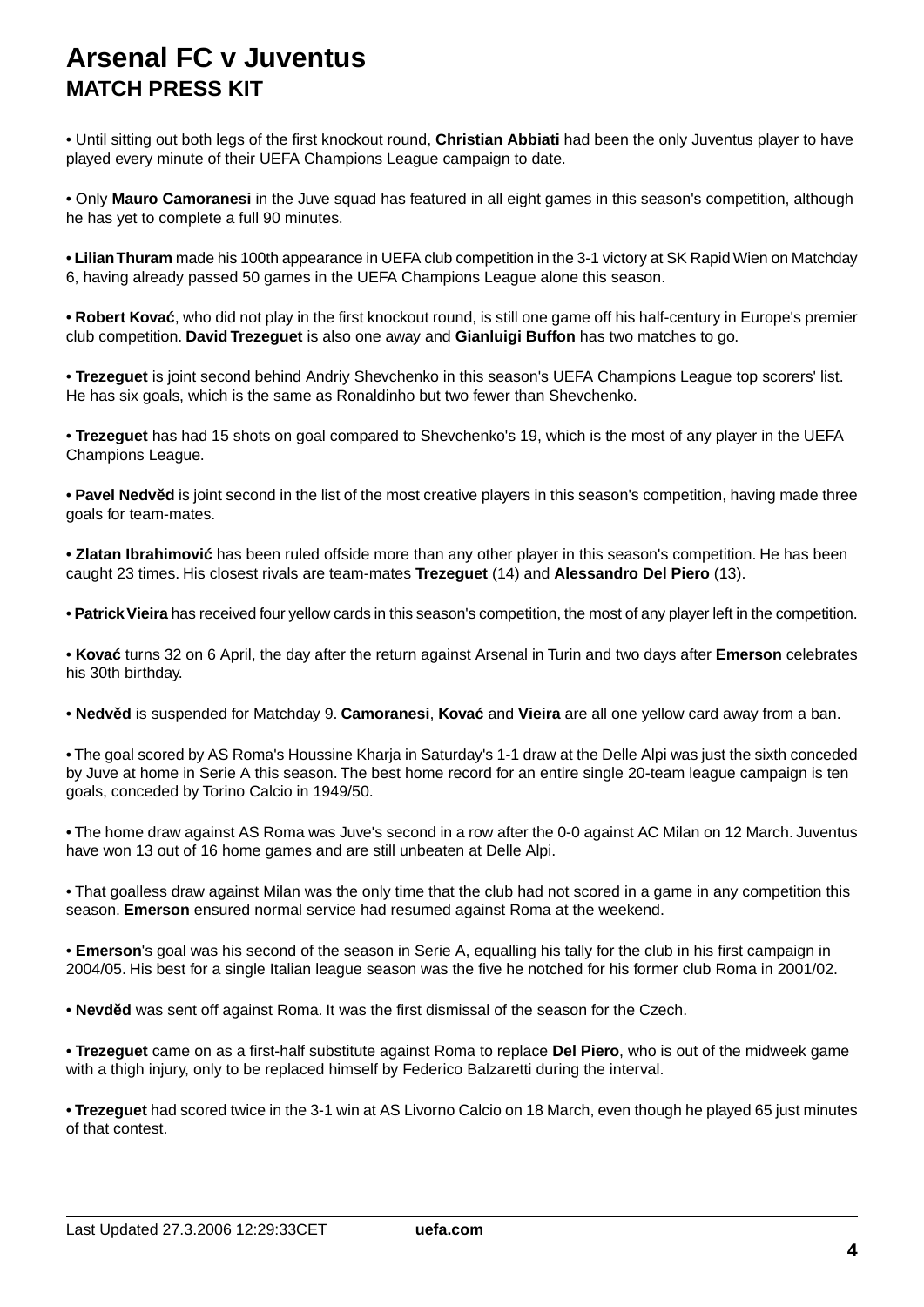• **Trezeguet** has now scored 20 goals in 26 league games.

• **Trezeguet**'s double means he is just two behind Juve's most prolific foreign player of all-time, John Hansen. The Danish forward struck 124 times for the club.

• **Fabio Capello** has declared that he is ready to extend his contract with Juventus: "I would like to stay here for another three years," Capello said on Friday, but he also told how he would one day like to work abroad again. He said: "After Juventus? Well, I'd like to take charge of a national side and it would be a great honour to lead England."

• **Del Piero** scored Juventus' third against Livorno and it was his 132nd goal in Serie A, moving him just two behind Vincenzo Montella in the number of goals scored by current players.

## Team facts

### **UEFA club competition milestones**

• To date, Arsenal FC have never advanced beyond the quarter-final stage in either the UEFA Champions League or the European Champion Clubs' Cup although they have been more successful in both the UEFA Cup Winners' Cup and UEFA Cup.

• The London club have played in three UEFA Cup Winners' Cup finals, triumphing in the 1993/94 season when they overcame Parma FC 1-0 thanks to Alan Smith's 22nd-minute goal. The other finals ended in narrow defeats by Valencia CF and Real Zaragoza in the 1979/80 and 1994/95 seasons respectively. Following their elimination from the 1999/00 UEFA Champions League at the end of the group stage, Arsenal advanced to the UEFA Cup final only to lose on penalties to Galatasaray SK at Copenhagen's Parken stadium.

## **UEFA club competition honours**

• UEFA Cup Winners' Cup: 1993/94

#### **Ten-year record**

• Arsenal are making their eighth successive attempt at winning the UEFA Champions League with their best performance to date being two quarter-final appearances in the competition during the 2000/01 and 2003/04 seasons. On the first occasion, the Gunners lost on away goals to Valencia CF after the two sides shared four goals, while more recently, Chelsea FC denied them a place in the last four with a 3-2 aggregate success that included a 2-1 victory at Highbury.

**1996/97:** UEFA Cup, first round **1997/98:** UEFA Cup, first round **1998/99:** UEFA Champions League, group stage **1999/2000:** UEFA Cup, finalists having transferred from the UEFA Champions League group stage **2000/01:** UEFA Champions League, quarter-finals **2001/02:** UEFA Champions League, second group stage **2002/03:** UEFA Champions League, second group stage **2003/04:** UEFA Champions League, quarter-finals **2004/05:** UEFA Champions League, first knockout round **2005/06:** UEFA Champions League, quarter-finals

## **2005/06 season**

• In the 2004/05 season, Arsenal trailed Chelsea by 12 points in the English Premiership, finishing second ahead of Manchester United FC by a further six points. The second-placed finish provided Arsenal with an automatic spot in the group stage, extending their sequence of never having played a qualifying round match in the competition.

• Arsenal advanced to the 2005/06 UEFA Champions League group stage as one of the 16 automatic qualifiers.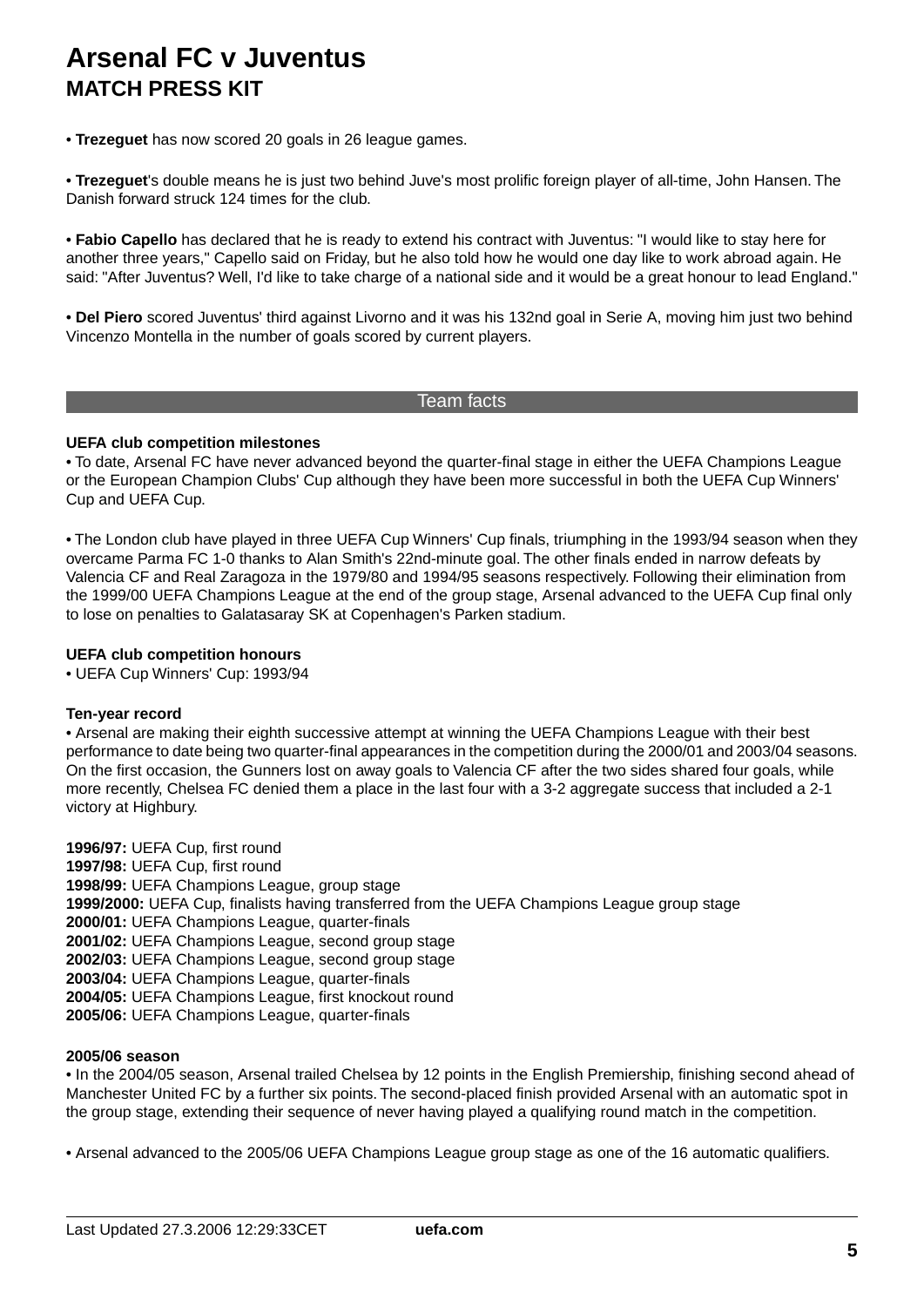• With five victories from their opening five engagements, Arsenal qualified with some ease for the knockout stages. The only blemish to their record came on Matchday 6 when they were held to a scoreless draw by AFC Ajax. Otherwise, the record books show ten goals scored and two conceded from their six matches.

• A daunting trip to the Santiago Bernabéu stadium in Madrid was the Gunners' reward for topping their group, but a Thierry Henry goal separated the sides before they battled out a scoreless draw in the return leg in the English capital thus providing Arsenal with their third trip to the quarter-finals in the last six years.

### **Key facts**

• To date, the Gunners have played 76 matches in the UEFA Champions League, winning 34, drawing 21 and losing 21. In that time, Arsenal have scored 108 goals and conceded 83.

• Their overall European Champion Clubs' Cup record (including all qualifying round matches) reads, played 86, won 39, drawn 22 and lost 25 with 129 goals scored and 93 conceded.

• Overall, Arsenal have played 140 matches in UEFA club competition with 66 wins, 37 draws and 37 losses. In those matches, they have scored 222 times while conceding 147 goals.

## **Records**

### **UEFA club competitions**

• Biggest win

**0-7:** R. Standard de Liège v Arsenal FC

03.11.1993, 1993/94 UEFA Cup Winners' Cup, second round, second leg

Having won the opening leg 3-0 in London, Arsenal heaped further misery on Standard, running up seven goals without reply in a season in which they went on to win the competition. Kevin Campbell (42 and 80 minutes) scored twice with other goals from Alan Smith (3), Ian Selley (20), Tony Adams (36), Paul Merson (72) and Eddie McGoldrick (81).

• Biggest home win

## **6-1:** Arsenal FC v FK Austria Wien

18.09.1991, 1991/92 European Champion Clubs' Cup, first round, first leg

Four second half goals from Alan Smith (51, 53, 65 and 65 minutes) including two in a minute effectively ended Rapid Wien's interest in the competition. Andy Linighan (37) and Anders Limpar (77) started and finished the scoring with Andy Ogris (56) netting the Austrians' consolation.

• Biggest away win

**0-7:** R. Standard de Liège v Arsenal FC (see above for details)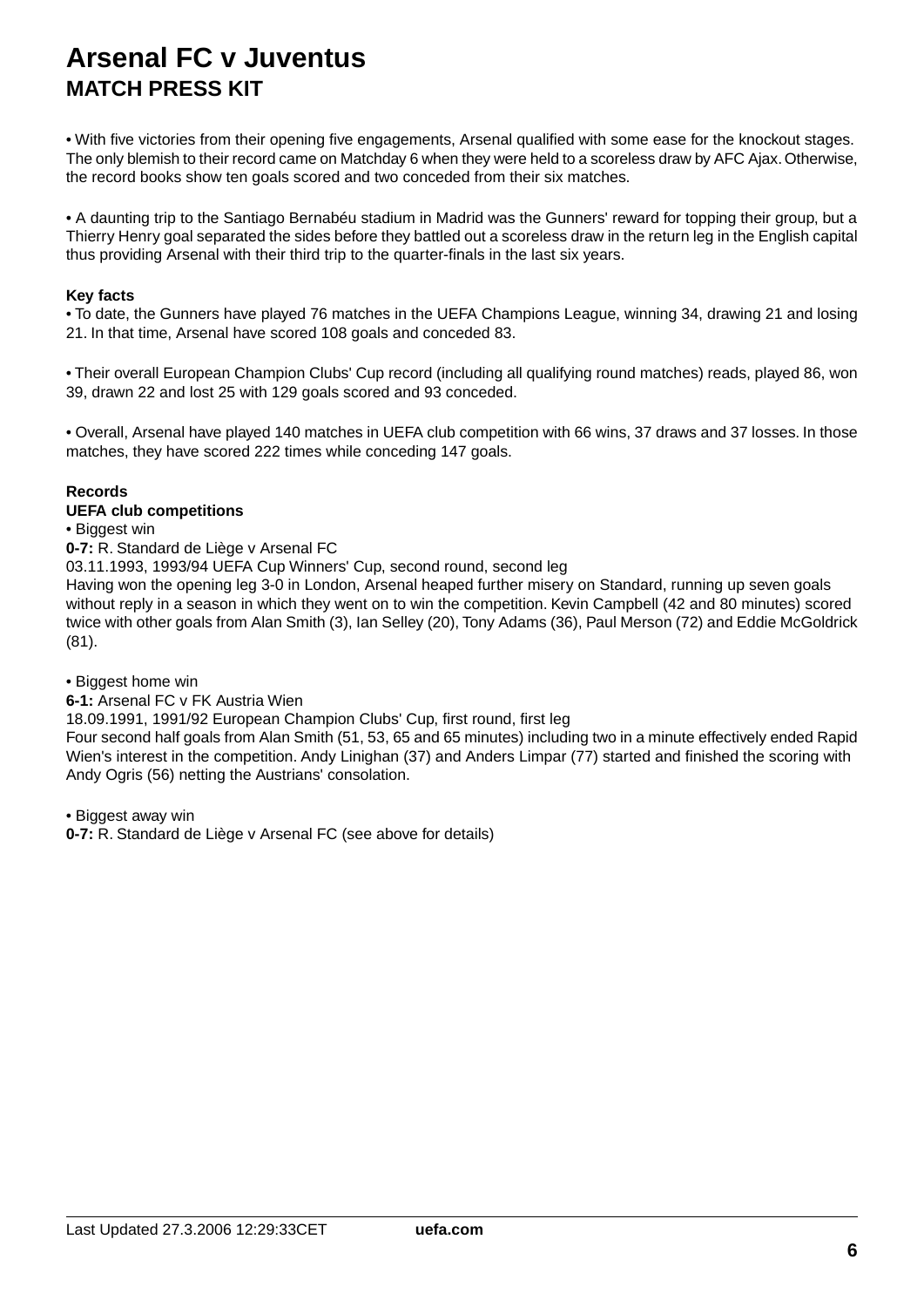• Heaviest defeat

**0-3:** Arsenal FC v FC Internazionale Milano

17.09.2003, 2003/04 UEFA Champions League, group stage

The Gunners' group stage campaign got off to the worst possible start against Inter as goals from Julio Cruz (22), Andy van der Meyde (24) and Obafemi Martins (41) condemned them to a 3-0 defeat at Highbury. Arsenal would eventually recover to advance to the knockout stage, gaining revenge for the 3-0 reverse in London by defeating Inter 5-1 at the Giuseppe Meazza stadium.

**4-1:** FC Spartak Moskva v Arsenal FC

22.11.2000, 2000/01 UEFA Champions League, second group stage

Arsenal opened the second group stage with a comprehensive defeat at the Luzhniki stadium despite taking the lead after two minutes through Silvinho. Marçao (29 and 50 minutes) scored either side of the interval before Egor Titov (77) and Robson (82) rounded off a comfortable win for the Russian side.

**3-0:** FC Shakhtar Donetsk v Arsenal FC

07.11.2000, 2000/01 UEFA Champions League, first group stage

With their qualification assured for the second group stage, Arsenal failed to trouble Shakhtar in the Ukraine with Serhiy Atelkin (34), Andriy Vorobey (57) and Olexiy Bielik (66) scoring for the home side.

**2-5:** Arsenal FC v SK Spartak Moskva

29.09.1982, 1982/83 UEFA Cup, first round, second leg

Trailing 3-2 from the opening leg in the Soviet capital, Arsenal found themselves four goals in arrears to Spartak at Highbury following goals from Sergei Schvetsov (22), Sergei Rodionov (56) and Fyodor Cherenkov (65 and 72). Chris Whyte (74) and Lee Chapman (89) scored Arsenal's consolation goals, sandwiching an Edgar Hess (78) strike for the visitors who advanced 8-4 on aggregate.

• Heaviest home defeat

**0-3:** Arsenal FC v FC Internazionale Milano (see above for details)

**2-5:** Arsenal FC v SK Spartak Moskva (see above for details)

• Heaviest away defeat

**4-1:** FC Spartak Moskva v Arsenal FC (see above for details)

**3-0:** FC Shakhtar Donetsk v Arsenal FC (see above for details)

## **UEFA Champions League (group stage to final only)**

• Biggest win

**5-1:** Arsenal FC v Rosenborg BK

07.12.2004, 2004/05 UEFA Champions League, group stage

Arsenal concluded their group stage campaign with a 5-1 defeat of Rosenborg BK at Highbury, spreading the goalscoring plaudits among five players - José Antonio Reyes (3), Thierry Henry (24), Cesc Fabregas (29), Robert Pirès (41) and Robin van Persie (84) with Erik Hoftun (38) netting the visitors' consolation.

**1-5:** FC Internazionale Milano v Arsenal FC

25.11.2003, 2003/04 UEFA Champions League, group stage

Three goals in the last five minutes condemn Inter to a four-goal defeat with Thierry Henry (25 and 85) and Robert Pirès (88 and 89) both scoring twice as the Gunners gained revenge for their 3-0 home defeat on the opening matchday. **0-4:** PSV Eindhoven v Arsenal FC

25.09.2002, 2002/03 UEFA Champions League, group stage

Ahead after 20.07 seconds through Gilberto Silva, Arsenal added three second half goals through Fredrik Ljungberg (66) and Thierry Henry (81 and 90+2) to complete a comfortable victory in Eindhoven.

• Biggest home win

**5-1:** Arsenal FC v Rosenborg BK (see above for details)

• Biggest away win

**1-5:** FC Internazionale Milano v Arsenal FC (see above for details)

**0-4:** PSV Eindhoven v Arsenal FC (see above for details)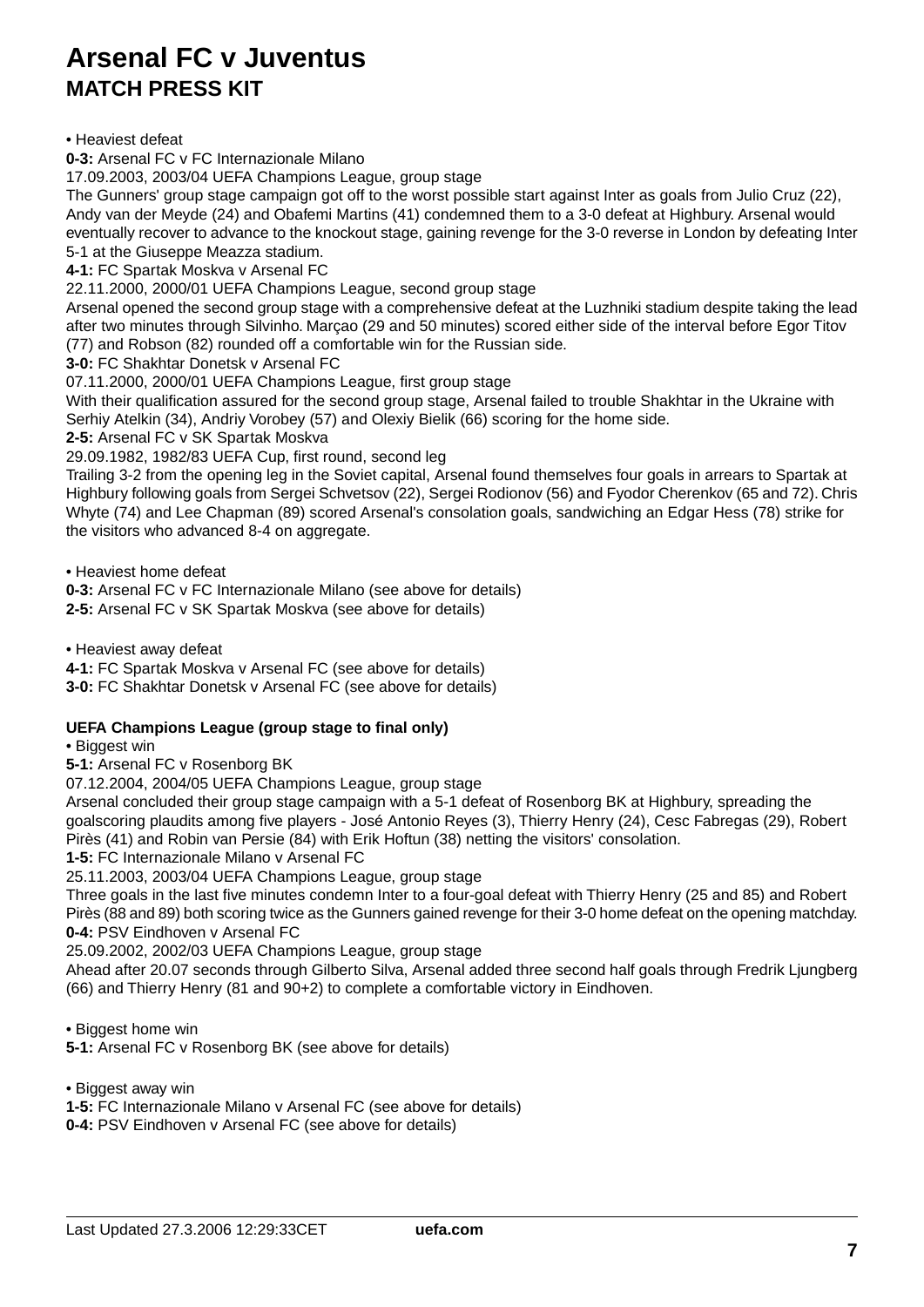• Heaviest defeat **4-1:** FC Spartak Moskva v Arsenal FC (see above for details) **3-0:** FC Shakhtar Donetsk v Arsenal FC (see above for details)

• Heaviest home defeat **0-3:** Arsenal FC v FC Internazionale Milano (see above for details)

• Heaviest away defeat

**4-1:** FC Spartak Moskva v Arsenal FC (see above for details)

**Last updated:** 15 March 2006

### **UEFA club competition milestones**

• Winners of the competition in 1995/96, Juventus have been losing finalists on their three subsequent appearances against BV Borussia Dortmund (1996/97), Real Madrid CF (1997/98) and AC Milan (2002/03).

• Both FC Bayern München and Juventus hold the distinct record of being the only teams to compete in the European Champion Clubs' Cup final in each of the last four decades. Juventus's record is as follows:

2002/03: Juventus 0-0 AC Milan (2-3 on penalties after extra time)

1997/98: Juventus 0-1 Real Madrid CF 1996/97: BV Borussia Dortmund 3-1 Juventus 1995/96: AFC Ajax 1-1 Juventus (2-4 on penalties after extra time) 1984/85: Juventus 1-0 Liverpool FC 1982/83: Hamburger SV 1-0 Juventus 1972/73: AFC Ajax 1-0 Juventus

• Juventus are seeking their first appearance in the European Champion Clubs' Cup final - and their eighth overall since their penalty shoot-out defeat by AC Milan at the end of the 2002/03 season. Along with Milan, Juve have featured in four UEFA Champions League finals since the competition started in the 1992/93 season, but have only recorded one victory - a 4-2 success on penalties following a 1-1 draw with AFC Ajax after extra time.

#### **UEFA club competition honours**

- UEFA Champions League: 1984/85, 1995/96
- UEFA Cup Winners' Cup: 1983/84
- European/South American Cup: 1985, 1996
- UEFA Super Cup: 1984, 1996
- UEFA Cup: 1976/77, 1989/90, 1992/93
- UEFA Intertoto Cup: 1999

#### **Ten-year record**

• Juventus are involved in the group stage of the UEFA Champions League for the sixth successive time and for the tenth time in the last eleven years.The Turin giants failed to qualify for the 1999/00 competition and entered the 1999 UEFA Intertoto Cup before qualifying for the 1999/00 UEFA Cup, which they exited at the fourth round stage.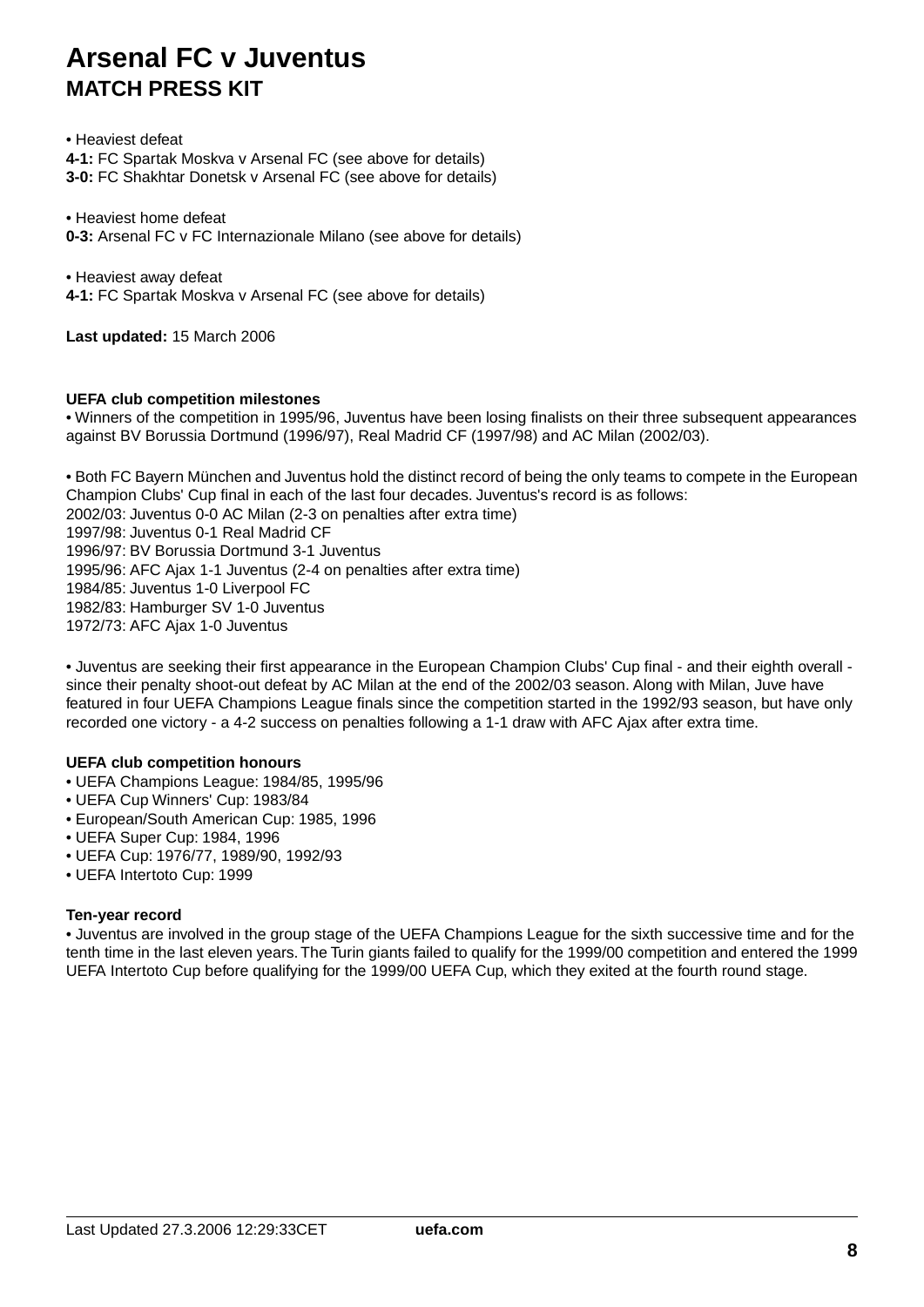**1996/97:** UEFA Champions League, final **1997/98:** UEFA Champions League, final **1998/99:** UEFA Champions League, semi-final **1999/2000:** UEFA Cup, fourth round, having qualified via the UEFA Intertoto Cup **2000/01:** UEFA Champions League, first group stage **2001/02:** UEFA Champions League, second group stage **2002/03:** UEFA Champions League, final **2003/04:** UEFA Champions League, first knockout round **2004/05:** UEFA Champions League, quarter-finals **2005/06:** UEFA Champions League, quarter-finals

#### **2005/06 season**

• Juventus advanced directly to the group stage as they won the 2004/05 Italian Serie A championship by seven points from Milan, with FC Internazionale Milano and Udinese Calcio a further seven and 17 points behind.

• Juventus won their group with five wins from their six outings, their only defeat coming against FC Bayern München on Matchday 3 when they lost 2-1 in Bavaria. The two sides would share the same result on Matchday 4 in Turin, but Juventus would be on the winning side, while their other victories came both home and away against Club Brugge KV and SK Rapid Wien.

• Werder Bremen provided the opposition in the first knockout round, defeating Juve 3-2 at the Weserstadion before taking the lead at the Stadio Delle Alpi in the return leg. But the Turin club to hit back in the last 25 minutes of the tie with goals from David Trezeguet and Emerson, the winning strike coming two minutes from time following an error from Tim Wiese in the Bremen goal.

### **Key facts**

• Juventus have now played 104 matches in the UEFA Champions League. In that time, the Bianconeri have won 52, drawn 25 and lost 27 of their engagements in the competition with 176 goals scored and 110 goals conceded.

• The Turin club have played 320 matches in UEFA club competition action to date. In that time, they have won 182, drawn 61 and lost 77 with 587 goals scored and 295 conceded.

• With their 3-1 win at Rapid Wien on Matchday 6, Juventus passed 300 goals in the European Champion Clubs' Cup. So far their 306 goals have come in 183 matches with 94 wins, 41 draws and 48 defeats. In that time, the Bianconeri have conceded 184 goals.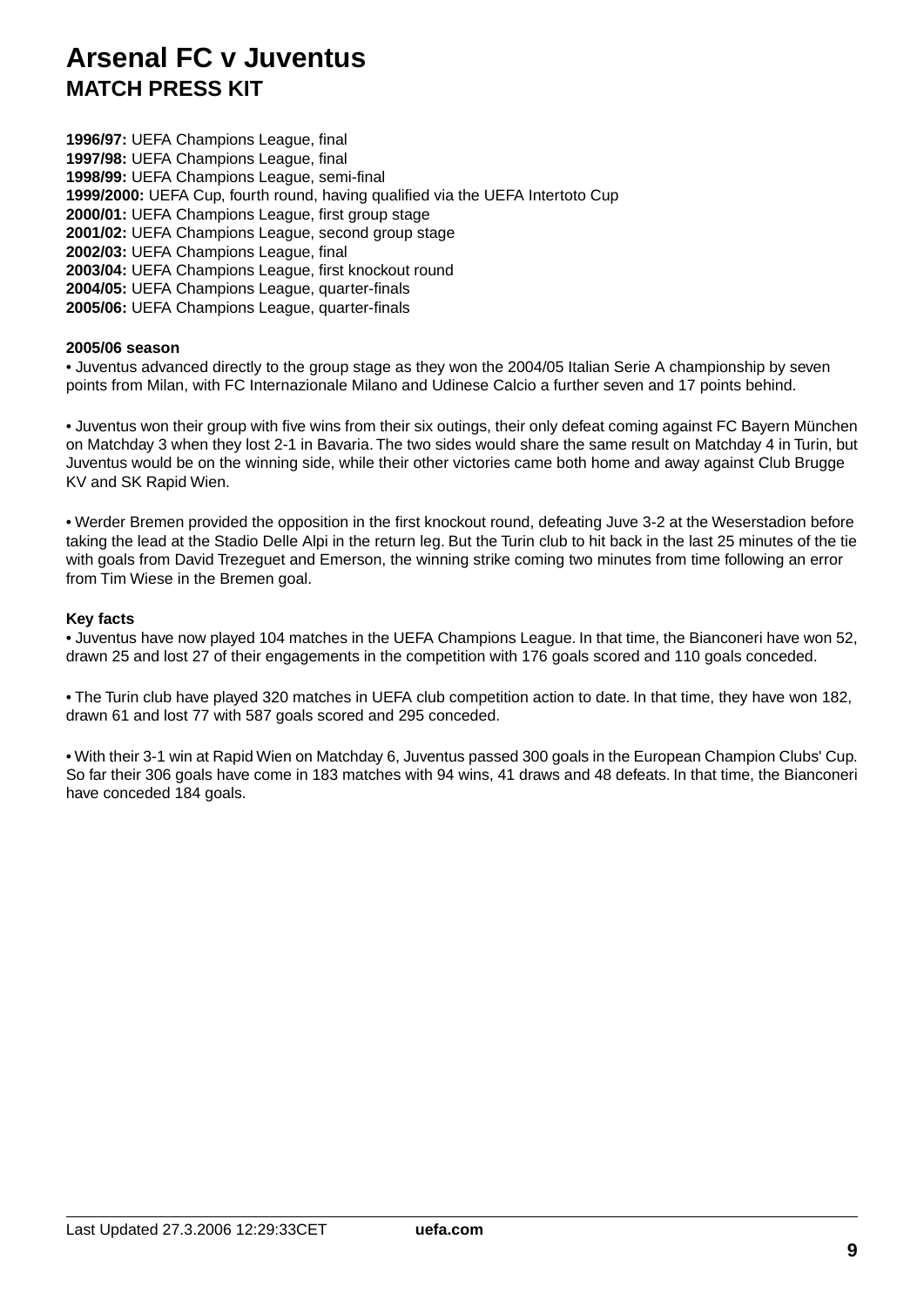## **Records**

### **UEFA club competitions**

• Biggest win

**7-0:** Juventus v Olympiacos CFP

10.12.2003, 2003/04 UEFA Champions League group stage

Juve ended their group stage campaign with a seven-goal defeat of Olympiacos at the Stadio Delle Alpi. Already four goals to the good after 28 minutes following strikes from David Trezeguet (14, 25 minutes), Fabrizio Miccoli (19) and Enzo Maresca (28), the Bianconeri added three more goals without reply in the second half from Marco Di Vaio (62), Alessandro Del Piero (67) and Marcelo Zalayeta (79). But their goalscoring touch eluded them in the subsequent first knockout round as they exited the competition following a 2-0 aggregate defeat by RC Deportivo La Coruña. **7-0:** Juventus v Valur Reykjavík

17.09.1986, 1986/87 European Champion Clubs' Cup first round, first leg

Juventus won 11-0 on aggregate, with seven of those goals coming in the opening leg in Turin through Michael Laudrup (11, 22), Aldo Serena (43), Antonio Cabrini (59), Beniamino Vignola (72) and Massimo Briaschi (77). **7-0:** Juventus v BKS Lechia Gdansk

14.09.1983, 1983/84 European Champion Clubs' Cup first round, first leg

In a competition they would eventually win, Juve opened their campaign with a 7-0 defeat of Lechia Gdansk with Domenico Penzo (24, 29, 60 and 67) scoring four and Michel Platini (18, 26) adding two before Paolo Rossi (75) concluded the scoring.

• Biggest home win

**7-0:** Juventus v Olympiacos CFP (see above for details)

**7-0:** Juventus v Valur Reykjavík (see above for details)

**7-0:** Juventus v BKS Lechia Gdansk (see above for details)

• Biggest away win

**0-6:** Marsa FC v Juventus

15.09.1971, 1971/72 UEFA Cup first round, first leg

Eventual 11-0 victors, Juventus won 6-0 in the first leg at Ta'Qali with Helmut Haller (32, 60), Franco Causio (54), Adriano Novellini (63), Fabio Capello (69) and Antonello Cuccureddu (88) on target.

• Heaviest defeat

**7-0:** Wiener SC v Juventus

01.10.1958, 1958/59 European Champion Clubs' Cup preliminary round, second leg

Juve took a 3-1 lead to Vienna, but by the interval of their match against Wiener SC, their lead had evaporated. Josef Hamerl (34, 38, 64 and 80) was mainly responsible with four goals with Karl Skerlan (24) starting and Erich Hof (82 and 85) ending the seven-goal rout.

• Heaviest home defeat

**0-3:** Juventus v Manchester United FC

25.02.2003, 2002/03 UEFA Champions League second group stage

Despite losing back-to-back matches to Manchester United in the second group stage, Juventus still qualified for the knockout stages and it was they who ended up playing in the final at Old Trafford (although Juve ended on the losing side to AC Milan, who won following a penalty shootout after the match remained goalless after extra-time). Ryan Giggs (15, 41) scored twice in United's victory at Stadio Delle Alpi before Ruud van Nistelrooij (63) added a third shortly after the hour mark.

• Heaviest away defeat

**7-0:** Wiener SC v Juventus (see above for details)

UEFA Champions League (group stage to final only)

• Biggest win

**7-0:** Juventus v Olympiacos CFP (see above for details)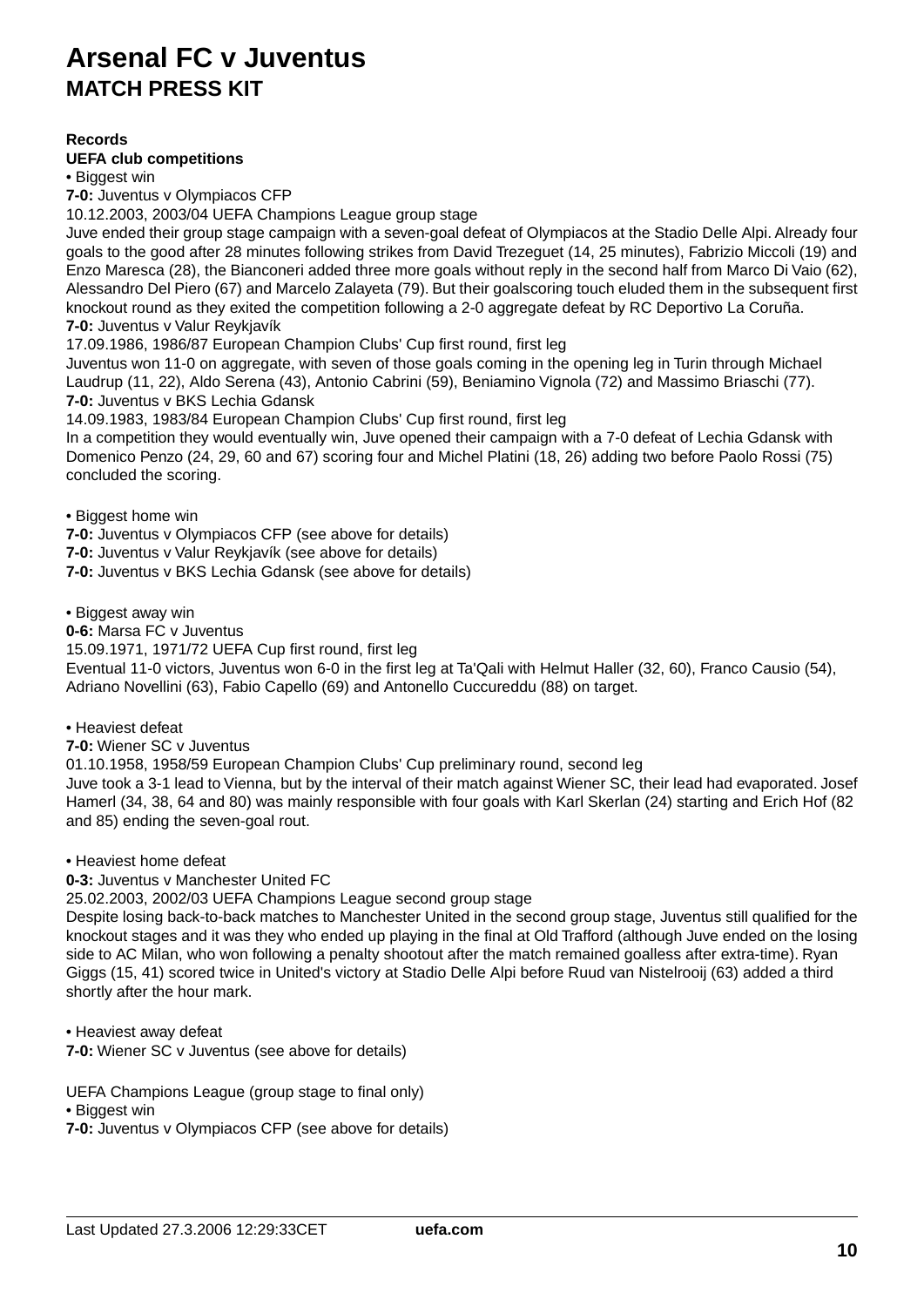• Biggest home win

**7-0:** Juventus v Olympiacos CFP (see above for details)

• Biggest away win

**0-4:** Rangers FC v Juventus

01.11.1995, 1995/96 UEFA Champions League group stage

En route to winning the final on penalties at AFC Ajax's expense, Juve recorded a 4-0 defeat of Rangers at Ibrox on Matchday 4 of the group stage, a fortnight after defeating the Scottish side 4-1 at Stadio Delle Alpi. Alessandro Del Piero (16), Moreno Torricelli (65), Fabrizio Ravanelli (88) and Giancarlo Marocchi (90) provided Juventus' firepower in a one-sided victory in Glasgow.

• Heaviest defeat

**0-3:** Juventus v Manchester United FC (see above for details)

• Heaviest home defeat

**0-3:** Juventus v Manchester United FC (see above for details)

• Heaviest away defeat

**2-0:** Galatasaray SK v Juventus

02.12.2003, 2003/04 UEFA Champions League group stage

Prior to defeating Olympiacos CFP 7-0 on the final matchday of the group stage and advancing to the knockout stage, Juve lost 2-0 in Istanbul to Galatasaray SK with Hakan Sükür (47, 90+4) scoring both goals.

**3-1:** Bayer 04 Leverkusen v Juventus

12.03.2002, 2001/02 UEFA Champions League second group stage

Juve suffered back-to-back away defeats in the second group stage of the 2001/02 UEFA Champions League, a sequence that would end their interest in the competition. Their second defeat came on Matchday 5 away to Leverkusen, for whom goalkeeper Hans-Jörg Butt opened the scoring from the penalty spot after 24 minutes before Igor Tudor equalised for the visitors after 61 minutes. But Leverkusen regained the lead ten minutes later through Thomas Brdari before Marko Babi made sure one minute into stoppage time.

**2-0:** RC Deportivo La Coruña v Juventus

27.02.2002, 2001/02 UEFA Champions League second group stage

Previously, Juve lost 2-0 in Spain to Deportivo for whom Diego Tristan (8) and Djalminha (77) were on the scoresheet. **3-1:** Panathinaikos FC v Juventus

08.11.2000, 2000/01 UEFA Champions League first group stage

Juventus exited the competition following their Matchday 6 defeat in Athens with Paulo Sousa (7), Angelos Basinas (58) and Krzysztof Warzycha (65) on the scoresheet for Panathinaikos. Filippo Inzaghi netted Juve's goal after 24 minutes.

**2-0:** Feyenoord v Juventus

26.11.1997, 1997/98 UEFA Champions League group stage

Julio Cruz (66, 87) scored Feyenoord's goals in a 2-0 defeat of Juve at De Kuip stadium, although the Turin club would still qualify for the knockout stages, ultimately advancing to the final where they lost 1-0 to Real Madrid CF. **3-1:** BV Borussia Dortmund v Juventus

28.05.1997, 1996/97 UEFA Champions League final

Juventus lost the final at Munich's Olympiastadion with Karlheinz Riedle (29, 34) and Lars Ricken (71) on target for Borussia Dortmund. Alessandro Del Piero (65) had provided Juve with some hope of a revival, only for Ricken to have the final say.

**Last updated:** 15 March 2006

### Competition facts

• **UEFA Champions League:** Did you know?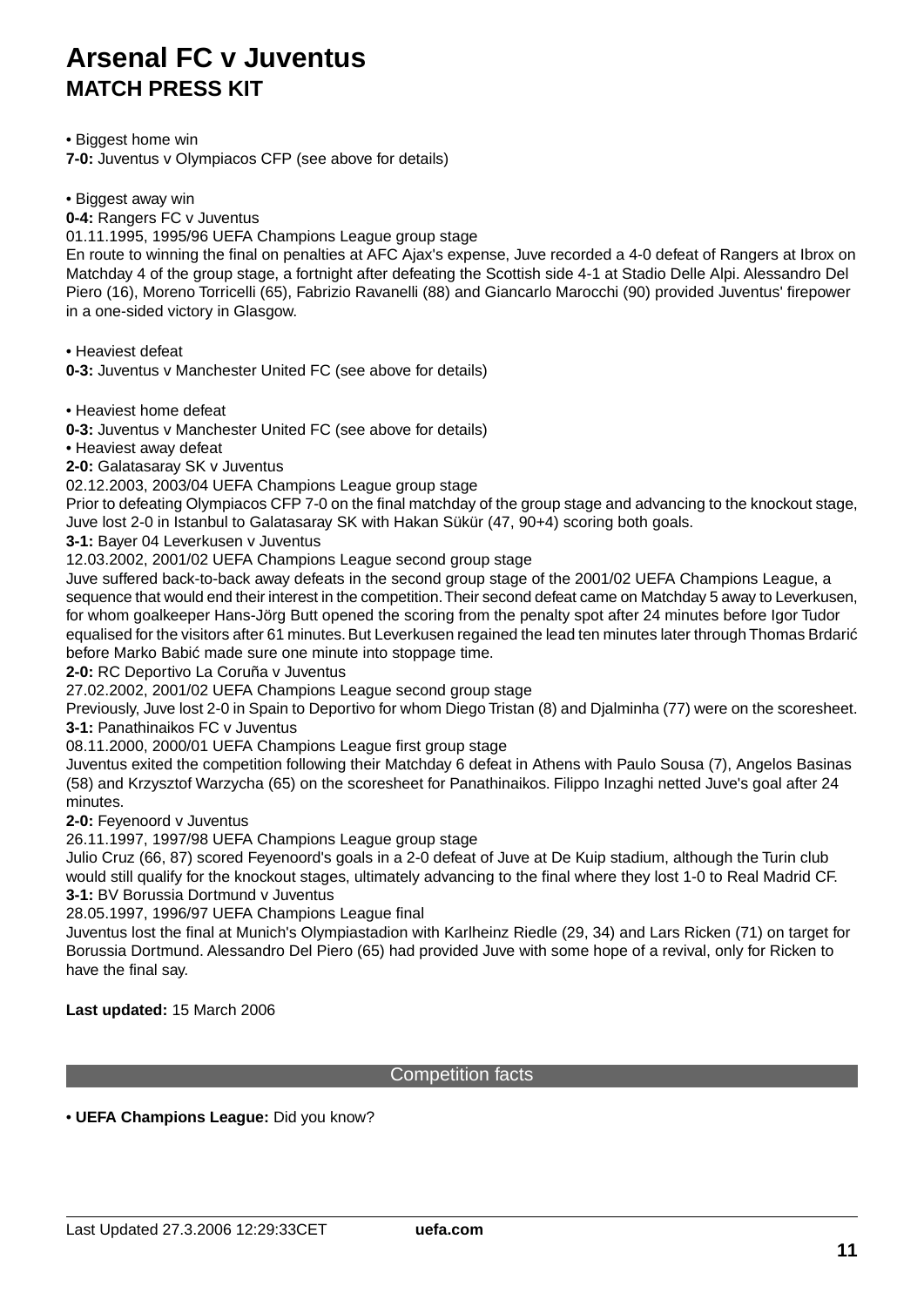**Knockout streak:** In qualifying for the 2005/06 knockout phase, Real Madrid CF tied Manchester United FC's record of nine consecutive seasons in advancing past the group stage. While United's streak came to an end this season, Madrid have featured in the knockout phase every time since the 1996/97 campaign. Regarding other teams in this season's knockout phase, both AC Milan and Juventus have qualified for the last four knockout stages, one ahead of Arsenal FC, FC Bayern München, Chelsea FC and Olympique Lyonnais.

**Last eight:** Milan have advanced to the last eight of the UEFA Champions League in each of the past four seasons, winning the 2002/03 final against Juventus but losing the 2004/05 endgame to Liverpool FC. Both finals went to penalty shootouts. Milan were eliminated at the quarter-final stage in the 2003/04 season by RC Deportivo La Coruña. Lyon are making their third consecutive trip to the quarter-final stage, but on the previous two occasions the French side have ended on the losing side: in 2003/04 to eventual competition winners FC Porto and then in 2004/05 to PSV Eindhoven.

**No qualifiers:** Arsenal are the only club in this season's knockout phase never to have played a UEFA Champions League qualifying-round match.To date, all of Arsenal's matches have been restricted to the group stage and beyond.

**Debutants:** Villarreal CF are the only debutants to advance to this season's knockout phase as FC Artmedia, FC Thun, Real Betis Balompié and Udinese Calcio all failed to advance beyond the group stage.To date, three debutants have won the competition Olympique de Marseille (1992/93, first UEFA Champions League final), AFC Ajax (1994/95) and Juventus (1995/96).

**Key dates:** This season's showpiece will be played at the city's Stade de France on Wednesday 17 May 2006. The draw for the quarter-finals, semi-finals and final took place in Paris on 10 March 2006.

### **Quarter-finals**

- 1: Arsenal v Juventus
- 2: Lyon v Milan 3: Inter v Villarreal
- 4: Benfica v Barcelona

## **Semi-finals**

1: Winners quarter-final 1 v Winners quarter-final 3 2: Winners quarter-final 2 v Winners quarter-final 4

## **Final**

1: Winners semi-final 2 v Winners semi-final 1

## • **UEFA Champions League:** All-time records

## **Biggest wins**

**8-3:** AS Monaco FC v RC Deportivo La Coruña (05.11.2003)

**7-0:** Juventus v Olympiacos CFP (10.12.2003)

**7-2:** Paris Saint-Germain FC v Rosenborg BK (24.10.2000)

**7-2:** Olympique Lyonnais v Werder Bremen (08.03.2005)

**6-0:** Olympique de Marseille v PFC CSKA Moskva (17.03.1993) **6-0:** Leeds United AFC v Besiktas JK (26.09.2000) **6-0:** Real Madrid CF v KRC Genk (25.09.2002)

Monaco's record victory was achieved in part thanks to the exploits of Dado Pršo, who scored four of his seven 2003/04 UEFA Champions League goals that evening against Deportivo. Only one team has scored more than five goals in an away game, Manchester United FC winning 6-2 at Brøndby IF in 1998/99.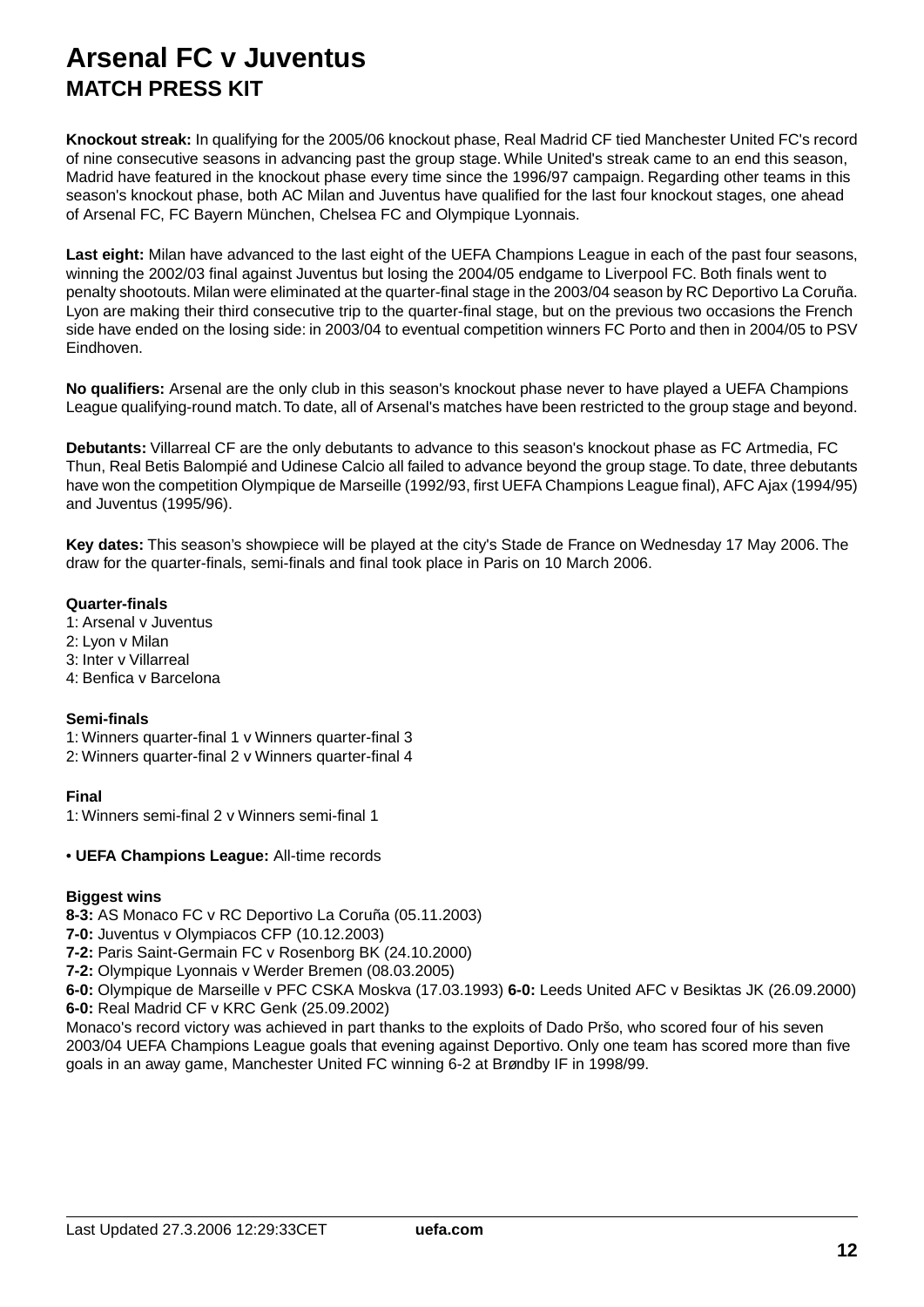## **Most goals in a season**

**12:** Ruud van Nistelrooij (Manchester United FC, 2002/03)

- **10:** Alessandro Del Piero (Juventus, 1997/98)
- **10:** Mário Jardel (FC Porto, 1999/00)
- **10:** Rivaldo (FC Barcelona, 1999/00)
- **10:** Raúl González (Real Madrid CF, 1999/00)
- **10:** Ruud van Nistelrooij (Manchester United FC, 2001/02)
- **10:** Filippo Inzaghi (AC Milan, 2002/03)

Ruud van Nistelrooij has finished UEFA Champions League top goalscorer in three of the past four seasons, with Fernando Morientes (then with AS Monaco FC) pipping him to that feat with nine in 2003/04.

## **Four goals in a match**

Marco van Basten (**AC Milan** 4-0 IFK Göteborg, 25.11.1992) Simone Inzaghi (**S.S. Lazio** 5-1 Olympique de Marseille, 14.03.2000) Dado Pršo (**AS Monaco FC** 8-3 RC Deportivo La Coruña, 05.11.2003) Ruud van Nistelrooij (**Manchester United FC** 4-1 AC Sparta Praha, 03.11.2004) Andriy Shevchenko (Fenerbahçe SK 0-4 **AC Milan**, 23.11.2005) Of these four-goal hauls, Dado Pršo's against Deportivo was the quickest. He scored his first goal 26 minutes into the game and his fourth just 23 minutes later.

## **Fastest goal in a match**

**20.07 secs:** Gilberto (PSV Eindoven 0-4 **Arsenal FC**, 25.09.2002)

**20.12 secs:** Alessandro Del Piero (Manchester United FC 3-2 **Juventus**, 01.10.1997)

**21.20 secs:** Clarence Seedorf (FC Schalke 04 2-2 **AC Milan**, 28.09.2005)

**25.40 secs:** Marek Kincl (Club Brugge KV 3-2 **SK Rapid Wien**, 02.11.2005)

**28.21 secs:** Mariano Bombardo (**Willem II** 3-4 AC Sparta Praha, 20.10.1999)

AC Milan's joy at Clarence Seedorf's first-minute goal against FC Schalke 04 was short-lived - Søren Larsen equalised for the home side in the third minute.

## **Fastest hat-tricks**

**9 mins:** Mike Newell (**Blackburn Rovers FC** 4-1 Rosenborg BK, 06.12.1995)

**19 mins:** Marco Simone (Rosenborg BK 1-4 **AC Milan**, 25.09.1996)

**19 mins:** Dado Pršo (**AS Monaco F**C 8-3 RC Deportivo La Coruña, 05.11.2003)

**21 mins:** Sigurd Rushfeldt (**Rosenborg BK** 3-0 Galatasaray SK, 21.10.1998)

**21 mins:** Simone Inzaghi (**S.S. Lazio** 5-1 Olympique de Marseille, 14.03.2000)

Rosenborg conceded 16 goals the season Mike Newell scored his rapid hat-trick, three fewer than the UEFA Champions League group stage record set by Hungarian side Ferencvárosi TC the same season.

## **Youngest players to score**

**17 years, 195 days:** Peter Oforiquaye (Rosenborg BK 5-1 **Olympiacos CFP**, 01.10.1997)

**17 years, 218 days:** Cesc Fabregas (**Arsenal FC** 5-1 Rosenborg BK, 07.12.2004)

**17 years, 241 days:** Martin Klein (Panathinaikos FC 2-1 **AC Sparta Praha**, 27.02.2002)

**18 years, 61 days:** Sammy Kuffour (**FC Bayern München** 2-2 FC Spartak Moskva, 02.11.1994)

**18 years, 70 days:** Andriy Shevchenko (**FC Dynamo Kyiv** 1-4 FC Bayern München, 07.12.1994)

Peter Oforiquaye became the youngest player to score, but Celestine Babayaro is still the youngest player to appear, having begun RSC Anderlecht's game against FC Steaua Bucuresti on 23 November 1994 aged 16 years and 87 days.

• **UEFA club competition and UEFA Champions League:** All-time record appearances and goalscoring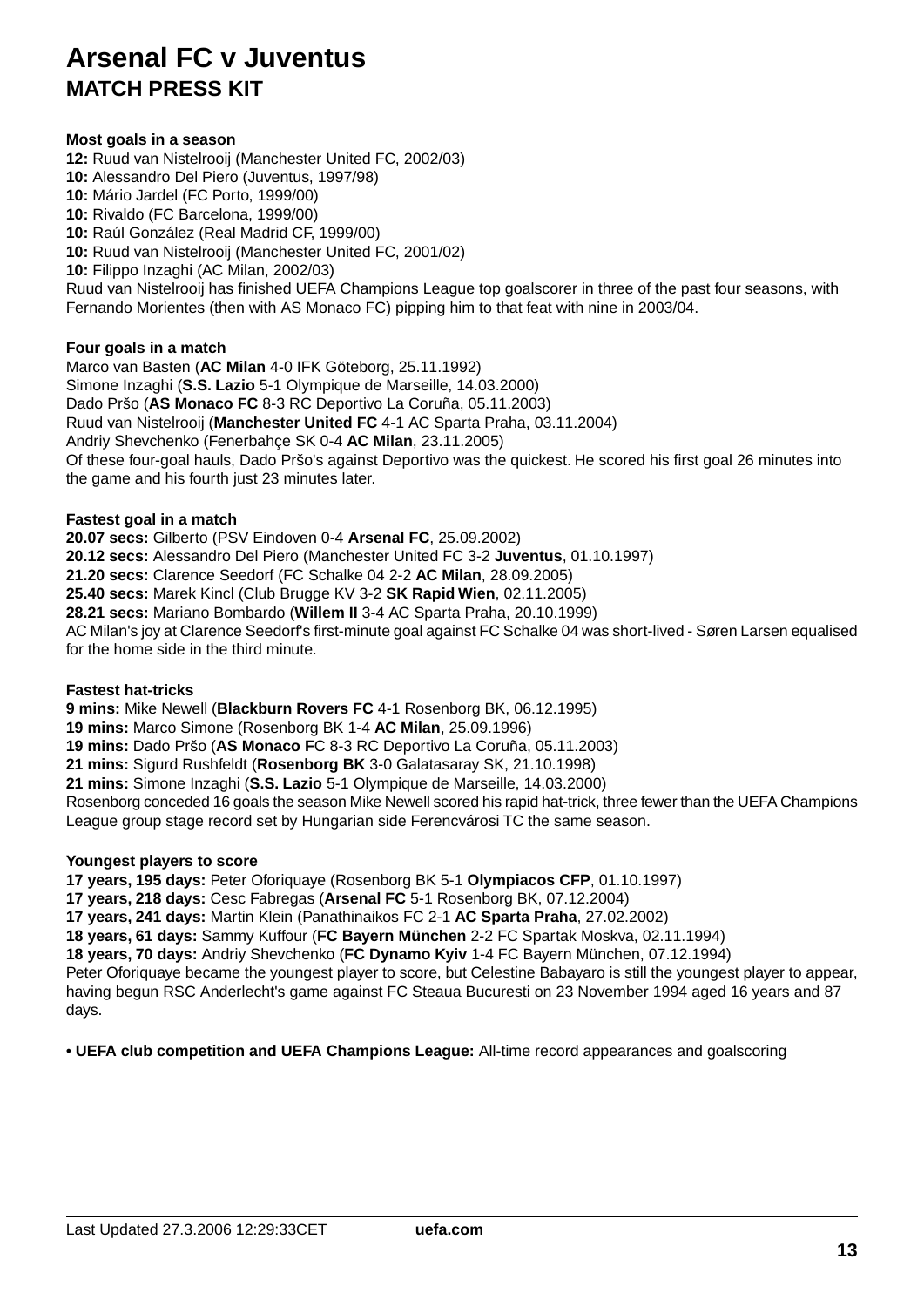### **Appearances: UEFA club competition**

**Note:** Players listed in **bold** are still involved in this season's competitions (UEFA Champions League or UEFA Cup) 156 **Paolo Maldini** (AC Milan) 130 Frank de Boer (AFC Ajax, FC Barcelona, Galatasaray SK) 128 **Luís Figo** (Sporting Clube de Portugal, FC Barcelona, Real Madrid CF, FC Internazionale Milano) 124 Oliver Kahn (Karslruher SC, FC Bayern München) 122 Zinédine Zidane (AS Cannes, FC Girondins de Bordeaux, Juventus, Real Madrid CF) 117 Giuseppe Bergomi (FC Internazionale Milano) 115 **Alessandro Costacurta** (AC Milan) 114 Phillip Cocu (BV Vitesse, PSV Eindhoven, FC Barcelona) 112 Stefan Reuter (1. FC Nürnberg, FC Bayern München, Juventus, BV Borussia Dortmund) 109 Amedeo Carboni (UC Sampdoria, AS Roma, Valencia CF) 109 **Pavel Nedv d** (AC Sparta Praha, S.S. Lazio, Juventus) 109 Raúl González (Real Madrid CF) 109 Roberto Carlos (FC Internazionale Milano, Real Madrid CF) 108 Vítor Baía (FC Porto, FC Barcelona) 107 David Beckham (Manchester United FC, Real Madrid CF) 107 Stefan Klos (BV Borussia Dortmund, Rangers FC) 107 Roar Strand (Rosenborg BK) 106 Filip De Wilde (KSK Beveren, RSC Anderlecht, Sporting Clube de Portugal) 106 **Alessandro Del Piero** (Juventus) 106 Fernando Hierro (Real Madrid CF) 106 **Clarence Seedorf** (AFC Ajax, Real Madrid CF, FC Internazionale Milano, AC Milan) 105 Michel Preud'homme (R. Standard de Liège, KV Mechelen, SL Benfica) 104 Claude Makelele (FC Nantes Atlantique, RC Celta de Vigo, Real Madrid CF, Chelsea FC) 104 Gert Verheyen (RSC Anderlecht, Club Brugge KV) 103 Ciro Ferrara (SSC Napoli, Juventus) 102 Ryan Giggs (Manchester United FC) 102 Gary Neville (Manchester United FC) 102 **Lilian Thuram** (AS Monaco FC, Parma FC, Juventus) 101 Bülent Korkmaz (Galatasaray SK) 101 Manuel Sanchís (Real Madrid CF) 101 **Alessio Tacchinardi** (Juventus, Villarreal CF) 100 Edgar Davids (AFC Ajax, AC Milan, Juventus, FC Internazionale Milano) 100 Lothar Matthäus (VfL Borussia Mönchengladbach, FC Bayern München, FC Internazionale Milano) 99 Bixente Lizarazu (Athletic Club Bilbao, FC Girondins de Bordeaux, FC Bayern München) 98 **Thierry Henry** (AS Monaco FC, Arsenal FC) 98 Angelo Peruzzi (AS Roma, Juventus, S.S. Lazio) 97 Francisco Gento (Real Madrid CF) 97 Karl-Heinz Rummenigge (FC Bayern München, FC Internazionale Milano, Servette FC) 96 Marc Overmars (AFC Ajax, Arsenal FC, FC Barcelona) 95 Ray Clemence (Liverpool FC, Tottenham Hotspur FC)

95 Gheorghe Hagi (CF Sportul Studentesc, FC Steaua Bucuresti, Real Madrid CF, FC Barcelona, Galatasaray SK)

95 Erik Hoftun (Rosenborg BK)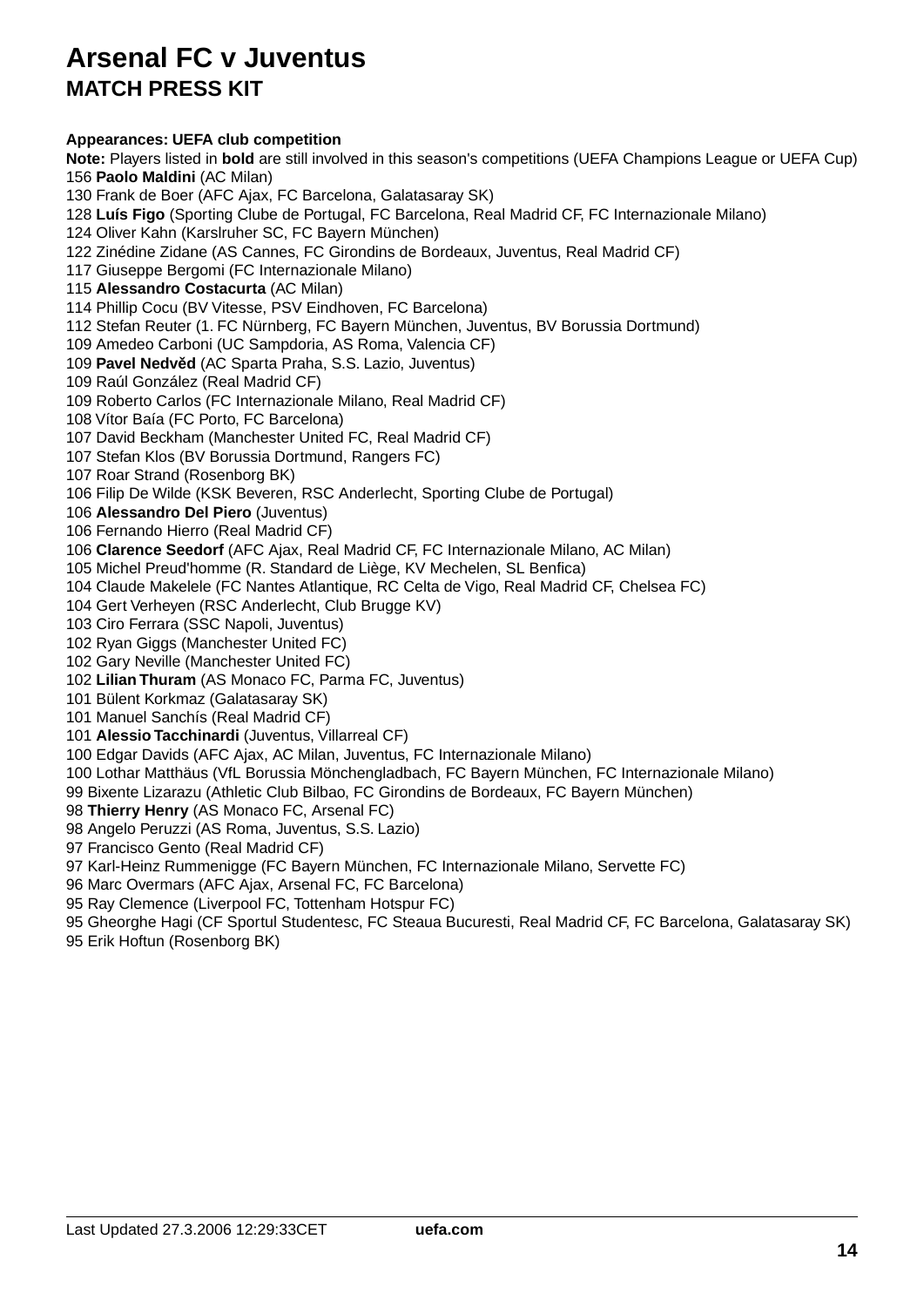## **Appearances: UEFA club competition**

**Note:** This list contains players still involved in this season's competition 156 Paolo Maldini (AC Milan) 128 Luís Figo (FC Internazionale Milano) 115 Alessandro Costacurta (AC Milan) 109 Pavel Nedv d (Juventus) 106 Alessandro Del Piero (Juventus) 106 Clarence Seedorf (AC Milan) 102 Lilian Thuram (Juventus) 101 Alessio Tacchinardi (Villarreal CF) 98 Thierry Henry (Arsenal FC)

## **Appearances: UEFA Champions League**

**Note:** This list considers group stage to final only and contains players still involved in this season's competition 93 Paolo Maldini (AC Milan) 89 Luís Figo (FC Internazionale Milano) 79 Alessandro Del Piero (Juventus) 78 Clarence Seedorf (AC Milan) 76 Alessio Tacchinardi (Villarreal CF) 75 Andriy Shevchenko (AC Milan) 74 Thierry Henry (Arsenal FC) 69 Robert Pirès (Arsenal FC) 68 Gianluca Pessotto (Juventus) 68 Sylvain Wiltord (Olympique Lyonnais)

## **Appearances: UEFA Champions League**

**Note:** This list considers group stage to final only and contains other players who played in this season's competition but who are no longer involved 101 Raúl González (Real Madrid CF) 99 Roberto Carlos (Real Madrid CF) 97 David Beckham (Real Madrid CF) 94 Oliver Kahn (FC Bayern München) 92 Gary Neville (Manchester United FC) 87 Ryan Giggs (Manchester United FC) 84 Paul Scholes (Manchester United FC) 80 Zinédine Zidane (Real Madrid CF) 77 Míchel Salgado (Real Madrid CF) 76 Iván Helguera (Real Madrid CF) 75 Fernando Morientes (Liverpool FC) 75 Hasan Salihamidži (FC Bayern München) 74 Guti (Real Madrid CF) 74 Claude Makelele (Chelsea FC) 72 Phillip Cocu (PSV Eindhoven) 71 Iker Casillas (Real Madrid CF) 71 Michael Reiziger (PSV Eindhoven) 71 Ole Gunnar Solskjær (Manchester United FC) 67 Rivaldo (Olympiacos CFP) 66 Roar Strand (Rosenborg BK)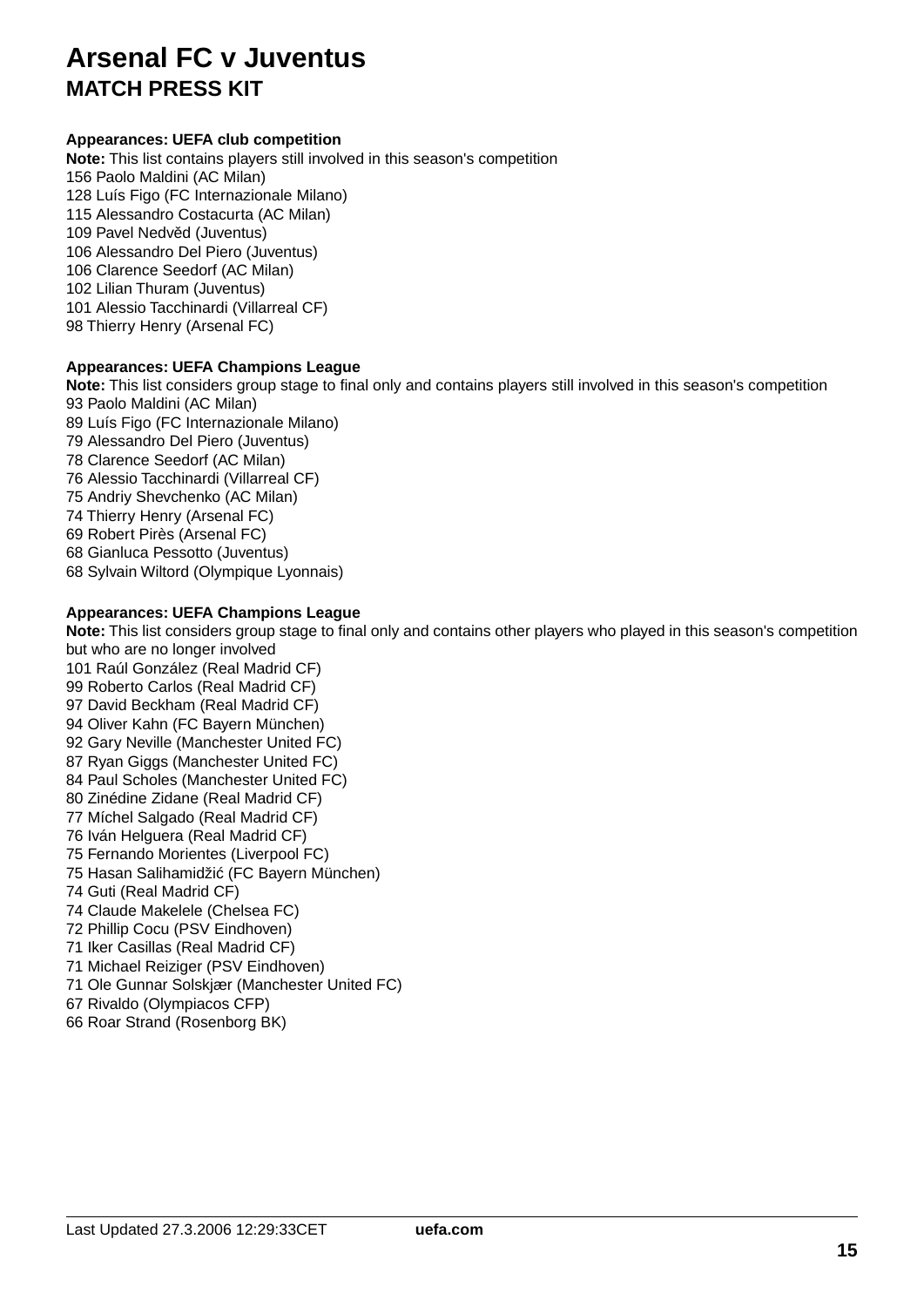## **Goals: UEFA club competition**

**Note:** Players listed in bold are still involved in this season's competitions (UEFA Champions League or UEFA Cup) 62 Gerd Müller (FC Bayern München) 56 Eusébio (SL Benfica) 55 **Andriy Shevchenko** (FC Dynamo Kyiv, AC Milan) 53 Raúl González (Real Madrid CF) 50 Alfredo Di Stéfano (Real Madrid CF) 50 **Filippo Inzaghi** (Parma FC, Juventus, AC Milan) 48 **Thierry Henry** (AS Monaco FC, Arsenal FC)

47 Carlos Santillana (Real Madrid CF)

47 Ruud van Nistelrooij (PSV Eindhoven, Manchester United FC)

46 **Henrik Larsson** (Feyenoord, Celtic FC, FC Barcelona)

45 **Alessandro Del Piero** (Juventus)

45 Jupp Heynckes (Hannover 96, VfL Borussia Mönchengladbach)

## **Goals: UEFA club competition**

**Note:** This list contains players still involved in this season's competition 55 Andriy Shevchenko (AC Milan) 50 Filippo Inzaghi (AC Milan) 48 Thierry Henry (Arsenal FC) 46 Henrik Larsson (FC Barcelona) 45 Alessandro Del Piero (Juventus) 35 David Trezeguet (Juventus) 30 Dennis Bergkamp (Arsenal FC) 29 Pavel Nedv d (Juventus) 28 Luís Figo (FC Internazionale Milano)

## **Goals: UEFA Champions League**

**Note:** This list considers group stage to final only and contains players still involved in this season's competition 42 Andriy Shevchenko (AC Milan) 40 Thierry Henry (Arsenal FC) 37 Alessandro Del Piero (Juventus) 32 Filippo Inzaghi (AC Milan) 28 David Trezeguet (Juventus) 24 Luís Figo (FC Internazionale Milano)

## **Goals: UEFA Champions League**

**Note:** This list considers group stage to final only and contains other players who played in this season's competition but who are no longer involved 51 Raúl González (Real Madrid CF) 43 Ruud van Nistelrooij (Manchester United FC) 27 Fernando Morientes (Liverpool FC) 27 Roy Makaay (FC Bayern München) 27 Rivaldo (Olympiacos CFP) 23 Hernán Crespo (Chelsea FC)

21 Ryan Giggs (Manchester United FC)

**Last updated:** 15 March 2006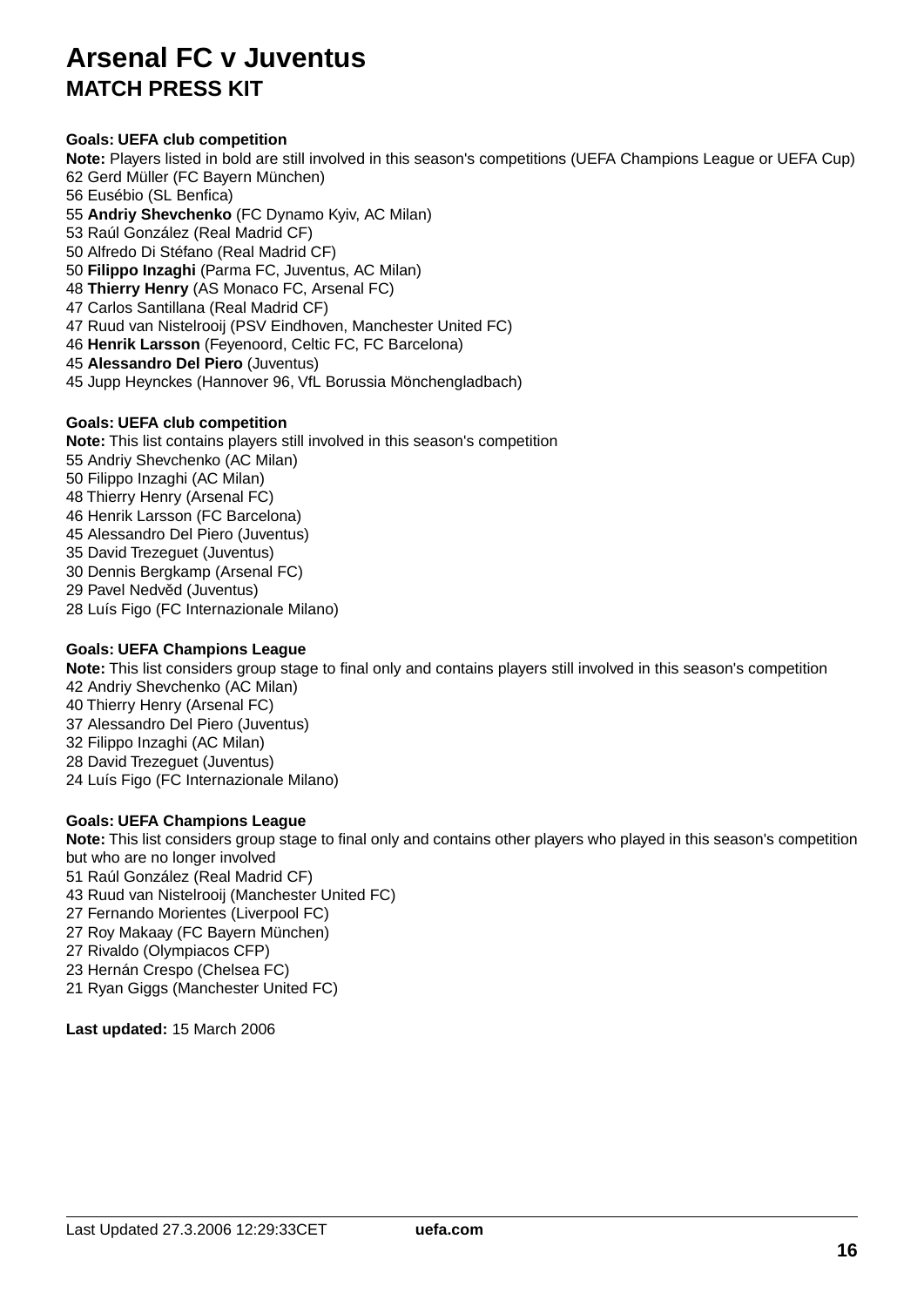## Head coach profiles

## **Arsène Wenger**

**Date of birth:** 22 October 1949 **Nationality:** French **Playing career:** AS Mutzig, FC Mulhouse, AS Vauban, RC Strasbourg **Coaching career:** RC Strasbourg (assistant coach), AS Cannes (assistant coach), AS Nancy-Lorraine, AS Monaco FC, Nagoya Grampus Eight, Arsenal FC

Arsène Wenger was never covered in glory as a player, but has more than made up for his lack of playing success in his time as a coach, turning Arsenal FC into one of Europe's top teams thanks to his incredible eye for a bargain and his astute footballing mind.

Born in Strasbourg in 1949, Wenger worked at RC Strasbourg and AS Cannes before AS Nancy-Lorraine offered him his big break into management. He impressed sufficiently to be offered the job as coach of AS Monaco FC in 1987. Within a year Monaco scooped the French championship and Wenger the Manager of the Year award. He reportedly turned down France and FC Bayern München to continue at Monaco, although he did move on to Japan and enjoy tremendous success with Nagoya Grampus Eight.

Appointed by Arsenal in September 1996, Wenger became the first foreigner to win the Premiership title in 1998, adding the first of four FA Cup triumphs to boot. The Gunners lost the 2000 UEFA Cup final to Galatasaray SK but claimed another double in 2002, and in 2004 played some swashbuckling football en route to becoming the first team since Preston North End FC in 1889 to negotiate a top-flight season unbeaten. Already given the freedom of Islington for his success in north London, Wenger's status would rise to God-like levels should he steer Arsenal to UEFA Champions League glory.

**Fabio Capello Date of birth:** 18 June 1946 **Nationality:** Italian **Playing career:** Spal, AS Roma, Juventus, AC Milan **Coaching career:** AC Milan, Real Madrid CF, AS Roma, Juventus

AC Milan, Real Madrid CF, AS Roma, Juventus. A glance at Fabio Capello's former and present employers tells you who the biggest clubs turn to when they need success. The Italian's combination of passion and pragmatism has proved a winning formula, bringing league titles to each of the four teams of which he has taken charge. As a player, Capello enjoyed successful spells at Roma, Juve and Milan and won 32 caps for Italy.

While Capello's coaching acumen is beyond question, he has always enjoyed the services of top players to turn his tactical visions into reality. Milan won four Serie A titles in five seasons between 1991 and 1996, including an unbeaten campaign in 1991/92. Along the way, they had contributions from some of the club's greatest-ever servants including Dutch trio Marco van Basten, Frank Rijkaard and Ruud Gullit and defensive legends Franco Baresi and Paolo Maldini. They also lifted the 1994 UEFA Champions League, beating FC Barcelona 4-0 in the final. Capello then spent a single season at Madrid before returning to Milan.

Two seasons and another league championship later, Capello's next stop was Roma, who had won Serie A just twice before. In 2000, he splashed out on Gabriel Batistuta, and the Argentinian legend's goals helped bring the title back to the Italian capital. With the club suffering from financial difficulties, Capello left for Juventus in May 2004 and immediately snapped up Emerson, Fabio Cannavaro and Zlatan Ibrahimovi , each of whom played key roles in Juve's league triumph last season.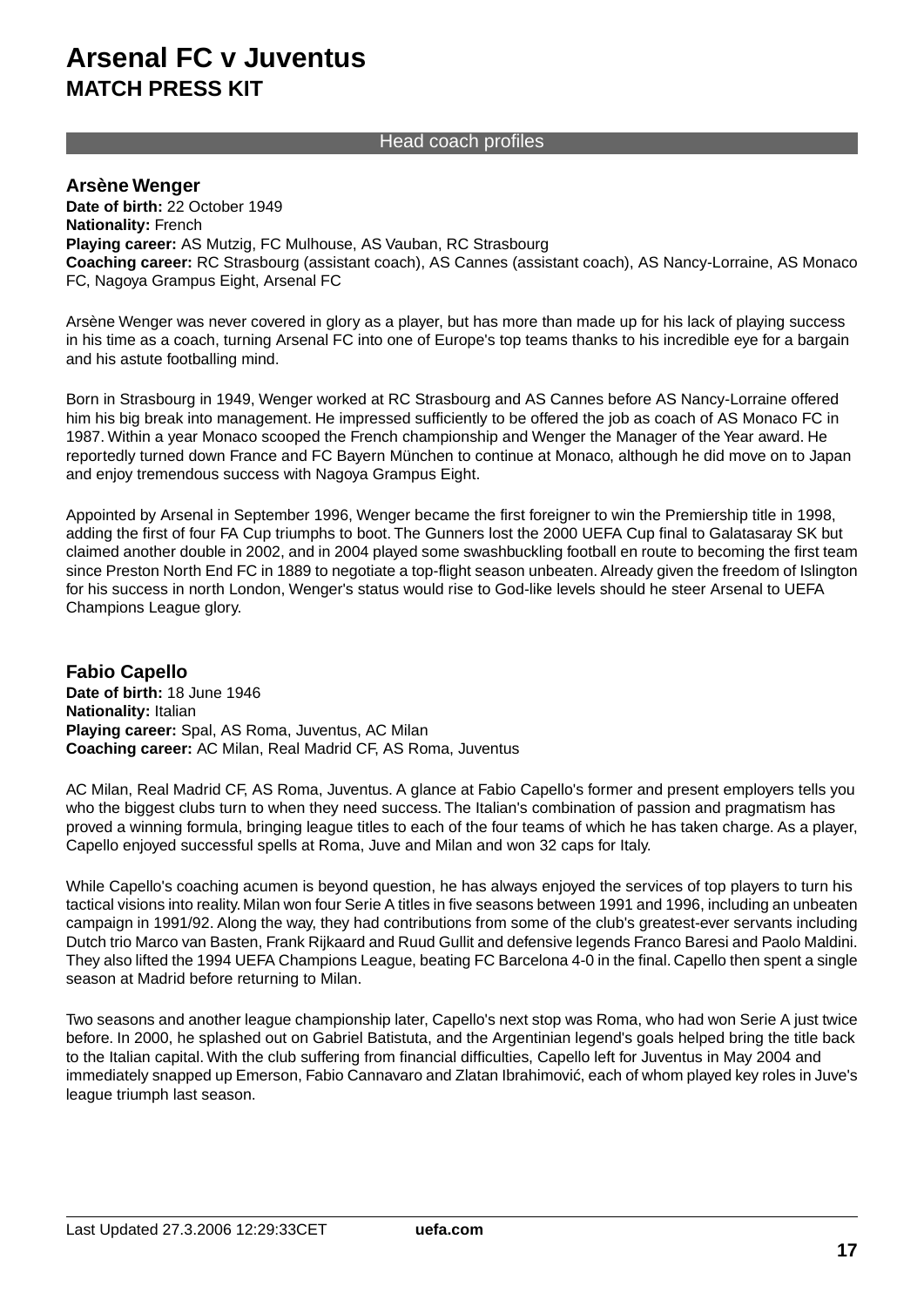## All-time statistics

## **Head-to-head record**

| <b>Date</b>           | Comp.       | <b>Stage</b>    | <b>Match</b>          | <b>Res</b> | <b>Venue</b> |
|-----------------------|-------------|-----------------|-----------------------|------------|--------------|
| 09.04.1980            | <b>UCWC</b> | SF              | Arsenal FC - Juventus | $1 - 1$    | London       |
| 23.04.1980            | <b>UCWC</b> | SF              | Juventus - Arsenal FC | $O - 1$    | Turin        |
| 04.12.2001            | UCL         | GS2             | Arsenal FC - Juventus | $3 - 1$    | London       |
| 20.03.2002            | UCL         | GS <sub>2</sub> | Juventus - Arsenal FC | 1-0        | Turin        |
| <b>Overall record</b> |             |                 |                       |            |              |

## **Pld W D L GF GA Arsenal FC 4 2 1 1 5 3 Juventus 4 1 1 2 3 5**

## **Home team's record versus clubs from the away team's country**

| <b>Date</b> | Comp.       | <b>Stage</b>    | <b>Match</b>                          | <b>Res</b>        | <b>Venue</b> |
|-------------|-------------|-----------------|---------------------------------------|-------------------|--------------|
| 09.04.1980  | <b>UCWC</b> | SF              | Arsenal FC - Juventus                 | $1 - 1$           | London       |
| 23.04.1980  | <b>UCWC</b> | SF              | Juventus - Arsenal FC                 | $0 - 1$           | Turin        |
| 02.03.1994  | <b>UCWC</b> | QF              | Torino Calcio - Arsenal FC            | $0-0$             | Turin        |
| 15.03.1994  | <b>UCWC</b> | QF              | Arsenal FC - Torino Calcio            | $1 - 0$           | London       |
| 04.05.1994  | <b>UCWC</b> | F               | Arsenal FC - Parma FC                 | $1 - 0$           | Copenhagen   |
| 01.02.1995  | <b>SCUP</b> | F               | Arsenal FC - AC Milan                 | $0-0$             | London       |
| 08.02.1995  | <b>SCUP</b> | F               | AC Milan - Arsenal FC                 | $2 - 0$           | Milan        |
| 06.04.1995  | <b>UCWC</b> | <b>SF</b>       | Arsenal FC - UC Sampdoria             | $3 - 2$           | London       |
| 20.04.1995  | <b>UCWC</b> | <b>SF</b>       | UC Sampdoria - Arsenal FC             | $3-2*(2-3)$ Genoa |              |
| 14.09.1999  | <b>UCL</b>  | GS <sub>1</sub> | <b>ACF Fiorentina - Arsenal FC</b>    | $0-0$             | Florence     |
| 27.10.1999  | <b>UCL</b>  | GS <sub>1</sub> | Arsenal FC - ACF Fiorentina           | $0 - 1$           | London       |
| 27.09.2000  | UCL         | GS <sub>1</sub> | Arsenal FC - S.S. Lazio               | $2 - 0$           | London       |
| 17.10.2000  | <b>UCL</b>  | GS <sub>1</sub> | S.S. Lazio - Arsenal FC               | $1 - 1$           | Rome         |
| 04.12.2001  | <b>UCL</b>  | GS <sub>2</sub> | Arsenal FC - Juventus                 | $3 - 1$           | London       |
| 20.03.2002  | <b>UCL</b>  | GS <sub>2</sub> | Juventus - Arsenal FC                 | $1 - 0$           | Turin        |
| 27.11.2002  | <b>UCL</b>  | GS <sub>2</sub> | AS Roma - Arsenal FC                  | $1 - 3$           | Rome         |
| 11.03.2003  | <b>UCL</b>  | GS <sub>2</sub> | Arsenal FC - AS Roma                  | 1-1               | London       |
| 17.09.2003  | <b>UCL</b>  | GS1             | Arsenal FC - FC Internazionale Milano | $0 - 3$           | London       |
| 25.11.2003  | <b>UCL</b>  | GS1             | FC Internazionale Milano - Arsenal FC | $1 - 5$           | Milan        |

## **Overall record**

|            | <b>Pld</b> |          | W D L GF | <b>GA</b> |
|------------|------------|----------|----------|-----------|
| Arsenal FC |            | 19 8 7 4 | - 24     |           |

## **Away team's record versus clubs from the home team's country**

| <b>Date</b> | Comp.       | <b>Stage</b>   | <b>Match</b>                          | <b>Res</b> | <b>Venue</b>  |  |
|-------------|-------------|----------------|---------------------------------------|------------|---------------|--|
| 29.09.1965  | <b>UCWC</b> | PR.            | Juventus - Liverpool FC               | 1-0        | Turin         |  |
| 13.10.1965  | <b>UCWC</b> | PR.            | Liverpool FC - Juventus               | $2 - 0$    | Liverpool     |  |
| 07.03.1972  | <b>UCUP</b> | QF             | Juventus - Wolverhampton Wanderers FC | $1 - 1$    | Turin         |  |
| 22.03.1972  | <b>UCUP</b> | QF             | Wolverhampton Wanderers FC - Juventus | $2 - 1$    | Wolverhampton |  |
| 11.04.1973  | UCL         | SF             | Juventus - Derby County FC            | $3 - 1$    | Turin         |  |
| 25.04.1973  | UCL         | SF             | Derby County FC - Juventus            | $0-0$      | Derby         |  |
| 15.09.1976  | <b>UCUP</b> | R1             | Manchester City FC - Juventus         | $1 - 0$    | Manchester    |  |
| 29.09.1976  | <b>UCUP</b> | R1             | Juventus - Manchester City FC         | $2 - 0$    | Turin         |  |
| 20.10.1976  | <b>UCUP</b> | R <sub>2</sub> | Manchester United FC - Juventus       | $1 - 0$    | Manchester    |  |
| 03.11.1976  | UCUP        | R <sub>2</sub> | Juventus - Manchester United FC       | 3-0        | Turin         |  |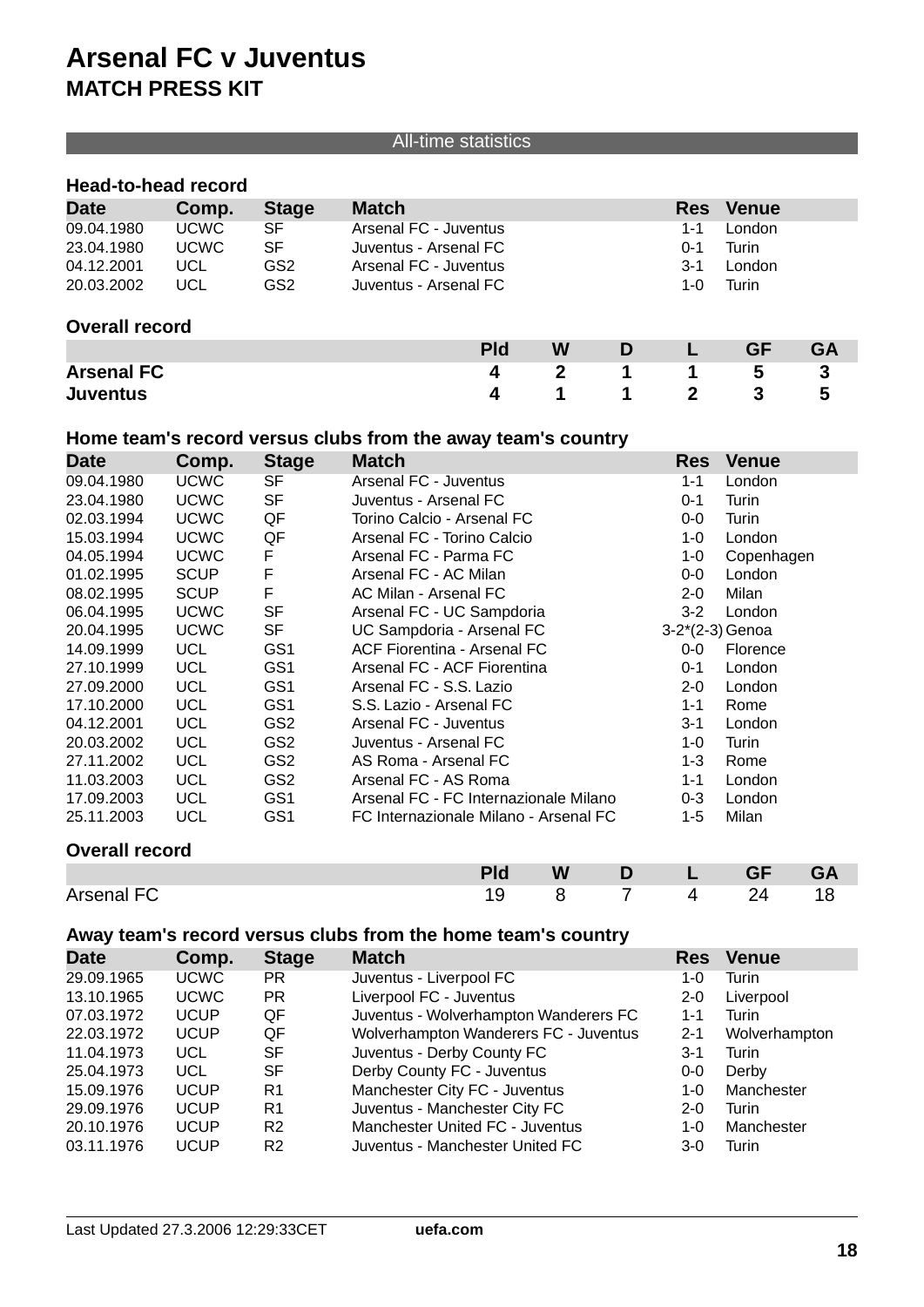| <b>Date</b>           | Comp.       | <b>Stage</b>    | <b>Match</b>                           |            | <b>Res</b> | <b>Venue</b> |            |                 |           |  |
|-----------------------|-------------|-----------------|----------------------------------------|------------|------------|--------------|------------|-----------------|-----------|--|
| 09.04.1980            | <b>UCWC</b> | <b>SF</b>       | Arsenal FC - Juventus                  |            |            | $1 - 1$      | London     |                 |           |  |
| 23.04.1980            | <b>UCWC</b> | <b>SF</b>       | Juventus - Arsenal FC                  |            |            |              | $0 - 1$    | Turin           |           |  |
| 02.03.1983            | <b>UCL</b>  | QF              | Aston Villa FC - Juventus              |            |            | $1 - 2$      | Birmingham |                 |           |  |
| 16.03.1983            | <b>UCL</b>  | QF              | Juventus - Aston Villa FC              |            |            |              | $3 - 1$    | Turin           |           |  |
| 11.04.1984            | <b>UCWC</b> | <b>SF</b>       | Manchester United FC - Juventus        |            |            |              | $1 - 1$    | Manchester      |           |  |
| 25.04.1984            | <b>UCWC</b> | <b>SF</b>       | Juventus - Manchester United FC        |            |            |              | $2 - 1$    | Turin           |           |  |
| 16.01.1985            | <b>SCUP</b> | F               | Juventus - Liverpool FC                |            |            |              | $2 - 0$    |                 |           |  |
| 29.05.1985            | <b>UCL</b>  | F               | Juventus - Liverpool FC                |            |            |              | $1 - 0$    | <b>Brussels</b> |           |  |
| 11.09.1996            | <b>UCL</b>  | GS              | Juventus - Manchester United FC        |            |            |              | $1 - 0$    | Turin           |           |  |
| 20.11.1996            | <b>UCL</b>  | GS              | Manchester United FC - Juventus        |            |            |              | $0 - 1$    | Manchester      |           |  |
| 01.10.1997            | <b>UCL</b>  | GS              | Manchester United FC - Juventus        |            |            |              | $3 - 2$    | Manchester      |           |  |
| 10.12.1997            | <b>UCL</b>  | GS              | Juventus - Manchester United FC        |            |            |              | $1 - 0$    | Turin           |           |  |
| 07.04.1999            | <b>UCL</b>  | <b>SF</b>       | Manchester United FC - Juventus        |            |            |              | $1 - 1$    | Manchester      |           |  |
| 21.04.1999            | <b>UCL</b>  | <b>SF</b>       | Juventus - Manchester United FC        |            |            |              | $2 - 3$    | Turin           |           |  |
| 04.12.2001            | <b>UCL</b>  | GS <sub>2</sub> | Arsenal FC - Juventus                  |            |            |              | $3 - 1$    | London          |           |  |
| 20.03.2002            | <b>UCL</b>  | GS <sub>2</sub> | Juventus - Arsenal FC                  |            |            |              | $1 - 0$    | Turin           |           |  |
| 01.10.2002            | <b>UCL</b>  | GS1             | Juventus - Newcastle United FC         |            |            |              | $2 - 0$    | Turin           |           |  |
| 23.10.2002            | <b>UCL</b>  | GS <sub>1</sub> | Newcastle United FC - Juventus         |            |            |              | $1 - 0$    | Newcastle       |           |  |
| 19.02.2003            | <b>UCL</b>  | GS <sub>2</sub> | <b>Manchester United FC - Juventus</b> |            |            |              | $2 - 1$    | Manchester      |           |  |
| 25.02.2003            | <b>UCL</b>  | GS <sub>2</sub> | Juventus - Manchester United FC        |            |            |              | $0 - 3$    | Turin           |           |  |
| 05.04.2005            | <b>UCL</b>  | QF              | Liverpool FC - Juventus                |            |            |              | $2 - 1$    | Liverpool       |           |  |
| 13.04.2005            | <b>UCL</b>  | QF              | Juventus - Liverpool FC                |            |            | $0-0$        | Turin      |                 |           |  |
| <b>Overall record</b> |             |                 |                                        |            |            |              |            |                 |           |  |
|                       |             |                 |                                        | <b>Pld</b> | W          | D            | L          | <b>GF</b>       | <b>GA</b> |  |
| Juventus              |             |                 |                                        | 32         | 14         | 6            | 12         | 37              | 32        |  |

## UEFA club competition record

## **Arsenal FC**

|                                                | <b>Pld</b> | W  | D  |    | GF  | <b>GA</b> |
|------------------------------------------------|------------|----|----|----|-----|-----------|
| European Champions Clubs' Cup / UEFA Champions | 86         | 39 | 22 | 25 | 129 | 93        |
| League                                         |            |    |    |    |     |           |
| <b>UEFA Cup Winners' Cup</b>                   | 27         | 15 | 10 |    | 48  | 20        |
| <b>UEFA Cup</b>                                | 25         | 12 | 4  | 9  | 45  | 32        |
| <b>UEFA Super Cup</b>                          | 2          | 0  |    |    | 0   | 2         |
| <b>UEFA Intertoto Cup</b>                      |            | 0  | 0  | 0  | 0   | 0         |
| European/South American Cup                    | 0          | 0  | 0  | 0  | 0   | 0         |
| Total                                          | 140        | 66 | 37 | 37 | 222 | 147       |

## **Juventus**

|                                                          | <b>Pld</b> | W   |    |    | GF  | GA  |
|----------------------------------------------------------|------------|-----|----|----|-----|-----|
| European Champions Clubs' Cup / UEFA Champions<br>League | 183        | 94  | 41 | 48 | 306 | 184 |
| <b>UEFA Cup Winners' Cup</b>                             | 27         | 17  | 5  | 5  | 53  | 19  |
| <b>UEFA Cup</b>                                          | 98         | 64  | 11 | 23 | 200 | 83  |
| <b>UEFA Super Cup</b>                                    | 3          | 3   | 0  | 0  | 11  | 2   |
| <b>UEFA Intertoto Cup</b>                                | 6          | 3   | 3  | 0  | 14  | 4   |
| European/South American Cup                              | 3          |     |    |    | 3   | 3   |
| Total                                                    | 320        | 182 | 61 | 77 | 587 | 295 |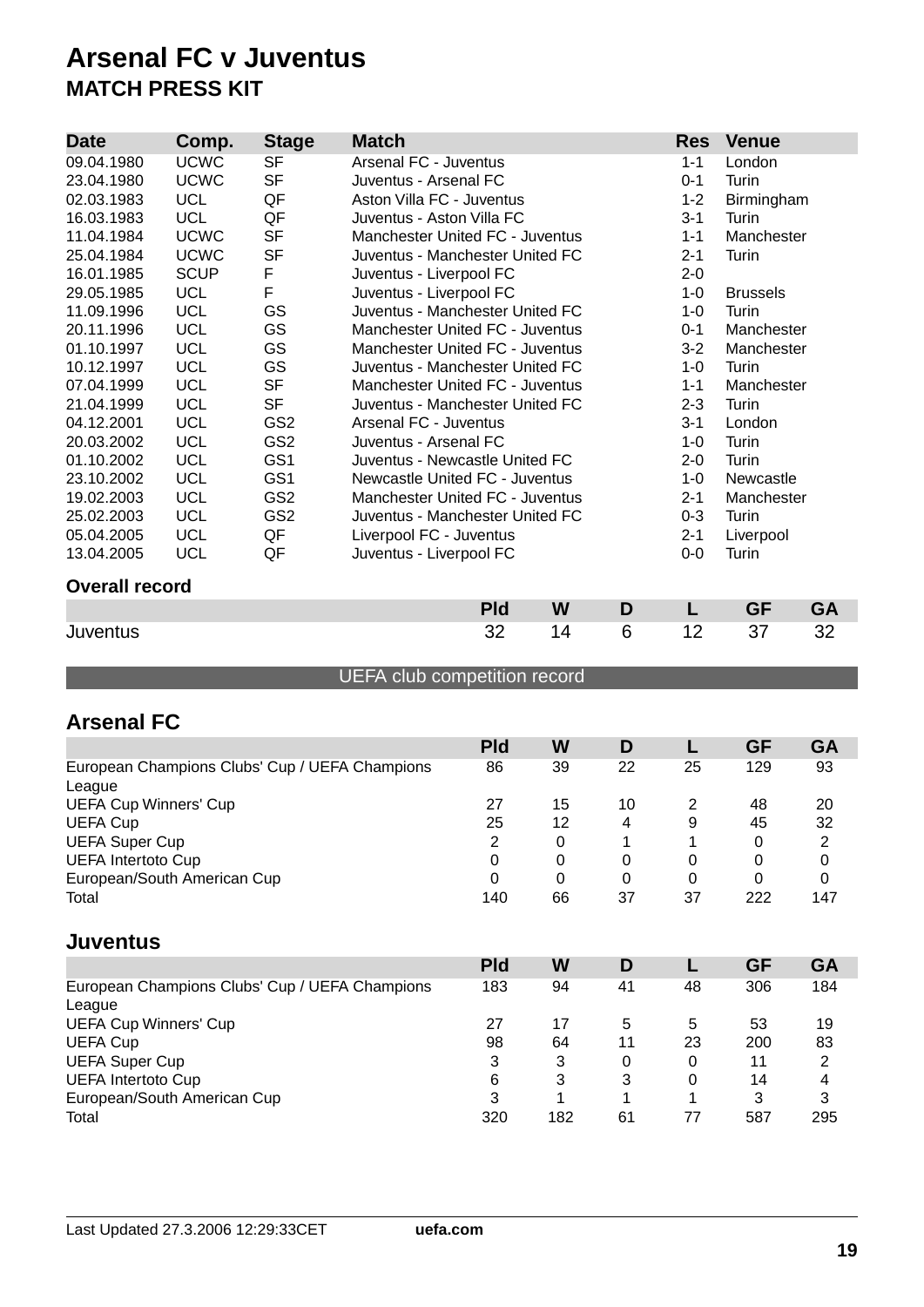## UEFA Champions League (group stage to final only) record

## **Arsenal FC**

|                              | <b>Pld</b> | W  | D  |    | GF        | GA        |
|------------------------------|------------|----|----|----|-----------|-----------|
| <b>UEFA Champions League</b> | 76         | 34 | 21 | 21 | 108       | 83        |
| <b>Juventus</b>              |            |    |    |    |           |           |
|                              | <b>Pld</b> | W  | D  |    | <b>GF</b> | <b>GA</b> |
| <b>UEFA Champions League</b> | 104        | 52 | 25 | 27 | 176       | 110       |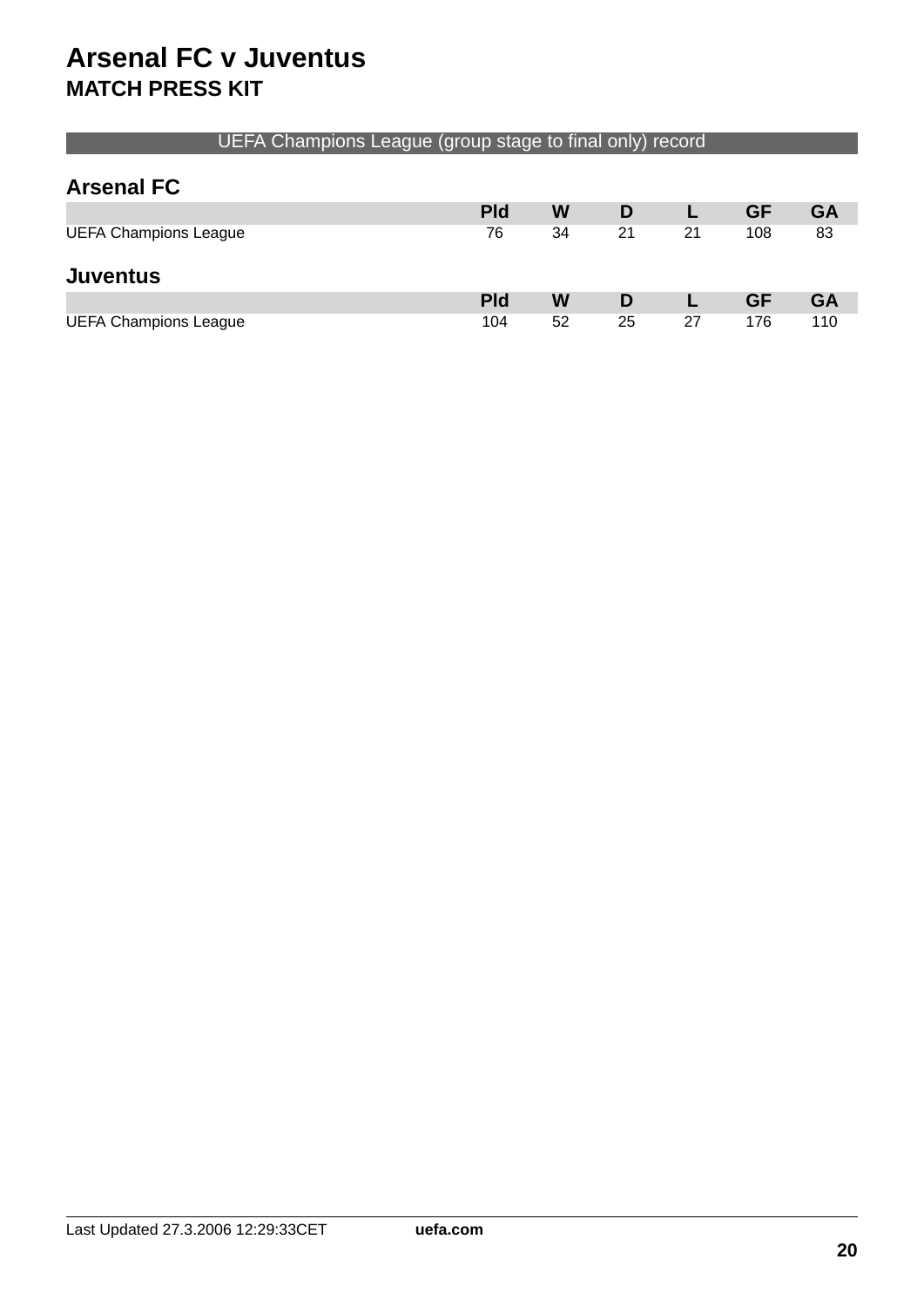## Squad list

## **Arsenal FC**

|                 |                          |            |            | <b>All-time</b><br><b>Current Season</b> |                          |                         |                          |                          |                          |                          |                          |                          |                          |
|-----------------|--------------------------|------------|------------|------------------------------------------|--------------------------|-------------------------|--------------------------|--------------------------|--------------------------|--------------------------|--------------------------|--------------------------|--------------------------|
|                 |                          |            |            | <b>UCLQ</b>                              |                          |                         | <b>UCL</b>               |                          | League                   | <b>UCL</b>               |                          | <b>UEFA</b>              |                          |
|                 | No Player                | Nat.       | <b>DoB</b> | <b>Pld</b>                               | GIs                      | <b>Pld</b>              | GIs                      | <b>Pld</b>               | Gls                      | <b>Pld</b>               | GIs                      | <b>Pld</b>               | GIs                      |
|                 | <b>Goalkeepers</b>       |            |            |                                          |                          |                         |                          |                          |                          |                          |                          |                          |                          |
| $\mathbf 1$     | Jens Lehmann             | <b>GER</b> | 10.11.69   | $\qquad \qquad \blacksquare$             | $\overline{\phantom{a}}$ | 3                       | -                        | 30                       | -                        | 44                       | $\overline{\phantom{a}}$ | 80                       | $\overline{\phantom{a}}$ |
| 21              | Mart Poom                | <b>EST</b> | 03.02.72   | ÷,                                       | ä,                       |                         | $\blacksquare$           | $\blacksquare$           | -                        | $\blacksquare$           | $\blacksquare$           | 2                        |                          |
| 24              | Manuel Almunia           | <b>ESP</b> | 19.05.77   | $\blacksquare$                           | $\overline{\phantom{0}}$ | 5                       | $\overline{\phantom{0}}$ | -                        |                          | 6                        | $\blacksquare$           | 6                        | $\blacksquare$           |
| 39              | <b>Mark Howard</b>       | <b>ENG</b> | 21.09.86   | ÷,                                       |                          |                         | $\blacksquare$           | $\blacksquare$           |                          |                          | $\blacksquare$           |                          |                          |
| 40              | Michael Jordan           | <b>ENG</b> | 07.04.86   |                                          |                          |                         | $\overline{\phantom{0}}$ | ۰                        |                          |                          |                          |                          |                          |
| 42              | Vito Mannone             | <b>ITA</b> | 02.03.88   | $\blacksquare$                           | ä,                       |                         | $\blacksquare$           | $\blacksquare$           | -                        |                          | L,                       | $\blacksquare$           |                          |
|                 | <b>Defenders</b>         |            |            |                                          |                          |                         |                          |                          |                          |                          |                          |                          |                          |
| 3               | <b>Ashley Cole</b>       | <b>ENG</b> | 20.12.80   | $\blacksquare$                           | $\overline{\phantom{a}}$ | $\boldsymbol{2}$        | ٠                        | 8                        | ۰                        | 44                       | 1                        | 44                       | 1                        |
|                 | 12 Lauren                | <b>CMR</b> | 19.01.77   | $\overline{\phantom{a}}$                 | ٠                        | 6                       | $\overline{\phantom{0}}$ | 22                       | $\overline{\phantom{0}}$ | 53                       | 1                        | 72                       | $\overline{2}$           |
|                 | 18 Pascal Cygan          | <b>FRA</b> | 29.04.74   |                                          | $\overline{\phantom{a}}$ | $\overline{\mathbf{3}}$ | $\overline{a}$           | 12                       | $\mathbf{2}$             | 25                       | $\blacksquare$           | 30                       | ÷.                       |
| 20              | <b>Philippe Senderos</b> | <b>SUI</b> | 14.02.85   | ÷,                                       |                          | 4                       | $\overline{\phantom{0}}$ | 16                       | $\overline{2}$           | 5                        | $\blacksquare$           | 7                        |                          |
| 22              | Gaël Clichy              | <b>FRA</b> | 26.07.85   |                                          | ä,                       | 3                       | ÷,                       | 6                        | ÷.                       | 6                        | $\frac{1}{2}$            | 6                        |                          |
| 23              | Sol Campbell             | <b>ENG</b> | 18.09.74   | ÷,                                       |                          | 4                       | $\overline{\phantom{0}}$ | 16                       | 2                        | 37                       | $\overline{\phantom{a}}$ | 39                       | $\overline{\phantom{0}}$ |
| 27              | Emmanuel Eboué           | <b>CIV</b> | 04.06.83   |                                          | ä,                       | 6                       | $\overline{a}$           | 10                       | $\overline{a}$           | 6                        | $\frac{1}{2}$            | 13                       | $\overline{\phantom{a}}$ |
| 28              | Kolo Touré               | CIV        | 19.03.81   |                                          |                          | $\overline{7}$          | $\overline{\phantom{0}}$ | 25                       | $\overline{\phantom{0}}$ | 32                       | 1                        | 32                       | 1                        |
| 34              | <b>Matthew Connolly</b>  | <b>ENG</b> | 24.09.87   |                                          |                          |                         | $\overline{a}$           | $\overline{\phantom{0}}$ |                          |                          |                          | $\overline{\phantom{a}}$ |                          |
| 36              | Johan Djourou            | <b>SUI</b> | 18.01.87   |                                          |                          |                         | $\overline{\phantom{0}}$ | 4                        | -                        |                          |                          |                          |                          |
| 38              | Kerrea Gilbert           | <b>ENG</b> | 28.02.87   | $\blacksquare$                           | ä,                       | 1                       | $\overline{a}$           | $\overline{2}$           | L,                       | $\mathbf{1}$             | $\overline{a}$           | $\mathbf{1}$             |                          |
|                 | <b>Midfielders</b>       |            |            |                                          |                          |                         |                          |                          |                          |                          |                          |                          |                          |
| 2               | Abou Diaby               | <b>FRA</b> | 11.05.86   | $\blacksquare$                           | $\overline{\phantom{a}}$ | 1                       | ٠                        | 6                        | $\overline{\phantom{0}}$ | 1                        | $\blacksquare$           | 5                        | $\overline{\phantom{a}}$ |
| 7               | <b>Robert Pirès</b>      | <b>FRA</b> | 29.10.73   | ÷,                                       | $\overline{\phantom{0}}$ | $\overline{7}$          | $\mathbf{2}$             | 26                       | 5                        | 69                       | 13                       | 93                       | 16                       |
| 8               | Fredrik Ljungberg        | <b>SWE</b> | 16.04.77   |                                          | $\overline{\phantom{a}}$ | 5                       | $\mathbf{1}$             | 21                       | $\overline{\phantom{0}}$ | 56                       | 13                       | 78                       | 15                       |
|                 | 13 Aleksandr Hieb        | <b>BLS</b> | 01.05.81   | ÷,                                       | ä,                       | 5                       | $\blacksquare$           | 20                       | 2                        | 13                       | $\blacksquare$           | 38                       | $\overline{4}$           |
| 15 <sup>1</sup> | Cesc Fabregas            | <b>ESP</b> | 04.05.87   |                                          | ä,                       | 8                       | $\overline{a}$           | 29                       | $\overline{2}$           | 13                       | $\mathbf 1$              | 13                       | $\mathbf{1}$             |
| 16              | Mathieu Flamini          | <b>FRA</b> | 07.03.84   | ÷,                                       | ÷,                       | $\overline{7}$          | $\blacksquare$           | 26                       | $\blacksquare$           | 11                       | $\blacksquare$           | 20                       | ÷,                       |
| 17              | Alexandre Song           | <b>CMR</b> | 09.09.87   |                                          | ä,                       | $\overline{2}$          | $\overline{a}$           | $\overline{2}$           | $\overline{\phantom{0}}$ | $\overline{2}$           | L.                       | $\overline{2}$           | $\frac{1}{2}$            |
| 19              | <b>Gilberto</b>          | <b>BRA</b> | 07.10.76   | ÷,                                       | ÷,                       | 5                       | 1                        | 27                       | 2                        | 26                       | 3                        | 26                       | 3                        |
| 29              | Sebastian Larsson        | <b>SWE</b> | 06.06.85   |                                          |                          | 1                       | $\overline{a}$           | 3                        | $\overline{a}$           | $\mathbf{1}$             | $\blacksquare$           | $\mathbf{1}$             |                          |
| 43              | Ryan Smith               | <b>ENG</b> | 10.11.86   | ÷,                                       |                          |                         | $\blacksquare$           | $\blacksquare$           |                          |                          |                          |                          |                          |
|                 | 44 Fabrice Muamba        | <b>ENG</b> | 06.04.88   | $\blacksquare$                           |                          |                         | ۰                        | ۰                        |                          |                          |                          | ٠                        |                          |
|                 | <b>Forwards</b>          |            |            |                                          |                          |                         |                          |                          |                          |                          |                          |                          |                          |
| 9               | José Antonio Reyes       | <b>ESP</b> | 01.09.83   |                                          |                          | 8                       | ٠                        | 20                       | 3                        | 20                       | $\overline{2}$           | 20                       | $\overline{2}$           |
|                 | 10 Dennis Bergkamp       | <b>NED</b> | 10.05.69   | ÷,                                       | ä,                       | 3                       | 1                        | 21                       | 1                        | 39                       | 7                        | 93                       | 30                       |
|                 | 11 Robin van Persie      | <b>NED</b> | 06.08.83   |                                          | ۰.                       | 5                       | $\overline{2}$           | 16                       | 4                        | 13                       | 3                        | 23                       | 3                        |
|                 | 14 Thierry Henry         | <b>FRA</b> | 17.08.77   |                                          |                          | 6                       | 4                        | 24                       | 19                       | 74                       | 40                       | 98                       | 48                       |
|                 | 32 Theo Walcott          | <b>ENG</b> | 16.03.89   |                                          |                          | ٠                       | $\overline{\phantom{0}}$ | $\overline{\phantom{a}}$ | Ξ.                       | $\overline{\phantom{a}}$ | $\overline{\phantom{a}}$ | $\overline{\phantom{a}}$ |                          |
|                 | 33 Nicklas Bendtner      | <b>DEN</b> | 16.01.88   |                                          |                          |                         | -                        | -                        | -                        |                          |                          |                          |                          |
|                 | 41 Arturo Lupoli         | <b>ITA</b> | 24.06.87   | $\qquad \qquad \blacksquare$             | $\overline{\phantom{a}}$ | $\blacksquare$          | $\overline{\phantom{a}}$ | 1                        | $\overline{\phantom{0}}$ | $\overline{\phantom{a}}$ | $\overline{\phantom{a}}$ | ٠                        |                          |
|                 | Coach                    |            |            |                                          |                          |                         |                          |                          |                          |                          |                          |                          |                          |
|                 | Arsène Wenger            | <b>FRA</b> | 22.10.49   | $\overline{\phantom{a}}$                 | -                        | 8                       | $\blacksquare$           | ٠                        | ۰                        | 83                       | $\overline{\phantom{a}}$ | 122                      |                          |
|                 |                          |            |            |                                          |                          |                         |                          |                          |                          |                          |                          |                          |                          |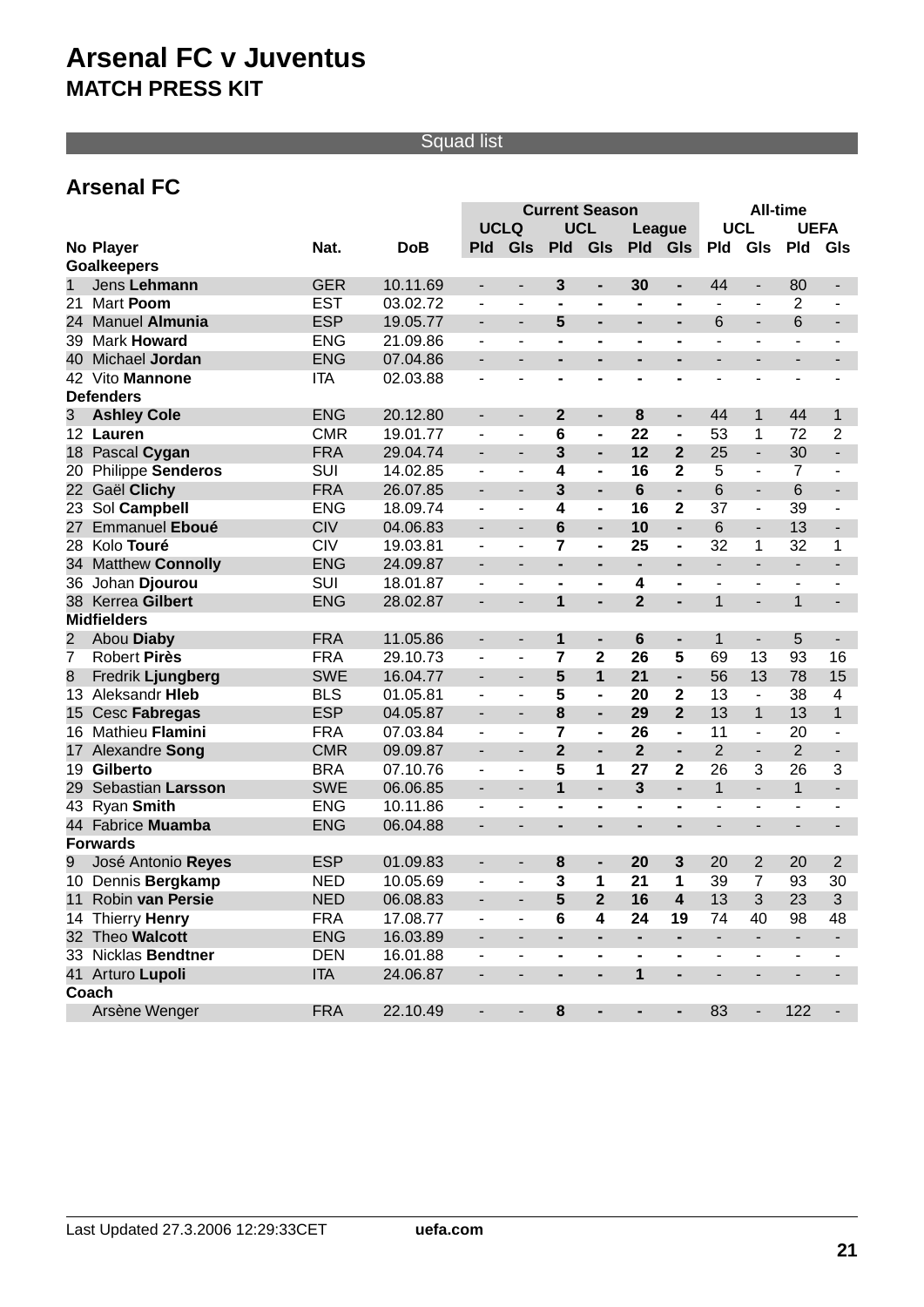## Squad list

## **Juventus**

|                         |                          |            |            | <b>Current Season</b><br><b>All-time</b> |                          |                         |                              |                              |                              |                |                          |              |                |
|-------------------------|--------------------------|------------|------------|------------------------------------------|--------------------------|-------------------------|------------------------------|------------------------------|------------------------------|----------------|--------------------------|--------------|----------------|
|                         |                          |            |            | <b>UCLQ</b>                              |                          | <b>UCL</b>              |                              | League                       |                              | <b>UCL</b>     |                          | <b>UEFA</b>  |                |
|                         | No Player                | Nat.       | <b>DoB</b> | <b>Pld</b>                               | GIs                      | <b>Pld</b>              | GIs                          | <b>Pld</b>                   | <b>GIs</b>                   | <b>Pld</b>     | GIs                      | <b>Pld</b>   | GIs            |
|                         | <b>Goalkeepers</b>       |            |            |                                          |                          |                         |                              |                              |                              |                |                          |              |                |
| 1                       | Gianluigi Buffon         | <b>ITA</b> | 28.01.78   | $\overline{\phantom{a}}$                 | $\overline{\phantom{a}}$ | $\overline{2}$          | ٠                            | 13                           | $\overline{\phantom{0}}$     | 48             | $\overline{\phantom{a}}$ | 80           |                |
|                         | 22 Landry Bonnefoi       | <b>FRA</b> | 20.09.83   | $\blacksquare$                           | $\blacksquare$           | $\blacksquare$          | $\qquad \qquad \blacksquare$ | $\blacksquare$               | $\blacksquare$               | $\mathbf{r}$   | $\blacksquare$           | $\mathbf{r}$ |                |
| 32                      | <b>Christian Abbiati</b> | <b>ITA</b> | 08.07.77   | ÷,                                       | $\blacksquare$           | 6                       | $\overline{a}$               | 16                           | ÷.                           | 24             | $\frac{1}{2}$            | 38           | ÷,             |
| 43                      | Claudio Scarzanella      | <b>ITA</b> | 12.03.86   | $\overline{a}$                           |                          |                         | $\blacksquare$               | $\overline{a}$               | $\blacksquare$               |                |                          |              |                |
|                         | <b>Defenders</b>         |            |            |                                          |                          |                         |                              |                              |                              |                |                          |              |                |
| $\overline{2}$          | Alessandro Birindelli    | <b>ITA</b> | 12.11.74   | $\blacksquare$                           | $\overline{\phantom{a}}$ | ۰                       | $\blacksquare$               | ٠                            | $\overline{\phantom{0}}$     | 52             | 3                        | 66           | 3              |
| 3                       | Giorgio Chiellini        | <b>ITA</b> | 14.08.84   | $\overline{\phantom{a}}$                 | ä,                       | 4                       | $\blacksquare$               | 15                           | $\qquad \qquad \blacksquare$ | $\overline{4}$ | $\blacksquare$           | 4            | $\blacksquare$ |
| 6                       | Robert Kova              | <b>CRO</b> | 06.04.74   | ÷.                                       | $\overline{\phantom{a}}$ | $\overline{3}$          | ÷,                           | 12                           | $\mathbf{1}$                 | 49             | $\overline{a}$           | 59           | $\overline{1}$ |
| 7                       | Gianluca Pessotto        | <b>ITA</b> | 11.08.70   | $\overline{\phantom{a}}$                 | $\blacksquare$           | $\overline{2}$          | $\blacksquare$               | 10                           | $\blacksquare$               | 68             | $\overline{\phantom{a}}$ | 80           |                |
| 14                      | Federico Balzaretti      | <b>ITA</b> | 06.12.81   | $\blacksquare$                           | $\blacksquare$           | $\overline{3}$          | $\overline{a}$               | 14                           | ۰                            | 3              | $\frac{1}{2}$            | 3            | L.             |
| 15                      | Domenico Criscito        | <b>ITA</b> | 30.12.86   |                                          |                          |                         | $\qquad \qquad \blacksquare$ | $\blacksquare$               | ۰                            |                | $\overline{\phantom{0}}$ |              |                |
| 21                      | Lilian Thuram            | <b>FRA</b> | 01.01.72   | $\blacksquare$                           | $\blacksquare$           | $\overline{7}$          | $\overline{a}$               | 25                           | ÷.                           | 56             | $\mathbf{1}$             | 102          | $\mathbf{1}$   |
| 27                      | Jonathan Zebina          | <b>FRA</b> | 19.07.78   |                                          | $\mathbf{r}$             | 1                       | $\blacksquare$               | 6                            | $\blacksquare$               | 25             | $\overline{\phantom{a}}$ | 36           |                |
| 28                      | Fabio Cannavaro          | <b>ITA</b> | 13.09.73   | ÷,                                       |                          | $\overline{7}$          | ÷,                           | 30                           | $\overline{3}$               | 38             | $\mathbf{1}$             | 87           | $\overline{2}$ |
|                         | <b>Midfielders</b>       |            |            |                                          |                          |                         |                              |                              |                              |                |                          |              |                |
| $\overline{\mathbf{4}}$ | Patrick Vieira           | <b>FRA</b> | 23.06.76   | $\overline{\phantom{a}}$                 | $\overline{\phantom{a}}$ | $6\phantom{1}$          | ٠                            | 25                           | $\overline{\mathbf{4}}$      | 63             | $\overline{2}$           | 83           | 3              |
| 8                       | <b>Emerson</b>           | <b>BRA</b> | 04.04.76   | $\blacksquare$                           | $\blacksquare$           | $\overline{7}$          | 1                            | 29                           | $\mathbf{2}$                 | 51             | 8                        | 69           | 11             |
| 11                      | Pavel Nedv d             | <b>CZE</b> | 30.08.72   | ÷,                                       | $\blacksquare$           | $\overline{7}$          | $\overline{2}$               | 26                           | $\overline{\mathbf{4}}$      | 66             | 15                       | 109          | 29             |
| 16                      | Mauro Camoranesi         | <b>ITA</b> | 04.10.76   | $\blacksquare$                           |                          | 8                       | $\blacksquare$               | 29                           | $\overline{\mathbf{3}}$      | 34             | $\overline{2}$           | 34           | $\overline{2}$ |
| 19                      | Gianluca Zambrotta       | <b>ITA</b> | 19.02.77   | ÷.                                       | $\blacksquare$           | $6\phantom{1}6$         | ÷.                           | 25                           | ÷.                           | 43             | L.                       | 57           | $\overline{2}$ |
| 20                      | Manuele Blasi            | <b>ITA</b> | 17.08.80   |                                          |                          | 5                       | $\blacksquare$               | 10                           | $\blacksquare$               | 11             | $\blacksquare$           | 18           |                |
| 23                      | Giuliano Giannichedda    | <b>ITA</b> | 21.09.74   |                                          |                          | $\overline{\mathbf{4}}$ | L.                           | 11                           | ÷.                           | 10             | $\overline{a}$           | 43           |                |
| 24                      | Ruben Olivera            | <b>URU</b> | 04.05.83   | ä,                                       | $\blacksquare$           |                         | $\blacksquare$               | $\qquad \qquad \blacksquare$ | $\blacksquare$               | $\overline{8}$ | $\overline{a}$           | 10           |                |
|                         | <b>Forwards</b>          |            |            |                                          |                          |                         |                              |                              |                              |                |                          |              |                |
| 9                       | Zlatan Ibrahimovi        | <b>SWE</b> | 03.10.81   | $\blacksquare$                           | $\overline{\phantom{a}}$ | $\overline{7}$          | $\mathbf{3}$                 | 28                           | $6\phantom{1}$               | 36             | 9                        | 44           | 12             |
|                         | 10 Alessandro Del Piero  | <b>ITA</b> | 09.11.74   | $\blacksquare$                           | $\blacksquare$           | $\overline{7}$          | 3                            | 27                           | 10                           | 79             | 37                       | 106          | 45             |
| 17                      | David Trezeguet          | <b>FRA</b> | 15.10.77   | $\blacksquare$                           | $\blacksquare$           | $\overline{7}$          | $6\phantom{1}6$              | 27                           | 20                           | 49             | 28                       | 63           | 35             |
|                         | 18 Adrian Mutu           | <b>ROM</b> | 08.01.79   |                                          |                          | 6                       | 1                            | 26                           | 6                            | 13             | $\overline{2}$           | 27           | 13             |
|                         | 25 Marcelo Zalayeta      | <b>URU</b> | 05.12.78   |                                          | $\blacksquare$           | $\boldsymbol{4}$        | L.                           | 13                           | $\overline{1}$               | 27             | 6                        | 29           | 6              |
|                         | Coach                    |            |            |                                          |                          |                         |                              |                              |                              |                |                          |              |                |
|                         | <b>Fabio Capello</b>     | <b>ITA</b> | 18.06.46   | $\overline{\phantom{0}}$                 |                          | 8                       | -                            |                              | -                            | 44             | $\overline{\phantom{a}}$ | 92           |                |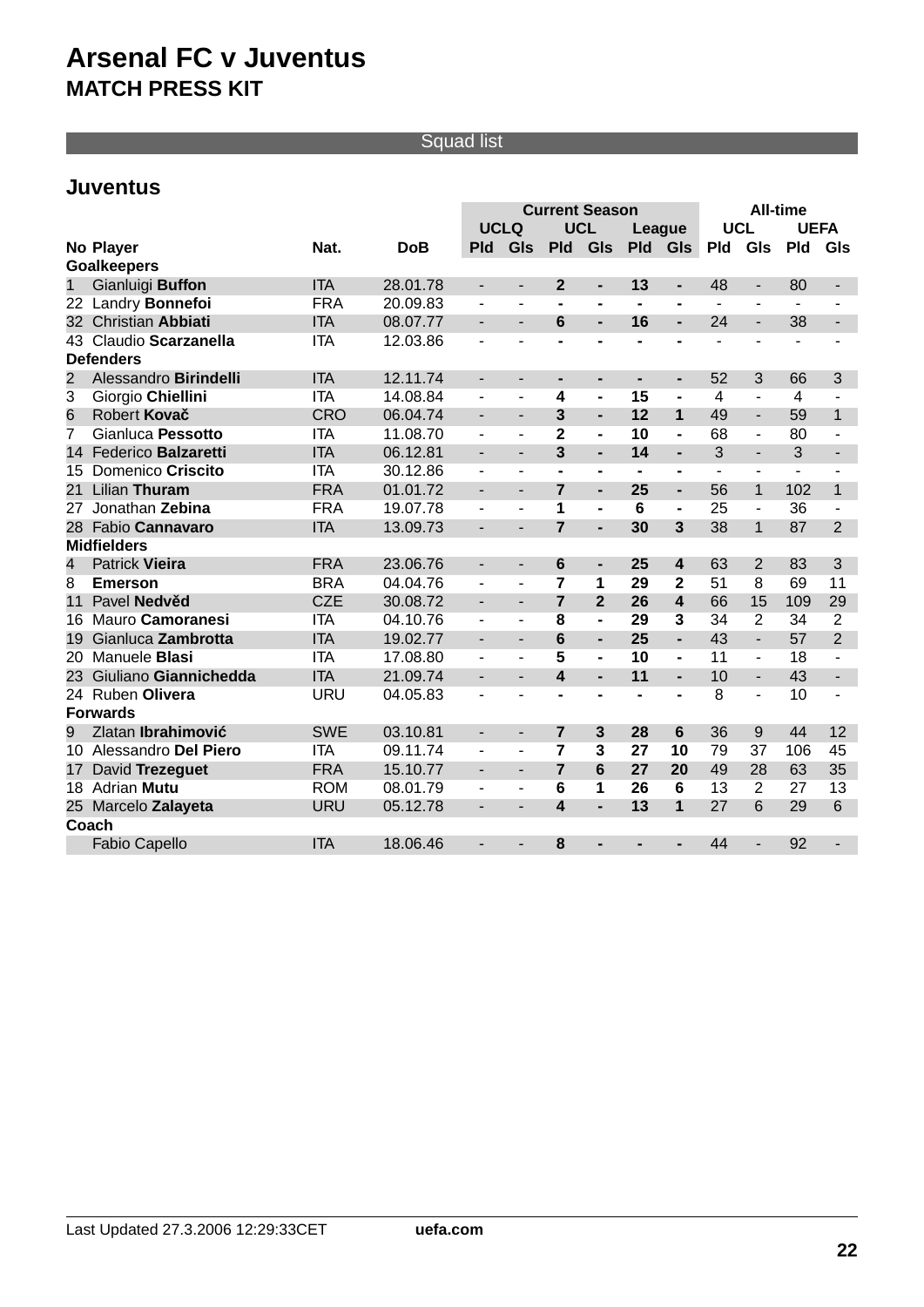Bookings list

## **Arsenal FC**

|                   |                      | <b>Matchday</b> |              |                |   |   |                | KO <sub>1</sub>         | QF      | <b>SF</b> | F |
|-------------------|----------------------|-----------------|--------------|----------------|---|---|----------------|-------------------------|---------|-----------|---|
| <b>No</b>         | <b>Player</b>        | 1               | $\mathbf{2}$ | 3 <sup>7</sup> | 4 | 5 | 6 <sup>1</sup> | 1st 2nd 1st 2nd 1st 2nd |         |           |   |
| 1                 | Jens Lehmann         | S               | S            |                |   |   |                |                         |         |           |   |
| 9                 | José Antonio Reyes   |                 |              |                |   | Υ |                | Υ                       | $\star$ |           |   |
| 11                | Robin van Persie     | R               | S            | Υ              |   |   |                |                         |         |           |   |
| $12 \overline{ }$ | Lauren               |                 |              |                |   | Υ |                |                         |         |           |   |
| 13                | Aleksandr Hieb       |                 |              |                |   |   | Υ              |                         |         |           |   |
| 14                | <b>Thierry Henry</b> |                 |              |                |   |   |                | Υ                       |         |           |   |
| 15                | Cesc Fabregas        |                 |              |                |   |   |                | Υ                       |         |           |   |
| 16                | Mathieu Flamini      |                 |              |                |   |   | Υ              |                         |         |           |   |
| 18                | Pascal Cygan         |                 |              |                |   | Υ |                |                         |         |           |   |
| 22                | Gaël Clichy          |                 |              | Υ              |   |   |                |                         |         |           |   |
| 24                | Manuel Almunia       |                 | Υ            |                |   |   |                |                         |         |           |   |
| 28                | Kolo Abib Touré      |                 |              |                |   |   |                |                         | $\star$ |           |   |

## **Juventus**

|           |                       | <b>Matchday</b> |              |              |                |   |   | KO <sub>1</sub> |   | QF                      | <b>SF</b> | F |
|-----------|-----------------------|-----------------|--------------|--------------|----------------|---|---|-----------------|---|-------------------------|-----------|---|
| <b>No</b> | <b>Player</b>         |                 | $\mathbf{2}$ | $\mathbf{3}$ | $\overline{4}$ | 5 | 6 |                 |   | 1st 2nd 1st 2nd 1st 2nd |           |   |
| 4         | <b>Patrick Vieira</b> | R               | S            |              | Υ              |   |   |                 |   | ×                       |           |   |
| 6         | Robert Kova           | Υ               |              |              | ν              |   |   |                 |   | $\star$                 |           |   |
| 9         | Zlatan Ibrahimovi     |                 |              |              | R              | S |   |                 |   |                         |           |   |
| 10        | Alessandro Del Piero  |                 |              |              |                |   |   |                 | Υ |                         |           |   |
| 11        | Pavel Nedv d          | Υ               |              |              |                |   |   | Υ               | Y | S                       |           |   |
| 14        | Federico Balzaretti   |                 |              |              |                |   |   | Υ               |   |                         |           |   |
| 16        | Mauro Camoranesi      |                 |              |              | Υ              |   | Υ |                 |   | $\star$                 |           |   |
| 17        | David Trezeguet       |                 |              |              |                |   |   | Υ               |   |                         |           |   |
| 19        | Gianluca Zambrotta    |                 |              |              |                | Υ |   |                 |   |                         |           |   |
| 21        | Lilian Thuram         |                 |              | v            |                |   | ν |                 |   | $\star$                 |           |   |
| 23        | Giuliano Giannichedda |                 |              | v            |                |   |   |                 |   |                         |           |   |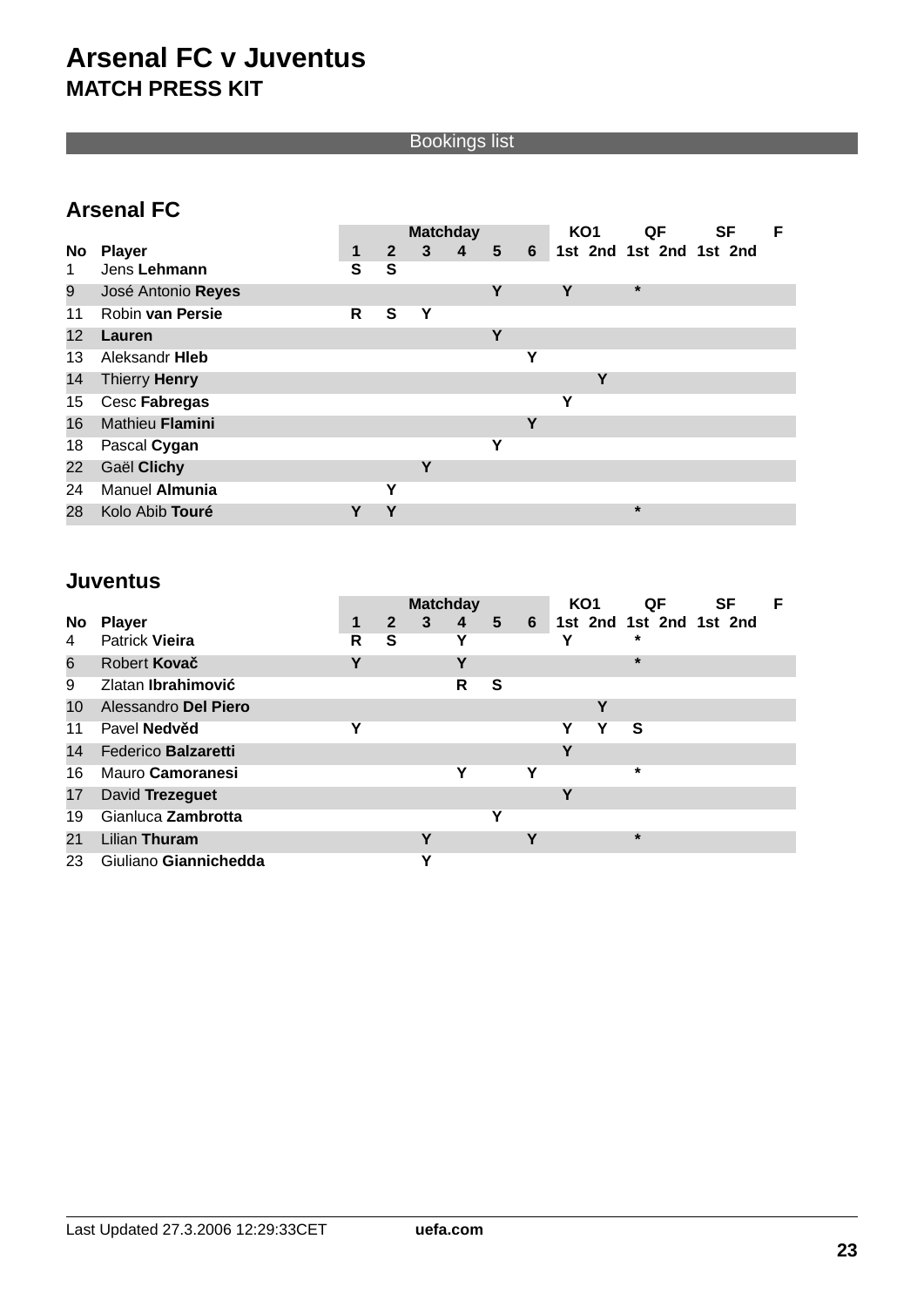## Player statistics

## **Arsenal FC**

|                |                         | <b>Matchday</b>          |                          |                              | KO <sub>1</sub>          |                                                | QF                       |                              | <b>SF</b>                |                              | F                            |                          |         |  |
|----------------|-------------------------|--------------------------|--------------------------|------------------------------|--------------------------|------------------------------------------------|--------------------------|------------------------------|--------------------------|------------------------------|------------------------------|--------------------------|---------|--|
|                | No. Player              | 1                        | $\overline{2}$           | $\overline{3}$               | 4                        | 5                                              | 6                        | 1st                          | 2nd                      |                              | 1st 2nd                      |                          | 1st 2nd |  |
|                | <b>Goalkeepers</b>      |                          |                          |                              |                          |                                                |                          |                              |                          |                              |                              |                          |         |  |
| 1              | Jens Lehmann            |                          |                          | 90                           | -                        | -                                              | -                        | 90                           | 90                       |                              |                              |                          |         |  |
| 21             | Mart Poom               |                          | $\blacksquare$           | $\blacksquare$               | $\blacksquare$           |                                                | $\overline{\phantom{0}}$ | $\blacksquare$               |                          |                              | $\blacksquare$               |                          |         |  |
| 24             | Manuel Almunia          | 90                       | 90                       | $\overline{\phantom{0}}$     | 90                       | 90                                             | 90                       | $\qquad \qquad \blacksquare$ |                          |                              | $\qquad \qquad \blacksquare$ |                          |         |  |
| 39             | <b>Mark Howard</b>      |                          | $\overline{\phantom{a}}$ |                              | $\overline{\phantom{a}}$ | $\overline{\phantom{a}}$                       |                          | $\blacksquare$               | $\overline{\phantom{0}}$ | $\blacksquare$               | $\overline{\phantom{0}}$     |                          |         |  |
| 40             | Michael Jordan          |                          |                          |                              |                          | $\overline{a}$                                 |                          |                              |                          |                              | $\overline{a}$               |                          |         |  |
| 42             | Vito Mannone            |                          |                          |                              |                          | -                                              |                          |                              |                          |                              |                              |                          |         |  |
|                | <b>Defenders</b>        |                          |                          |                              |                          |                                                |                          |                              |                          |                              |                              |                          |         |  |
| 3              | <b>Ashley Cole</b>      | 90                       | 90                       | -                            |                          |                                                |                          | $\qquad \qquad$              |                          |                              | $\qquad \qquad \blacksquare$ | -                        |         |  |
| 12             | Lauren                  | 90                       | 90                       | 90                           | 90                       | $23(+)73(-)$                                   |                          | $\overline{\phantom{a}}$     | $\overline{\phantom{0}}$ |                              |                              |                          |         |  |
| 18             | Pascal Cygan            | $\overline{\phantom{a}}$ | $1(+)$                   | 90                           | $\overline{\phantom{a}}$ | $67(-)$                                        | $\overline{\phantom{a}}$ | $\overline{\phantom{a}}$     | $\overline{\phantom{0}}$ |                              | $\qquad \qquad \blacksquare$ |                          |         |  |
| 20             | Philippe Senderos       |                          | $\overline{\phantom{a}}$ | -                            | $\overline{\phantom{a}}$ | 90                                             | 90                       | 90                           | 90                       |                              | $\overline{a}$               |                          |         |  |
| 22             | Gaël Clichy             | $\overline{\phantom{a}}$ | $2(+)$                   | 90                           | 90                       | $\overline{\phantom{a}}$                       | $\overline{\phantom{0}}$ | $\overline{\phantom{a}}$     | -                        |                              | -                            |                          |         |  |
| 23             | Sol Campbell            | 90                       | 90                       | $\overline{\phantom{0}}$     | 90                       | 90                                             | $\overline{\phantom{a}}$ | $\overline{\phantom{a}}$     | -                        |                              |                              |                          |         |  |
| 27             | Emmanuel Eboué          | $\overline{\phantom{a}}$ | $\overline{\phantom{a}}$ | $17(+) 7(+)$                 |                          | 90                                             | 90                       | 90                           | 90                       | -                            | $\overline{a}$               |                          |         |  |
| 28             | Kolo Touré              | 90                       | 90                       | 90                           | 90                       | $\qquad \qquad \blacksquare$                   | 90                       | 90                           | 90                       | $\overline{\phantom{0}}$     | $\overline{a}$               |                          |         |  |
| 34             | <b>Matthew Connolly</b> |                          |                          |                              |                          | $\qquad \qquad \blacksquare$                   |                          |                              |                          |                              |                              |                          |         |  |
| 36             | Johan Djourou           |                          |                          |                              |                          | $\overline{\phantom{a}}$                       | $\overline{\phantom{0}}$ |                              |                          |                              |                              |                          |         |  |
| 38             | Kerrea Gilbert          |                          |                          |                              |                          | -                                              | $17(+)$                  | $\qquad \qquad \blacksquare$ |                          |                              |                              |                          |         |  |
|                | <b>Midfielders</b>      |                          |                          |                              |                          |                                                |                          |                              |                          |                              |                              |                          |         |  |
| $\overline{2}$ | Abou Diaby              |                          |                          |                              |                          |                                                | $\overline{\phantom{m}}$ | $10(+)$                      |                          |                              | $\overline{\phantom{0}}$     |                          |         |  |
| 7              | <b>Robert Pirès</b>     | 90                       | $88(-)$                  | 90                           |                          | $73(-)19(+)$                                   | $\blacksquare$           | $14(+)22(+)$                 |                          | $\qquad \qquad \blacksquare$ | $\overline{\phantom{0}}$     |                          |         |  |
| 8              | Fredrik Ljungberg       | $81(-)$                  | 90                       | $\overline{\phantom{0}}$     |                          | 90                                             |                          | 90                           | 90                       |                              |                              |                          |         |  |
| 13             | Aleksandr Hieb          |                          | $9(+) 89(-)$             | $\qquad \qquad \blacksquare$ |                          | $\qquad \qquad \blacksquare$                   |                          | $62(-) 76(-) 87(-)$          |                          | $\qquad \qquad \blacksquare$ | -                            |                          |         |  |
| 15             | Cesc Fabregas           | $73(-)$                  | 90                       |                              |                          | $89(-)17(+)33(+)28(+)89(-)$                    |                          |                              | 90                       | $\overline{\phantom{a}}$     | -                            | -                        |         |  |
| 16             | Mathieu Flamini         | $\overline{\phantom{a}}$ | 90                       | 90                           | 90                       | 90                                             | 90                       | 90                           | 90                       |                              |                              |                          |         |  |
| 17             | Alexandre Song          | $\overline{\phantom{a}}$ |                          | $\overline{\phantom{0}}$     | $\overline{\phantom{a}}$ | $57(-)$                                        | $\overline{\phantom{a}}$ | $1(+)$                       | $\overline{\phantom{a}}$ |                              | $\overline{a}$               |                          |         |  |
| 19             | <b>Gilberto</b>         | 90                       | $\overline{\phantom{a}}$ | 90                           | 90                       | -                                              |                          | 90                           | 90                       | -                            |                              |                          |         |  |
| 29             | Sebastian Larsson       | -                        | $\overline{\phantom{a}}$ | -                            | -                        | $\overline{\phantom{a}}$                       | 90                       | -                            | $\overline{\phantom{a}}$ | -                            | $\qquad \qquad \blacksquare$ | -                        |         |  |
| 43             | Ryan Smith              | $\overline{\phantom{a}}$ |                          |                              | $\overline{\phantom{0}}$ | -                                              | $\overline{a}$           | $\overline{\phantom{a}}$     | -                        | -                            | -                            |                          |         |  |
| 44             | Fabrice Muamba          |                          |                          |                              |                          |                                                |                          |                              |                          |                              |                              |                          |         |  |
|                | <b>Forwards</b>         |                          |                          |                              |                          |                                                |                          |                              |                          |                              |                              |                          |         |  |
| 9              | José Antonio Reyes      |                          |                          |                              |                          | $81(-) 81(-) 15(-) 83(-) 90 65(-) 80(-) 68(-)$ |                          |                              |                          |                              |                              |                          |         |  |
| 10             | Dennis Bergkamp         | $17(+)$                  | $\overline{\phantom{a}}$ |                              | 90                       |                                                |                          |                              | $3(+)$                   | $\overline{\phantom{a}}$     |                              |                          |         |  |
| 11             | Robin van Persie        | 45                       | $\blacksquare$           | $73(-)24(+)$                 |                          |                                                | $90 \t25(+)$             | -                            | $\overline{\phantom{a}}$ | $\overline{\phantom{a}}$     | $\qquad \qquad \blacksquare$ | $\overline{\phantom{0}}$ |         |  |
| 14             | Thierry Henry           | $\overline{\phantom{0}}$ | $\overline{\phantom{a}}$ |                              |                          | 75(+)66(-)71(-)                                | 90                       | 90                           | 90                       | -                            | $\qquad \qquad \blacksquare$ | -                        |         |  |
| 32             | Theo Walcott            | $\overline{\phantom{0}}$ |                          | $\overline{a}$               |                          |                                                | $\overline{\phantom{0}}$ | $\overline{\phantom{a}}$     | $\overline{\phantom{a}}$ | -                            | -                            |                          |         |  |
| 33             | Nicklas Bendtner        |                          |                          |                              |                          |                                                | $\overline{a}$           | $\overline{\phantom{a}}$     | $\overline{\phantom{0}}$ | $\qquad \qquad \blacksquare$ | $\overline{\phantom{0}}$     |                          |         |  |
| 41             | Arturo Lupoli           |                          |                          |                              |                          | $\overline{\phantom{a}}$                       |                          | $\overline{a}$               | $\overline{\phantom{0}}$ |                              |                              |                          |         |  |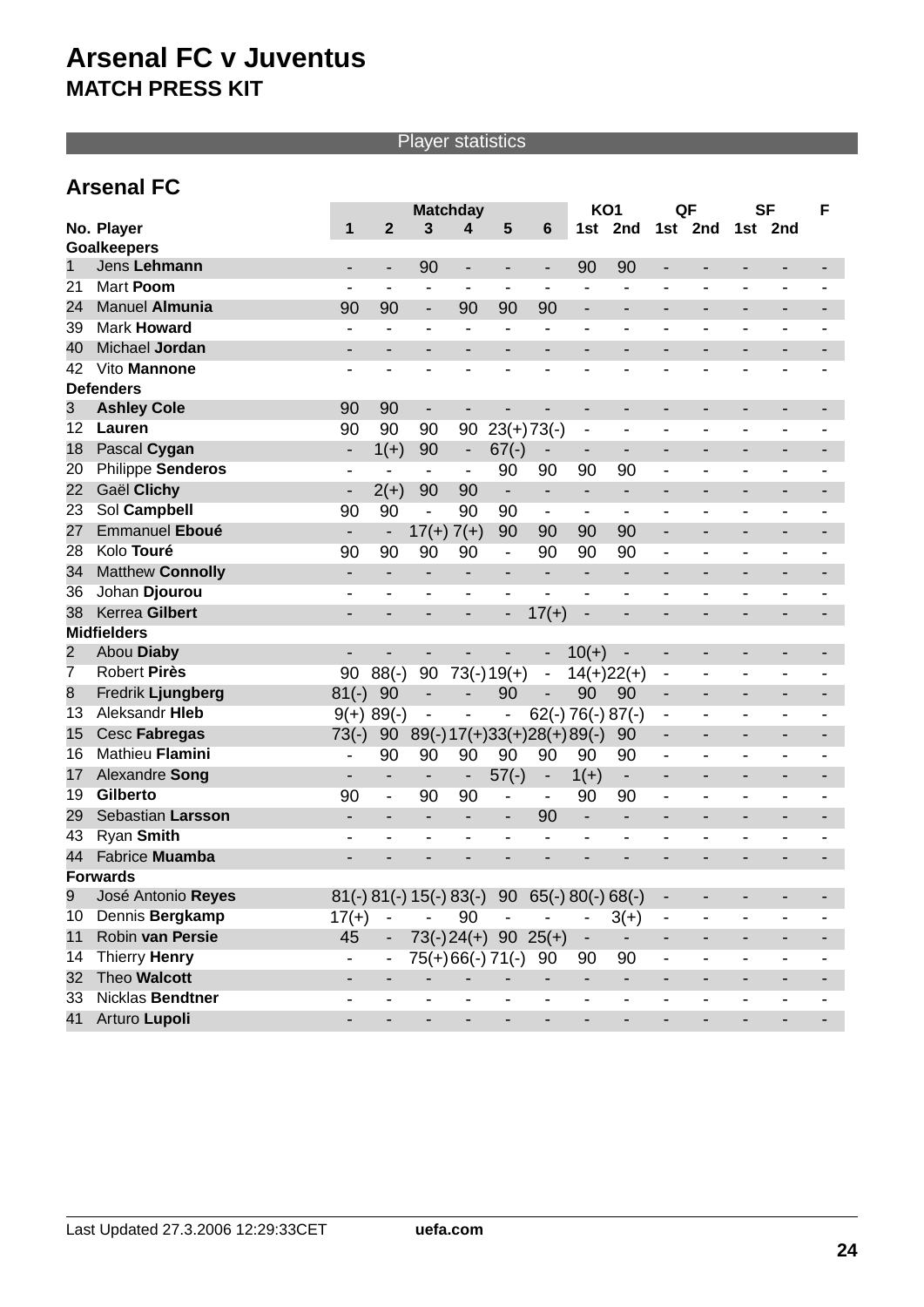## Player statistics

## **Juventus**

|              |                          | <b>Matchday</b>          |                              |                              | KO <sub>1</sub>          |                              | QF                                      |                          | <b>SF</b>                |                              | F                            |                          |                          |  |
|--------------|--------------------------|--------------------------|------------------------------|------------------------------|--------------------------|------------------------------|-----------------------------------------|--------------------------|--------------------------|------------------------------|------------------------------|--------------------------|--------------------------|--|
|              | No. Player               | 1                        | $\overline{2}$               | $\overline{3}$               | 4                        | 5                            | $6\phantom{1}$                          | 1st                      | 2nd                      | 1st                          | 2nd                          |                          | 1st 2nd                  |  |
|              | <b>Goalkeepers</b>       |                          |                              |                              |                          |                              |                                         |                          |                          |                              |                              |                          |                          |  |
| $\mathbf{1}$ | Gianluigi Buffon         | $\blacksquare$           |                              |                              |                          | -                            | $\overline{\phantom{0}}$                | 90                       | 90                       |                              |                              |                          |                          |  |
| 22           | Landry Bonnefoi          |                          | $\overline{\phantom{a}}$     | $\overline{\phantom{a}}$     |                          | -                            |                                         |                          |                          |                              |                              |                          |                          |  |
| 32           | <b>Christian Abbiati</b> | 90                       | 90                           | 90                           | 90                       | 90                           | 90                                      | $\overline{\phantom{a}}$ |                          |                              | $\qquad \qquad \blacksquare$ |                          |                          |  |
| 43           | Claudio Scarzanella      |                          |                              |                              |                          |                              |                                         |                          |                          |                              |                              |                          |                          |  |
|              | <b>Defenders</b>         |                          |                              |                              |                          |                              |                                         |                          |                          |                              |                              |                          |                          |  |
| 2            | Alessandro Birindelli    | $\overline{\phantom{a}}$ |                              |                              |                          | $\overline{\phantom{a}}$     |                                         | -                        |                          |                              | $\qquad \qquad \blacksquare$ |                          |                          |  |
| 3            | Giorgio Chiellini        |                          | $\blacksquare$               | $44(+)$                      | 90                       | 90                           | 90                                      | $\overline{a}$           |                          |                              |                              |                          |                          |  |
| 6            | Robert Kova              | 90                       | $\overline{\phantom{a}}$     |                              | $58(-)$                  | $\overline{\phantom{a}}$     | 90                                      | $\overline{\phantom{a}}$ |                          |                              | $\overline{\phantom{a}}$     |                          |                          |  |
| 7            | Gianluca Pessotto        |                          | 90                           | $\qquad \qquad \blacksquare$ | $\overline{\phantom{0}}$ | $\overline{\phantom{a}}$     | $29(+)$                                 | $\overline{\phantom{a}}$ | $\overline{\phantom{0}}$ |                              |                              |                          |                          |  |
| 14           | Federico Balzaretti      |                          |                              |                              | $\overline{\phantom{a}}$ | $\overline{\phantom{a}}$     | 90                                      | 90                       | $20(+)$                  |                              |                              |                          |                          |  |
| 15           | Domenico Criscito        |                          | $\overline{\phantom{a}}$     | $\qquad \qquad \blacksquare$ | $\overline{\phantom{a}}$ |                              | $\overline{a}$                          |                          |                          |                              |                              |                          |                          |  |
| 21           | Lilian Thuram            | $\blacksquare$           | 90                           | 90                           | 90                       | 90                           | 90                                      | 90                       | 90                       | $\blacksquare$               | $\overline{\phantom{0}}$     |                          |                          |  |
| 27           | Jonathan Zebina          |                          | $\blacksquare$               | -                            | -                        | -                            | $\blacksquare$                          | $\overline{\phantom{a}}$ | 90                       | $\overline{\phantom{0}}$     |                              |                          |                          |  |
| 28           | Fabio Cannavaro          | 90                       | 90                           | 90                           | 90                       | 90                           | $\overline{\phantom{0}}$                | 90                       | 90                       |                              |                              |                          |                          |  |
|              | <b>Midfielders</b>       |                          |                              |                              |                          |                              |                                         |                          |                          |                              |                              |                          |                          |  |
| 4            | <b>Patrick Vieira</b>    | 89                       | $\overline{\phantom{a}}$     | $\qquad \qquad \blacksquare$ | 90                       | 90                           | 90                                      | 90                       | 90                       |                              | $\qquad \qquad \blacksquare$ |                          |                          |  |
| 8            | <b>Emerson</b>           | 90                       | 90                           | 90                           | 90                       | 90                           | $\overline{\phantom{0}}$                | 90                       | 90                       | $\overline{\phantom{0}}$     | $\overline{\phantom{0}}$     |                          |                          |  |
| 11           | Pavel Nedv d             | 90                       | 90                           | 90                           | $44(+)$                  | 90                           | $\overline{\phantom{0}}$                | 90                       | 90                       | $\overline{\phantom{a}}$     | $\overline{\phantom{0}}$     | $\overline{\phantom{0}}$ | $\overline{\phantom{a}}$ |  |
| 16           | Mauro Camoranesi         | $89(-)$                  |                              |                              |                          |                              | $65(-)$ 46(-) 18(+/-) 81(-) 78(-) 74(-) |                          | $57(-)$                  | $\qquad \qquad \blacksquare$ | $\overline{\phantom{0}}$     |                          |                          |  |
| 19           | Gianluca Zambrotta       | 90                       | 90                           | 90                           | 90                       | 90                           | $\overline{\phantom{0}}$                | $\overline{\phantom{a}}$ | $70(-)$                  | $\overline{\phantom{a}}$     | $\overline{a}$               |                          |                          |  |
| 20           | Manuele <b>Blasi</b>     | 90                       |                              | $6(+)$ 46(-)                 | $\overline{\phantom{a}}$ | $\qquad \qquad \blacksquare$ | 90                                      | 90                       | $\overline{a}$           |                              |                              |                          |                          |  |
| 23           | Giuliano Giannichedda    | $1(+)$                   | $84(-)$                      | 90                           | $\overline{\phantom{a}}$ | $\overline{\phantom{a}}$     | $12(+)$                                 | $\overline{\phantom{a}}$ | $\overline{\phantom{0}}$ |                              | $\overline{\phantom{0}}$     |                          |                          |  |
| 24           | Ruben Olivera            |                          |                              |                              |                          |                              |                                         |                          |                          |                              |                              |                          |                          |  |
|              | <b>Forwards</b>          |                          |                              |                              |                          |                              |                                         |                          |                          |                              |                              |                          |                          |  |
| 9            | Zlatan Ibrahimovi        | 90                       | 90                           | 90                           | 90                       | $\overline{\phantom{a}}$     |                                         |                          | $46(-) 59(-) 57(-)$      | $\overline{\phantom{a}}$     | $\overline{\phantom{a}}$     | -                        |                          |  |
| 10           | Alessandro Del Piero     | $\overline{\phantom{0}}$ |                              | $30(+)44(+)46(-)$            |                          | 90                           |                                         |                          | $90 \quad 31(+)33(+)$    | $\overline{a}$               | $\overline{\phantom{0}}$     |                          |                          |  |
| 17           | David Trezeguet          |                          | $89(-) 60(-) 66(-) 90 84(-)$ |                              |                          |                              | $\overline{\phantom{0}}$                | 90                       | 90                       |                              | $\overline{a}$               |                          |                          |  |
| 18           | <b>Adrian Mutu</b>       |                          |                              |                              |                          |                              | $25(+)24(+)14(+)9(+)61(-)$              | $\overline{\phantom{a}}$ | $33(+)$                  | $\qquad \qquad \blacksquare$ | $\overline{\phantom{0}}$     |                          |                          |  |
| 25           | Marcelo Zalayeta         | $1(+)$                   | $\blacksquare$               | $\sim 100$ km s $^{-1}$      | $\sim$ 10 $\pm$          |                              | $6(+)$ 44(+)16(+)                       |                          | $\blacksquare$           |                              |                              |                          |                          |  |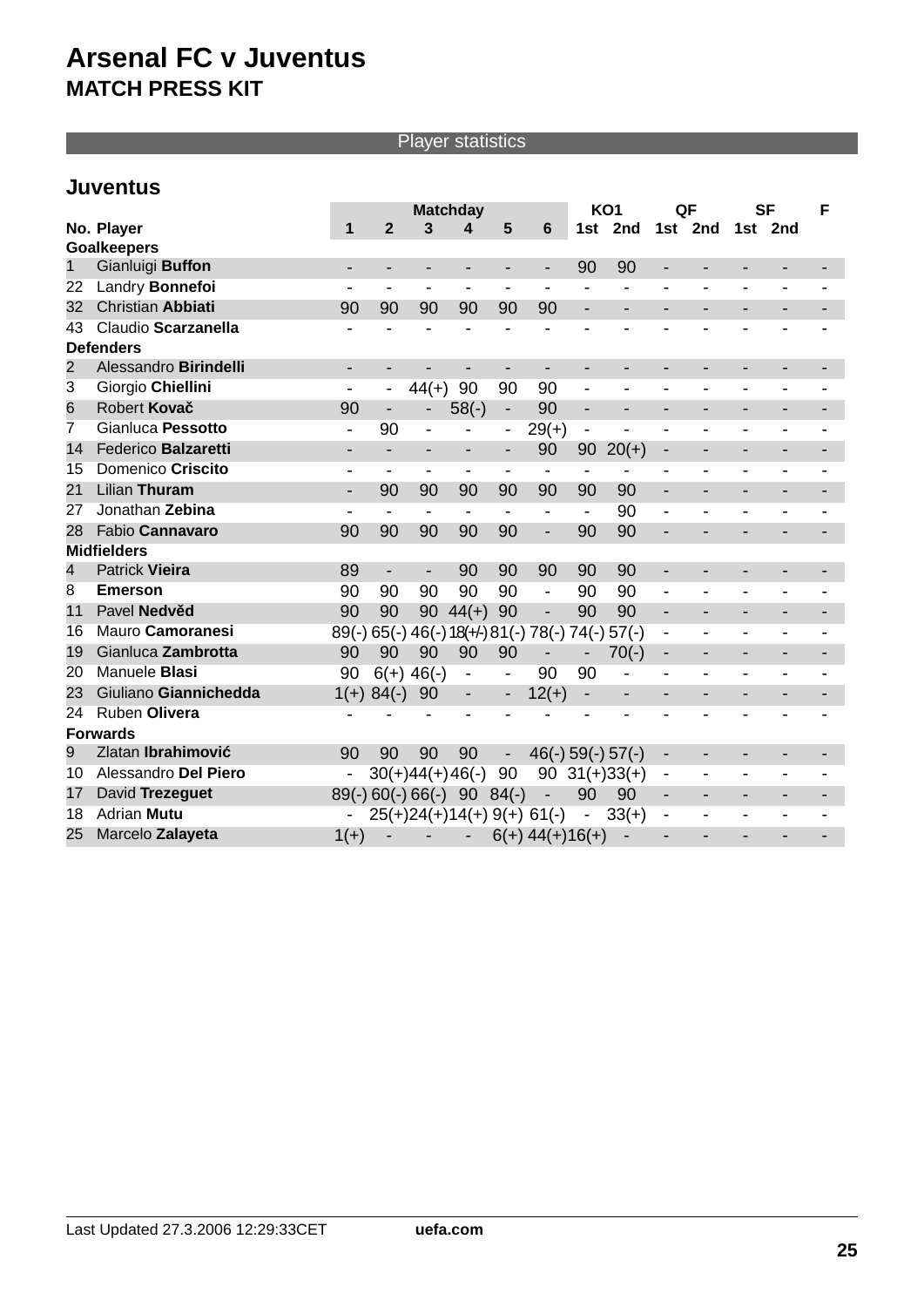## Match officials

| Referee                      | Peter Fröjdfeldt (SWE)                         |
|------------------------------|------------------------------------------------|
| <b>Assistant referees</b>    | Kenneth Petersson (SWE), Stefan Wittberg (SWE) |
| <b>Fourth official</b>       | Martin Ingvarsson (SWE)                        |
| <b>UEFA Delegate</b>         | Svein Johannessen (NOR)                        |
| <b>UEFA Referee observer</b> | Jozef Marko (SVK)                              |
| <b>UEFA Media Officer</b>    | Kjell Borgersen (NOR)                          |
|                              |                                                |

| <b>Referee</b>   |            |            |            |             |  |  |  |  |
|------------------|------------|------------|------------|-------------|--|--|--|--|
|                  |            |            |            |             |  |  |  |  |
| <b>Name</b>      | Nat.       | <b>DoB</b> | <b>UCL</b> | <b>UEFA</b> |  |  |  |  |
| Peter Fröjdfeldt | <b>SWE</b> | 14.11.1963 |            | 19          |  |  |  |  |

Peter Fröjdfeldt has made a good impression since his elevation to join Europe's list of referees.

Fröjdfeldt, based in Eskilstuna, was born on 14 November 1963. He reached the higher Swedish levels in the mid-1990s, made his top-flight bow in 1997, and has now comfortably passed the 100-match mark in the élite Swedish domestic game. His FIFA international badge followed at the start of 2001.

Early years of picking up experience was followed by his UEFA Champions League debut in September 2003 (FC Dynamo Kyiv versus FC Lokomotiv Moskva), while two UEFA Cup assignments followed during the 2003/04 season.

Fröjdfeldt's promotion to Elite status came in January 2005, and last season he took charge of two UEFA Champions League, three UEFA Cup and three FIFA World Cup matches, and has continued as a regular referee in the premier club competitions, also officiating in the October 2005 World Cup qualifier between Portugal and Latvia.

Back in Sweden, Fröjdfeldt has become the main man in the middle following Anders Frisk's decision to quit the game and - as well as taking charge of the Stockholm derby in 2004 between AIK Solna and Hammarby and the derby which saw Örgryte IS take on IFK Göteborg - he was also awarded the end of season play-off between the top two sides Djurgårdens IF and Malmö FF, further proof that he has established himself as Sweden's top referee.

| UEFA Champions League matches involving teams from the two countries involved in this match |            |                 |                                    |            |                   |  |  |  |  |  |
|---------------------------------------------------------------------------------------------|------------|-----------------|------------------------------------|------------|-------------------|--|--|--|--|--|
| <b>Date</b>                                                                                 | Comp.      | <b>Stage</b>    | <b>Match</b>                       | <b>Res</b> | <b>Venue</b>      |  |  |  |  |  |
| 14.03.2006                                                                                  | UCL        | 1/8             | FC Internazionale Milano-AFC Ajax  |            | Milan             |  |  |  |  |  |
| <b>UEFA Champions League Other matches</b>                                                  |            |                 |                                    |            |                   |  |  |  |  |  |
| <b>Date</b>                                                                                 | Comp.      | <b>Stage</b>    | <b>Match</b>                       | <b>Res</b> | <b>Venue</b>      |  |  |  |  |  |
| 17.09.2003                                                                                  | <b>UCL</b> | GS <sub>1</sub> | FC Dynamo Kyiv-FC Lokomotiv Moskva | $2 - 0$    | Kiev              |  |  |  |  |  |
| 10.08.2004                                                                                  | <b>UCL</b> | QR <sub>3</sub> | SL Benfica-RSC Anderlecht          | 1-0        | Lisbon            |  |  |  |  |  |
| 07.12.2004                                                                                  | <b>UCL</b> | GS              | Panathinaikos FC-PSV Eindhoven     | $4 - 1$    | Athens            |  |  |  |  |  |
| 10.08.2005                                                                                  | <b>UCL</b> | QR <sub>3</sub> | FC Artmedia-FK Partizan            | $0 - 0$    | <b>Bratislava</b> |  |  |  |  |  |
| 27.09.2005                                                                                  | <b>UCL</b> | GS              | LOSC Lille Métropole-Villarreal CF | $0 - 0$    | Paris             |  |  |  |  |  |
| 01.11.2005                                                                                  | <b>UCL</b> | GS              | Olympiacos CFP-Olympique Lyonnais  | 1-4        | Athens            |  |  |  |  |  |
| 07.12.2005                                                                                  | UCL        | GS              | Werder Bremen-Panathinaikos FC     | $5-1$      | <b>Bremen</b>     |  |  |  |  |  |

| <b>Other matches</b> |             |              |                                     |            |              |  |  |  |  |  |
|----------------------|-------------|--------------|-------------------------------------|------------|--------------|--|--|--|--|--|
| <b>Date</b>          | Comp.       | <b>Stage</b> | <b>Match</b>                        | <b>Res</b> | <b>Venue</b> |  |  |  |  |  |
| 23.03.2001           | U21         | QR           | Ukraine-Belarus                     | 1-0        | Kiev         |  |  |  |  |  |
| 14.07.2001           | UIC.        | R3           | VfL Wolfsburg-FC Dinamo Minsk       | 4-3        | Wolfsburg    |  |  |  |  |  |
| 23.08.2001           | UCUP        | QR           | FC Belshina Bobruisk-MFK Ružomberok | 0-0        | Minsk        |  |  |  |  |  |
| 11.09.2001           | <b>UCUP</b> | R1           | FK Matador Púchov-SC Freiburg       | 0-0        | Puchov       |  |  |  |  |  |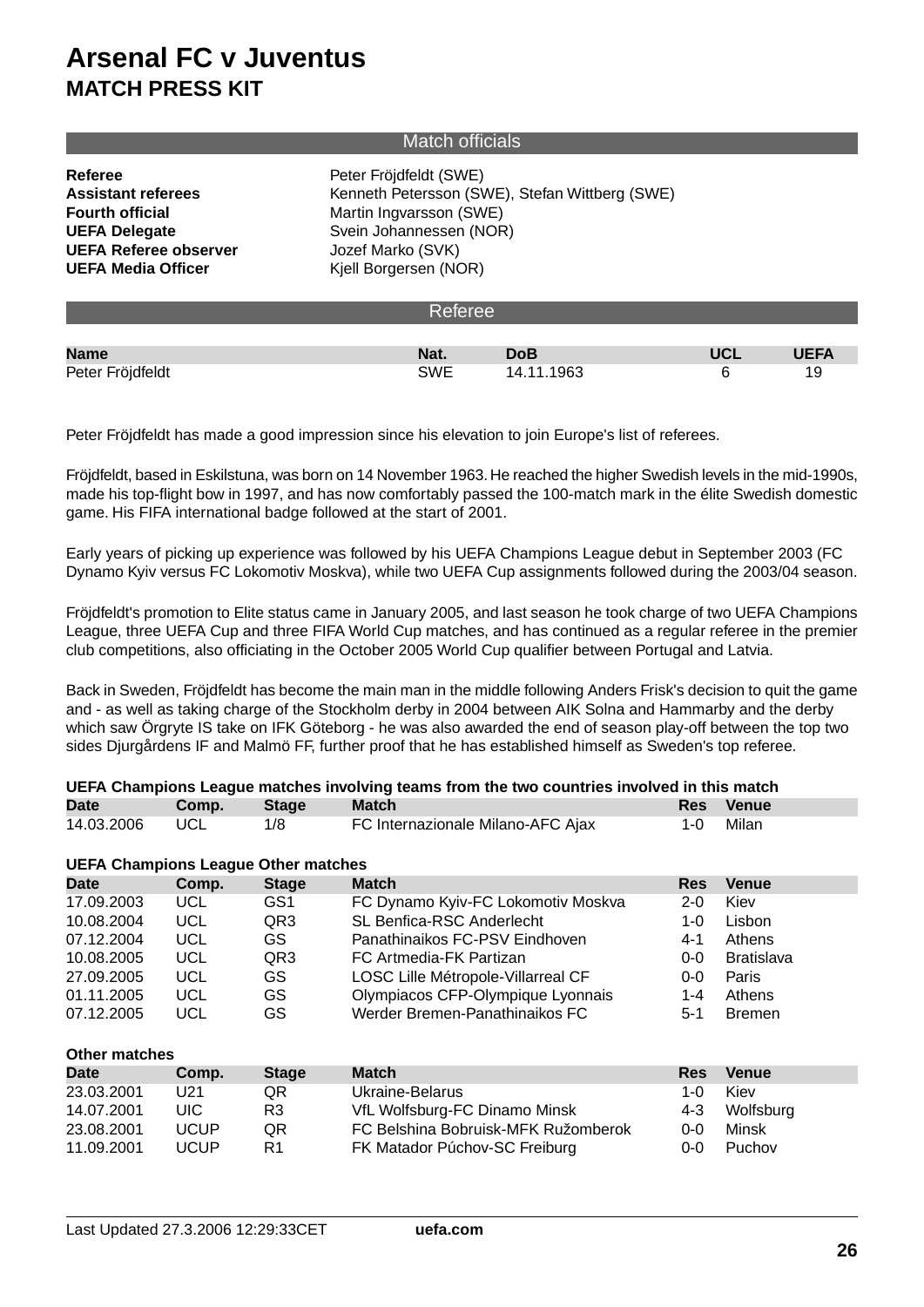| <b>Date</b> | Comp.       | <b>Stage</b>   | <b>Match</b>                                | <b>Res</b> | <b>Venue</b>     |
|-------------|-------------|----------------|---------------------------------------------|------------|------------------|
| 14.10.2001  | U19         | PR.            | Northern Ireland-Slovakia                   | $1 - 1$    | Eschen           |
| 16.10.2001  | U19         | PR.            | Liechtenstein-Northern Ireland              | $0 - 1$    | Vaduz            |
| 27.03.2002  | FRIE.       | R <sub>1</sub> | Estonia-Russia                              | $2 - 1$    | Tallinn          |
| 15.08.2002  | <b>UCUP</b> | QR             | FK Ventspils-FC Lugano                      | $3-0$      | Ventspils        |
| 16.10.2002  | U21         | QR             | <b>Czech Republic-Belarus</b>               | $3-0$      | Liberec          |
| 31.10.2002  | <b>UCUP</b> | R <sub>2</sub> | AC Sparta Praha-Denizlispor                 | 1-0        | Prague           |
| 30.04.2003  | FRIE.       | R <sub>1</sub> | Finland-Iceland                             | $3-0$      | Vantaa           |
| 11.06.2003  | <b>EURO</b> | QR             | Austria-Belarus                             | $5-0$      | <b>Innsbruck</b> |
| 12.08.2003  | <b>UIC</b>  | F              | SC Heerenveen-Villarreal CF                 | $1 - 2$    | Heerenveen       |
| 27.11.2003  | <b>UCUP</b> | R <sub>2</sub> | Groclin Grodzisk Wielkopolski-Manchester    | $0-0$      | Grodzisk         |
|             |             |                | City FC                                     |            | Wielkopolski     |
| 18.02.2004  | FRIE.       | R <sub>1</sub> | Croatia-Germany                             | $1 - 2$    | Split            |
| 03.03.2004  | <b>UCUP</b> | R <sub>3</sub> | PFC Levski Sofia-Liverpool FC               | $2 - 4$    | Sofia            |
| 16.09.2004  | <b>UCUP</b> | R <sub>1</sub> | FC Zenit St. Petersburg-FK Crvena Zvezda    | 4-0        | St Petersburg    |
| 09.10.2004  | <b>WC</b>   | QR             | <b>FYR Macedonia-Netherlands</b>            | $2 - 2$    | Skopje           |
| 17.11.2004  | <b>WC</b>   | QR             | Belgium-Serbia-Montenegro                   | $0 - 2$    | <b>Brussels</b>  |
| 09.02.2005  | FRIE.       | R <sub>1</sub> | England-Netherlands                         | $0-0$      | Birmingham       |
| 10.03.2005  | <b>UCUP</b> | 1/8            | FK Austria Wien-Real Zaragoza               | $1 - 1$    | Vienna           |
| 26.03.2005  | <b>WC</b>   | QR             | Estonia-Slovakia                            | $1 - 2$    | Tallinn          |
| 30.03.2005  | <b>WC</b>   | QR             | Poland-Northern Ireland                     | 1-0        | Warsaw           |
| 14.04.2005  | <b>UCUP</b> | QF             | Sporting Clube de Portugal-Newcastle United | $4 - 1$    | Lisbon           |
|             |             |                | FC                                          |            |                  |
| 08.06.2005  | <b>WC</b>   | QR             | Denmark-Albania                             | $3 - 1$    | Copenhagen       |
| 12.10.2005  | <b>WC</b>   | QR             | Portugal-Latvia                             | 3-0        | Porto            |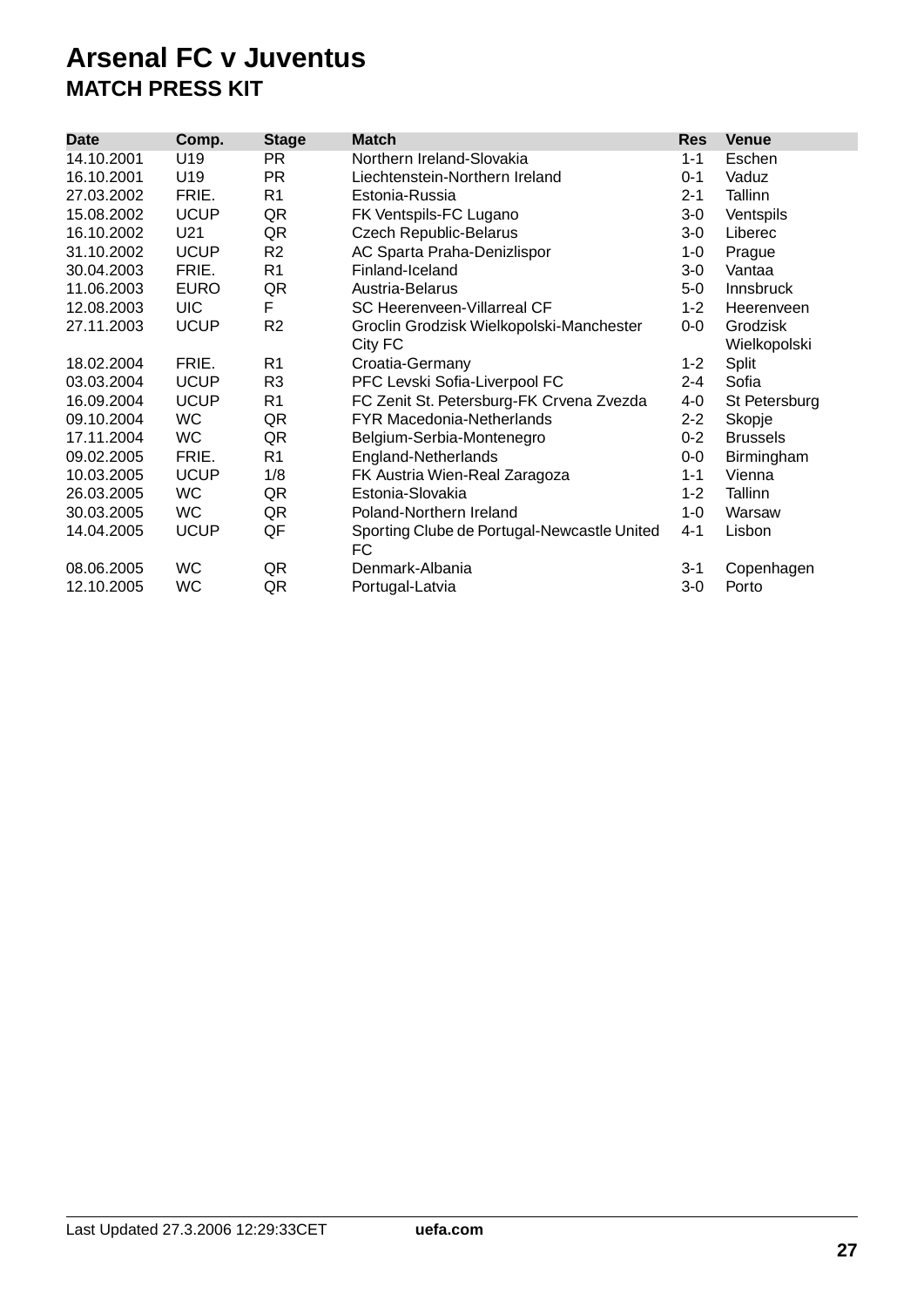### Domestic news

Arsenal FC's hopes of building on their fine recent run were hindered by the weather in England, but there was frustration of a different kind for Tuesday's UEFA Champions League opponents Juventus, who conceded a late equaliser against AS Roma.

### Portsmouth FC - **Arsenal FC** (postponed)

Arsenal go into the quarter-final first leg well rested after Saturday's Premiership fixture was postponed as heavy rain made the Fratton Park pitch unplayable.The decision was nevertheless a disappointment for Arsène Wenger's team, who had hoped to capitalise on a rich vein of form to keep the pressure on north London rivals Tottenham Hotspur FC in the race for fourth place. Impressive home wins against Liverpool FC and Charlton Athletic FC had seen them hit their stride but the side will now go into the game against Juve having not played for ten days.

Sol Campbell has, however, as the England defender came through a reserve-team victory against Charlton on 20 March unscathed following a two-month layoff with an ankle injury. Robin van Persie also played as he continues his recovery from a broken toe but the pair remain doubtful for Tuesday, as do José Antonio Reyes (ankle) and Fredrik Ljungberg (calf). Arsenal also have no fewer than five defenders sidelined, including Ashley Cole (ankle) and Lauren (knee), but manager Wenger is concentrating on the return of former captain Patrick Vieira, who joined Juve last summer. "He is so strong and dominating," Wenger said. "Whatever anyone says, there weren't dozens of players of that calibre playing in Europe - there still aren't."

### **Juventus** 1-1 AS Roma

Ten-man Juve's lead at the Serie A summit was shorn to eight points as their stubborn rearguard were finally breached with five minutes remaining at the Stadio Delle Alpi on Saturday. Emerson gave the home team a 35th-minute lead in Turin, heading in a Mauro Camoranesi corner, but they looked to be up against it when Pavel Nedv d was shown a second yellow card just before the interval. It is the latest disciplinary problem for the Czech Republic midfielder, who is suspended on Tuesday, but in the short term coach Fabio Capello had to reshuffle a side that had already lost Alessandro Del Piero, who limped off holding his thigh and was later ruled out of the midweek game.

The club captain had replaced David Trezeguet in the starting lineup, and although the Frenchman came on to partner Zlatan Ibrahimovi he was himself replaced at half-time as Juve hung on to their lead. Houssine Kharja eventually denied them victory with five minutes remaining and coach Fabio Capello, who was without right-back Jonathan Zebina due to a toe injury, was left to rue a hard game, saying: "We played much better when we were down to ten men but I'm not happy because we spent so much energy while Arsenal did not even play."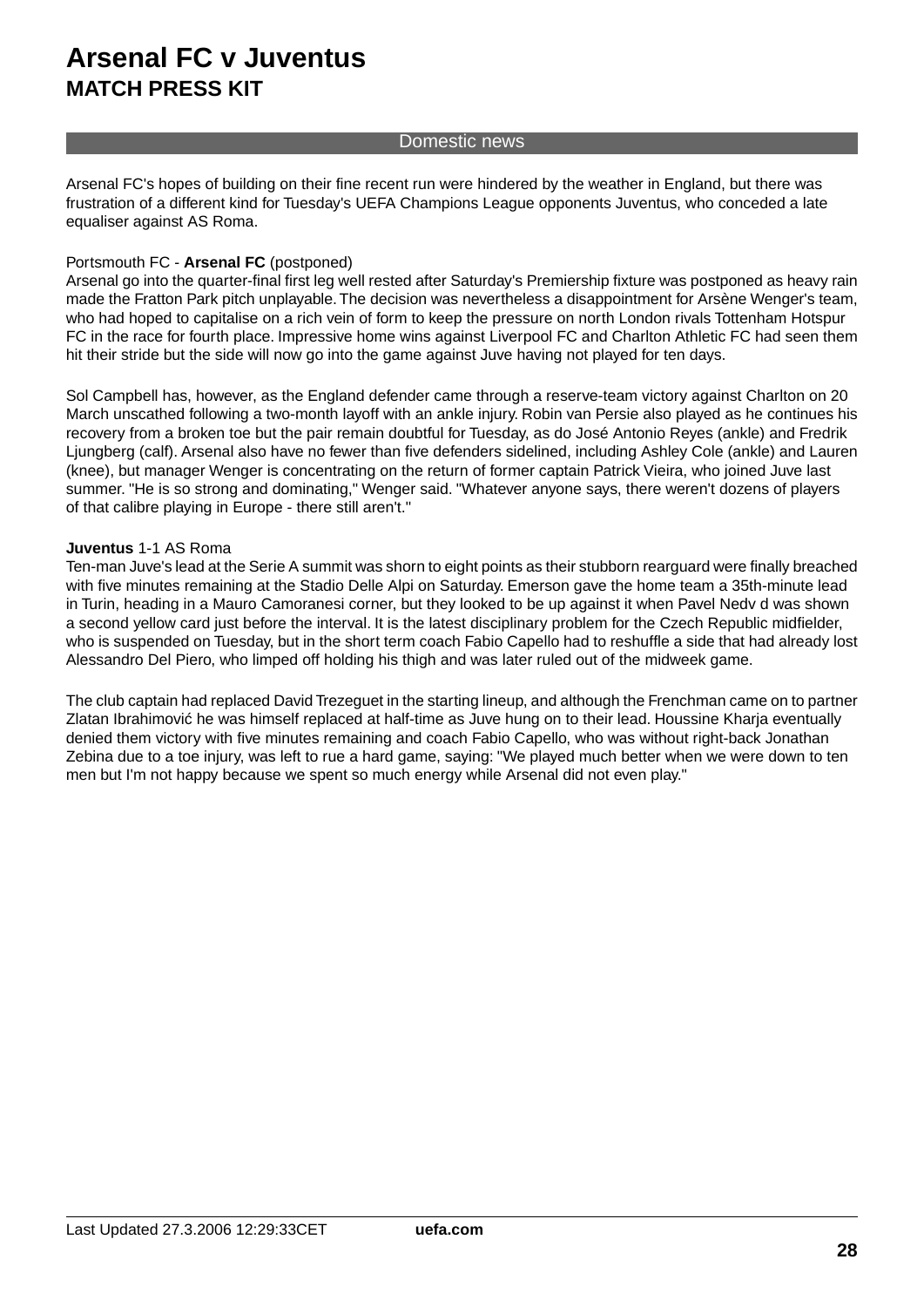## Domestic league details

## **Arsenal FC (Premiership)**

| <b>Date</b> | <b>Opponent</b>               | <b>Res</b> | <b>Lineups</b>                                        |
|-------------|-------------------------------|------------|-------------------------------------------------------|
| 04.03.2006  | v Fulham FC (A)               | $4 - 0$    | Lehmann, Eboué, Touré, Senderos, Flamini,             |
|             |                               |            | Ljungberg, Diaby, Gilberto, Hleb (Fabregas 79),       |
|             |                               |            | Adebayor (Bergkamp 72), Henry (Reyes 84)              |
| 12.03.2006  | v Liverpool FC (H)            | $2 - 1$    | Lehmann, Eboué, Touré, Senderos, Flamini, Hleb,       |
|             |                               |            | Fabregas, Gilberto, Ljungberg (Pirès 15), Adebayor    |
|             |                               |            | (Bergkamp 67), Henry                                  |
| 18.03.2006  | v Charlton Athletic FC (H)    | $3-0$      | Lehmann, Eboué, Touré, Senderos, Flamini, Hleb        |
|             |                               |            | (Van Persie 68), Fabregas (Song 78), Gilberto, Pirès, |
|             |                               |            | Henry, Adebayor (Bergkamp 68)                         |
|             |                               |            |                                                       |
| <b>Date</b> | <b>Opponent</b>               | <b>Res</b> | <b>Goalscorers</b>                                    |
| 14.08.2005  | v Newcastle United FC (H)     | $2 - 0$    | Henry (pen), Van Persie                               |
| 21.08.2005  | v Chelsea FC (A)              | $0 - 1$    |                                                       |
| 24.08.2005  | v Fulham FC (H)               | $4 - 1$    | Henry $(2)$ , Cygan $(2)$                             |
| 10.09.2005  | v Middlesbrough FC (A)        | $1 - 2$    | Reyes                                                 |
| 19.09.2005  | v Everton FC (H)              | $2 - 0$    | Campbell (2)                                          |
| 24.09.2005  | v West Ham United FC (A)      | $0-0$      |                                                       |
| 02.10.2005  | v Birmingham City FC (H)      | $1 - 0$    | Own goal                                              |
| 15.10.2005  | v West Bromwich Albion FC (A) | $1 - 2$    | Senderos                                              |
| 22.10.2005  | v Manchester City FC (H)      | $1 - 0$    | Pirès (pen)                                           |
| 29.10.2005  | v Tottenham Hotspur FC (A)    | $1 - 1$    | Pirès                                                 |
| 05.11.2005  | v Sunderland AFC (H)          | $3-1$      | Henry (2), Van Persie                                 |
| 19.11.2005  | v Wigan Athletic FC (A)       | $3 - 2$    | Henry (2), Van Persie                                 |
| 26.11.2005  | v Blackburn Rovers FC (H)     | $3-0$      | Fabregas, Van Persie, Henry                           |
| 03.12.2005  | v Bolton Wanderers FC (A)     | $0 - 2$    |                                                       |
| 10.12.2005  | v Newcastle United FC (A)     | $0 - 1$    |                                                       |
| 18.12.2005  | v Chelsea FC (H)              | $0 - 2$    |                                                       |
| 26.12.2005  | v Charlton Athletic FC (A)    | $1 - 0$    | Reyes                                                 |
| 28.12.2005  | v Portsmouth FC (H)           | 4-0        | Bergkamp, Henry (pen), Reyes, Henry                   |
| 31.12.2005  | v Aston Villa FC (A)          | $0-0$      |                                                       |
| 03.01.2006  | v Manchester United FC (H)    | $0-0$      |                                                       |
| 14.01.2006  | v Middlesbrough FC (H)        | $7 - 0$    | Henry (3), Hleb, Senderos, Pirès, Gilberto            |
| 21.01.2006  | v Everton FC (A)              | $0 - 1$    |                                                       |
| 01.02.2006  | v West Ham United FC (H)      | $2 - 3$    | Pirès, Henry                                          |
| 04.02.2006  | v Birmingham City FC (A)      | $2 - 0$    | Adebayor, Henry                                       |
| 11.02.2006  | v Bolton Wanderers FC (H)     | $1 - 1$    | Gilberto                                              |
| 14.02.2006  | v Liverpool FC (A)            | $0 - 1$    |                                                       |
| 25.02.2006  | v Blackburn Rovers FC (A)     | $0 - 1$    |                                                       |
| 04.03.2006  | v Fulham FC (A)               | $4-0$      | Adebayor, Henry (2), Fabregas                         |
| 12.03.2006  | v Liverpool FC (H)            | $2 - 1$    | Henry $(2)$                                           |
| 18.03.2006  | v Charlton Athletic FC (H)    | $3-0$      | Hleb, Adebayor, Pirès                                 |
| 01.04.2006  | v Aston Villa FC (H)          |            |                                                       |
| 09.04.2006  | v Manchester United FC (A)    |            |                                                       |
| 15.04.2006  | v West Bromwich Albion FC (H) |            |                                                       |
| 17.04.2006  | v Manchester City FC (A)      |            |                                                       |
| 22.04.2006  | v Tottenham Hotspur FC (H)    |            |                                                       |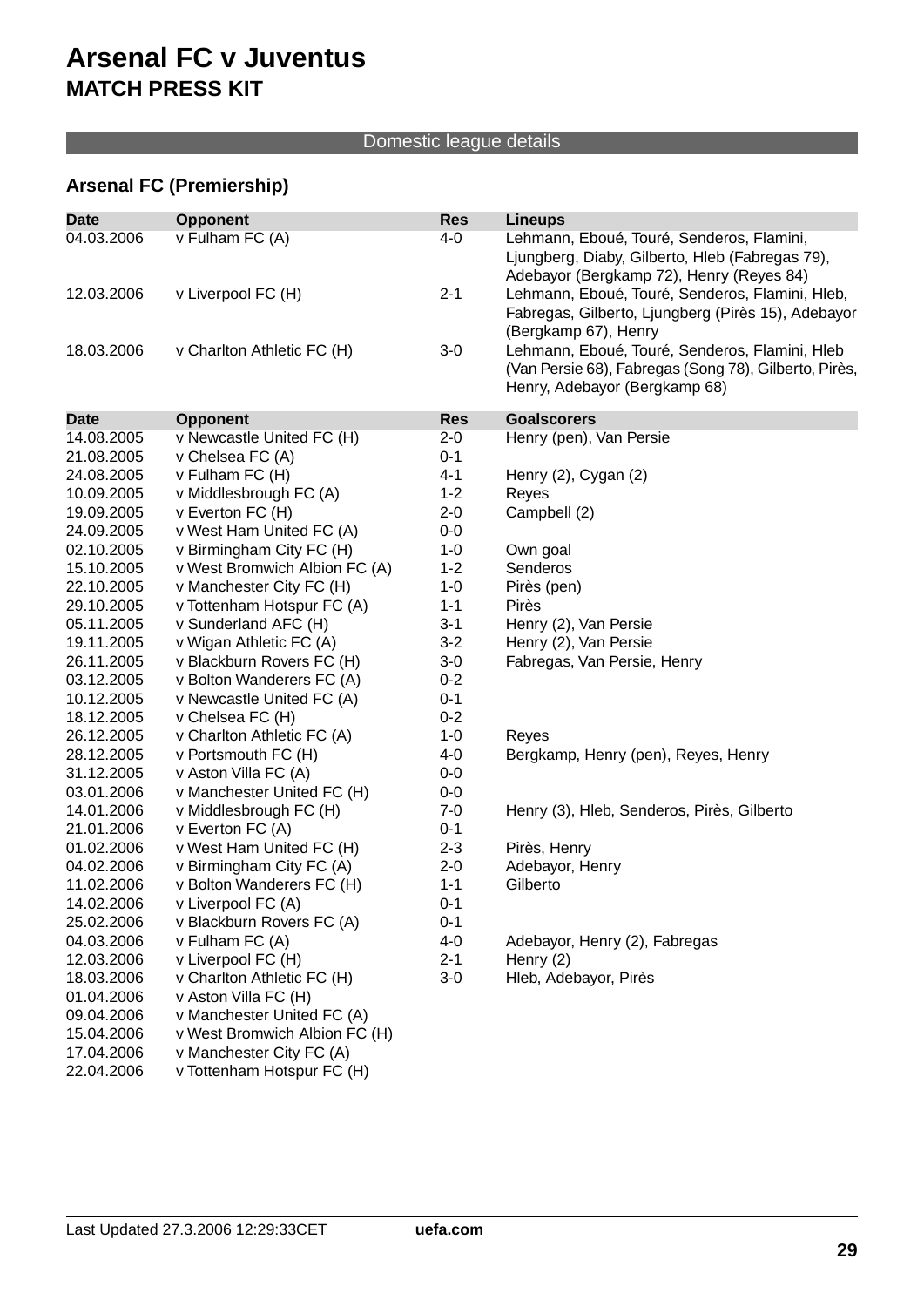| Rank           | <b>Clubs</b>                   | <b>Pld</b> | W  | D  | L              | <b>GF</b> | <b>GA</b> | <b>Pts</b> |
|----------------|--------------------------------|------------|----|----|----------------|-----------|-----------|------------|
| 1              | Chelsea FC                     | 31         | 25 | 3  | 3              | 60        | 19        | 78         |
| $\overline{2}$ | Manchester United FC           | 30         | 20 | 6  | 4              | 61        | 29        | 66         |
| 3              | Liverpool FC                   | 32         | 19 | 7  | 6              | 45        | 22        | 64         |
| 4              | <b>Tottenham Hotspur FC</b>    | 30         | 14 | 10 | 6              | 43        | 28        | 52         |
| 5              | <b>Blackburn Rovers FC</b>     | 31         | 16 | 4  | 11             | 42        | 36        | 52         |
| 6              | <b>Arsenal FC</b>              | 30         | 15 | 5  | 10             | 48        | 23        | 50         |
| 7              | <b>Bolton Wanderers FC</b>     | 29         | 13 | 9  | $\overline{7}$ | 42        | 32        | 48         |
| 8              | Wigan Athletic FC              | 31         | 14 | 4  | 13             | 36        | 38        | 46         |
| 9              | West Ham United FC             | 30         | 13 | 6  | 11             | 46        | 45        | 45         |
| 10             | Everton FC                     | 31         | 13 | 4  | 14             | 29        | 41        | 43         |
| 11             | <b>Charlton Athletic FC</b>    | 31         | 12 | 6  | 13             | 37        | 42        | 42         |
| 12             | Manchester City FC             | 31         | 12 | 4  | 15             | 39        | 37        | 40         |
| 13             | Newcastle United FC            | 31         | 11 | 6  | 14             | 31        | 38        | 39         |
| 14             | Middlesbrough FC               | 30         | 10 | 7  | 13             | 43        | 52        | 37         |
| 15             | Fulham FC                      | 32         | 10 | 6  | 16             | 40        | 51        | 36         |
| 16             | Aston Villa FC                 | 31         | 8  | 11 | 12             | 34        | 41        | 35         |
| 17             | <b>West Bromwich Albion FC</b> | 30         | 7  | 6  | 17             | 27        | 45        | 27         |
| 18             | Birmingham City FC             | 30         | 6  | 6  | 18             | 23        | 44        | 24         |
| 19             | Portsmouth FC                  | 30         | 6  | 6  | 18             | 24        | 51        | 24         |
| 20             | <b>Sunderland AFC</b>          | 31         | 2  | 4  | 25             | 19        | 55        | 10         |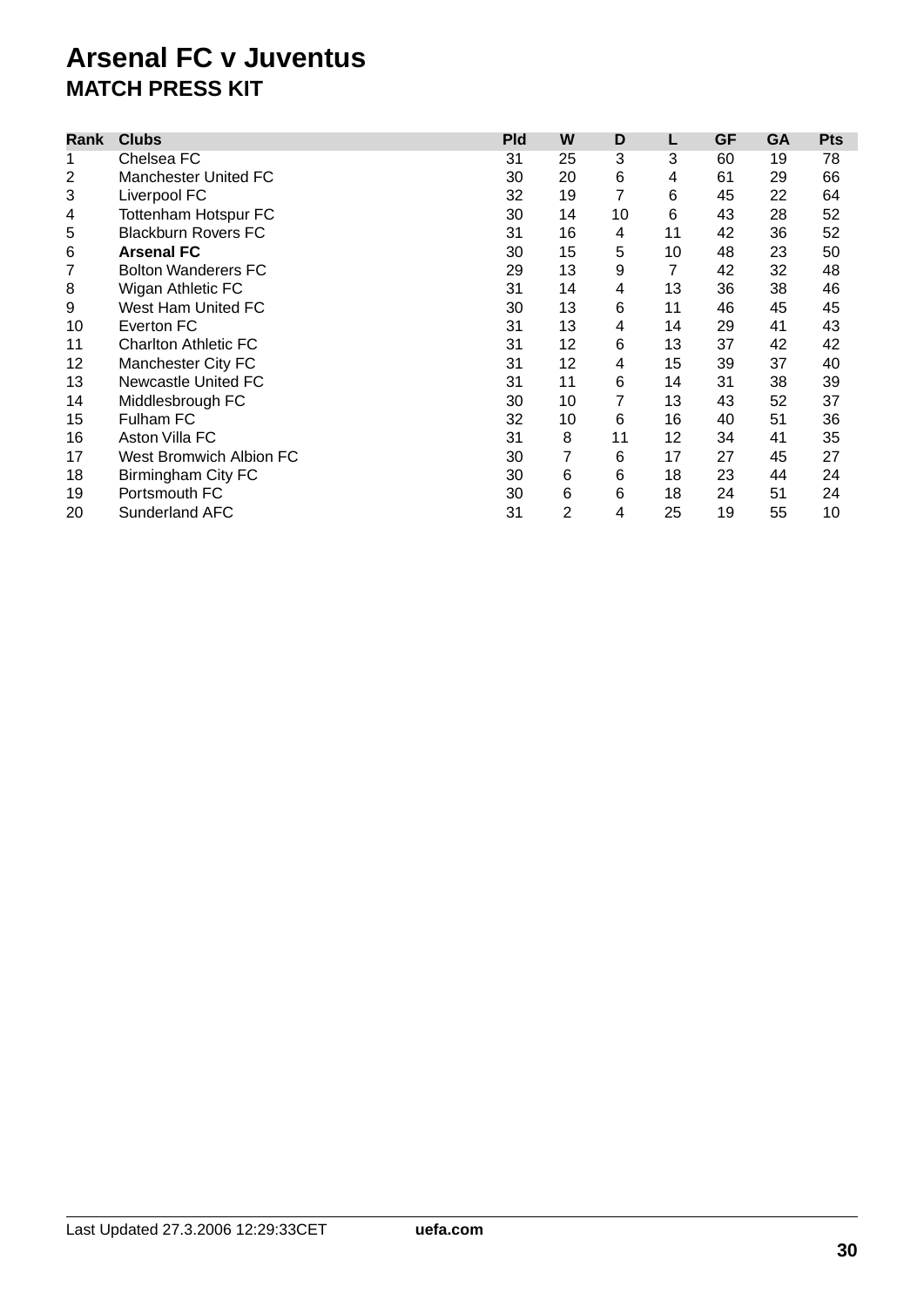## Domestic league details

## **Juventus (Serie A)**

| <b>Date</b> | <b>Opponent</b>                | <b>Res</b> | <b>Lineups</b>                                      |
|-------------|--------------------------------|------------|-----------------------------------------------------|
| 12.03.2006  | v AC Milan (H)                 | $0-0$      | Buffon, Zebina, Thuram, Cannavaro, Chiellini, Mutu, |
|             |                                |            | Vieira, Emerson, Nedv d, Ibrahimovi (Del Piero 46), |
|             |                                |            | Trezeguet                                           |
| 18.03.2006  | v AS Livorno Calcio (A)        | $3-1$      | Buffon, Zebina (Pessotto 85), Thuram, Cannavaro,    |
|             |                                |            | Balzaretti, Camoranesi (Mutu 60), Emerson,          |
|             |                                |            | Giannichedda, Nedv d, Trezeguet (Ibrahimovi 65),    |
|             |                                |            | Del Piero                                           |
| 25.03.2006  | v AS Roma (H)                  | $1 - 1$    | Buffon, Thuram, Cannavaro, Chiellini (Mutu 89),     |
|             |                                |            | Camoranesi, Zambrotta, Emerson, Vieira, Nedv d,     |
|             |                                |            | Ibrahimovi, Del Piero (Trezeguet 16, Balzaretti 46) |
|             |                                |            |                                                     |
| <b>Date</b> | <b>Opponent</b>                | <b>Res</b> | <b>Goalscorers</b>                                  |
| 28.08.2005  | v AC Chievo Verona (H)         | $1 - 0$    | Trezeguet                                           |
| 11.09.2005  | v Empoli FC (A)                | 4-0        | Vieira, Camoranesi, Trezeguet (2)                   |
| 18.09.2005  | v Ascoli Calcio 1898 (H)       | $2 - 1$    | Del Piero, Del Piero (pen)                          |
| 21.09.2005  | v Udinese Calcio (A)           | $1 - 0$    | Vieira                                              |
| 24.09.2005  | v Parma FC (A)                 | $2 - 1$    | Vieira, Camoranesi                                  |
| 02.10.2005  | v FC Internazionale Milano (H) | $2 - 0$    | Nedv d, Trezeguet                                   |
| 15.10.2005  | v FC Messina Peloro (H)        | $1 - 0$    | Del Piero                                           |
| 23.10.2005  | v US Lecce (A)                 | $3-0$      | Zalayeta, Mutu, Ibrahimovi                          |
| 26.10.2005  | v UC Sampdoria (H)             | $2 - 0$    | Trezeguet, Mutu                                     |
| 29.10.2005  | v AC Milan (A)                 | $1 - 3$    | Trezeguet                                           |
| 06.11.2005  | v AS Livorno Calcio (H)        | $3-0$      | Del Piero, Trezeguet, Ibrahimovi                    |
| 19.11.2005  | v AS Roma (A)                  | $4 - 1$    | Trezeguet (2), Nedv d, Ibrahimovi                   |
| 27.11.2005  | v Treviso FC (H)               | $3-1$      | Del Piero, Trezeguet, Mutu                          |
| 04.12.2005  | v ACF Fiorentina (A)           | $2 - 1$    | Trezeguet, Camoranesi                               |
| 11.12.2005  | v Cagliari Calcio (H)          | $4 - 0$    | Nedv d, Own goal, Trezeguet (2)                     |
| 17.12.2005  | v S.S. Lazio (A)               | $1 - 1$    | Trezeguet                                           |
| 21.12.2005  | v AC Siena (H)                 | $2 - 0$    | Trezeguet, Cannavaro                                |
| 07.01.2006  | v US Città di Palermo (A)      | $2 - 1$    | Mutu (2)                                            |
| 15.01.2006  | v Reggina Calcio (H)           | $1 - 0$    | Del Piero                                           |
| 18.01.2006  | v AC Chievo Verona (A)         | $1 - 1$    | Vieira                                              |
| 22.01.2006  | v Empoli FC (H)                | $2 - 1$    | Cannavaro (2)                                       |
| 29.01.2006  | v Ascoli Calcio 1898 (A)       | $3 - 1$    | Trezeguet (3)                                       |
| 05.02.2006  | v Udinese Calcio (H)           | $1 - 0$    | Del Piero                                           |
| 08.02.2006  | v Parma FC (H)                 | $1 - 1$    | Ibrahimovi                                          |
| 12.02.2006  | v FC Internazionale Milano (A) | $2 - 1$    | Del Piero, Ibrahimovi                               |
| 18.02.2006  | v FC Messina Peloro (A)        | $2 - 2$    | Mutu (pen), Ibrahimovi                              |
| 26.02.2006  | v US Lecce (H)                 | $3-1$      | Robert Kova, Emerson, Del Piero (pen)               |
| 04.03.2006  | v UC Sampdoria (A)             | $1 - 0$    | Nedv d                                              |
| 12.03.2006  | v AC Milan (H)                 | $0-0$      |                                                     |
| 18.03.2006  | v AS Livorno Calcio (A)        | $3-1$      | Trezeguet (2), Del Piero                            |
| 25.03.2006  | v AS Roma (H)                  | $1 - 1$    | Emerson                                             |
| 01.04.2006  | v Treviso FC (A)               |            |                                                     |
| 09.04.2006  | v ACF Fiorentina (H)           |            |                                                     |
| 15.04.2006  | v Cagliari Calcio (A)          |            |                                                     |
| 23.04.2006  | v S.S. Lazio (H)               |            |                                                     |
| 30.04.2006  | v AC Siena (A)                 |            |                                                     |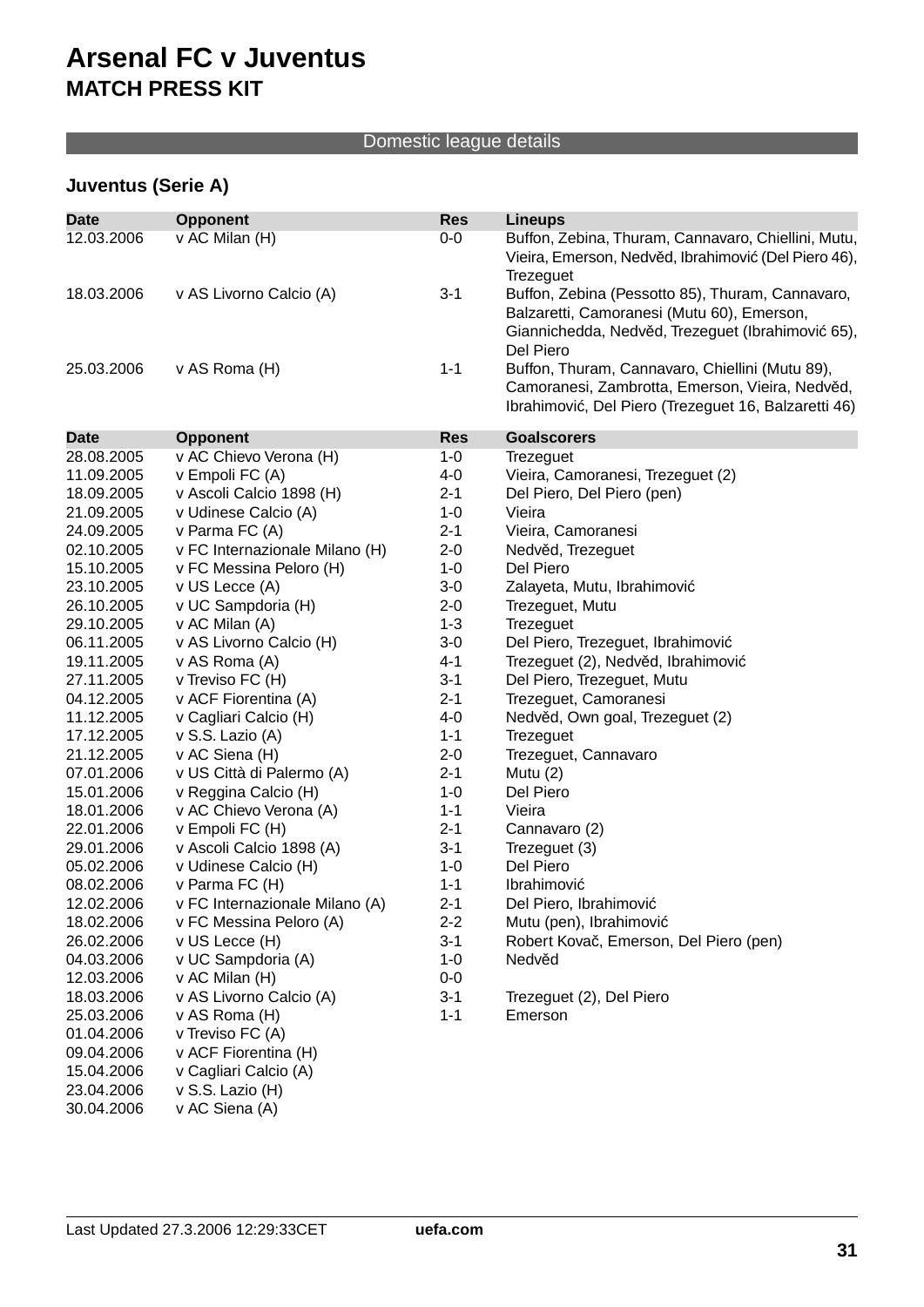| Rank           | <b>Clubs</b>             | <b>Pld</b> | W  | D  | L  | <b>GF</b> | <b>GA</b> | <b>Pts</b> |
|----------------|--------------------------|------------|----|----|----|-----------|-----------|------------|
| 1              | <b>Juventus</b>          | 31         | 24 | 6  |    | 61        | 20        | 78         |
| $\overline{2}$ | <b>AC Milan</b>          | 31         | 22 | 4  | 5  | 70        | 25        | 70         |
| 3              | FC Internazionale Milano | 31         | 20 | 5  | 6  | 56        | 24        | 65         |
| 4              | <b>ACF Fiorentina</b>    | 31         | 18 | 6  | 7  | 52        | 34        | 60         |
| 5              | AS Roma                  | 31         | 17 | 8  | 6  | 57        | 31        | 59         |
| 6              | <b>AC Chievo Verona</b>  | 31         | 11 | 12 | 8  | 44        | 37        | 45         |
| 7              | S.S. Lazio               | 31         | 11 | 12 | 8  | 41        | 39        | 45         |
| 8              | <b>AS Livorno Calcio</b> | 31         | 11 | 11 | 9  | 32        | 34        | 44         |
| 9              | US Città di Palermo      | 31         | 11 | 10 | 10 | 41        | 42        | 43         |
| 10             | Parma FC                 | 31         | 10 | 8  | 13 | 36        | 49        | 38         |
| 11             | Ascoli Calcio 1898       | 31         | 8  | 13 | 10 | 34        | 39        | 37         |
| 12             | UC Sampdoria             | 31         | 10 | 7  | 14 | 42        | 42        | 37         |
| 13             | AC Siena                 | 31         | 9  | 8  | 14 | 36        | 49        | 35         |
| 14             | Reggina Calcio           | 31         | 9  | 7  | 15 | 31        | 49        | 34         |
| 15             | Empoli FC                | 31         | 9  | 5  | 17 | 34        | 52        | 32         |
| 16             | Cagliari Calcio          | 31         | 7  | 10 | 14 | 32        | 45        | 31         |
| 17             | <b>Udinese Calcio</b>    | 31         | 7  | 8  | 16 | 29        | 49        | 29         |
| 18             | <b>FC Messina Peloro</b> | 31         | 5  | 13 | 13 | 29        | 43        | 28         |
| 19             | <b>US Lecce</b>          | 31         | 5  | 6  | 20 | 23        | 49        | 21         |
| 20             | Treviso FC               | 31         | 2  | 9  | 20 | 17        | 45        | 15         |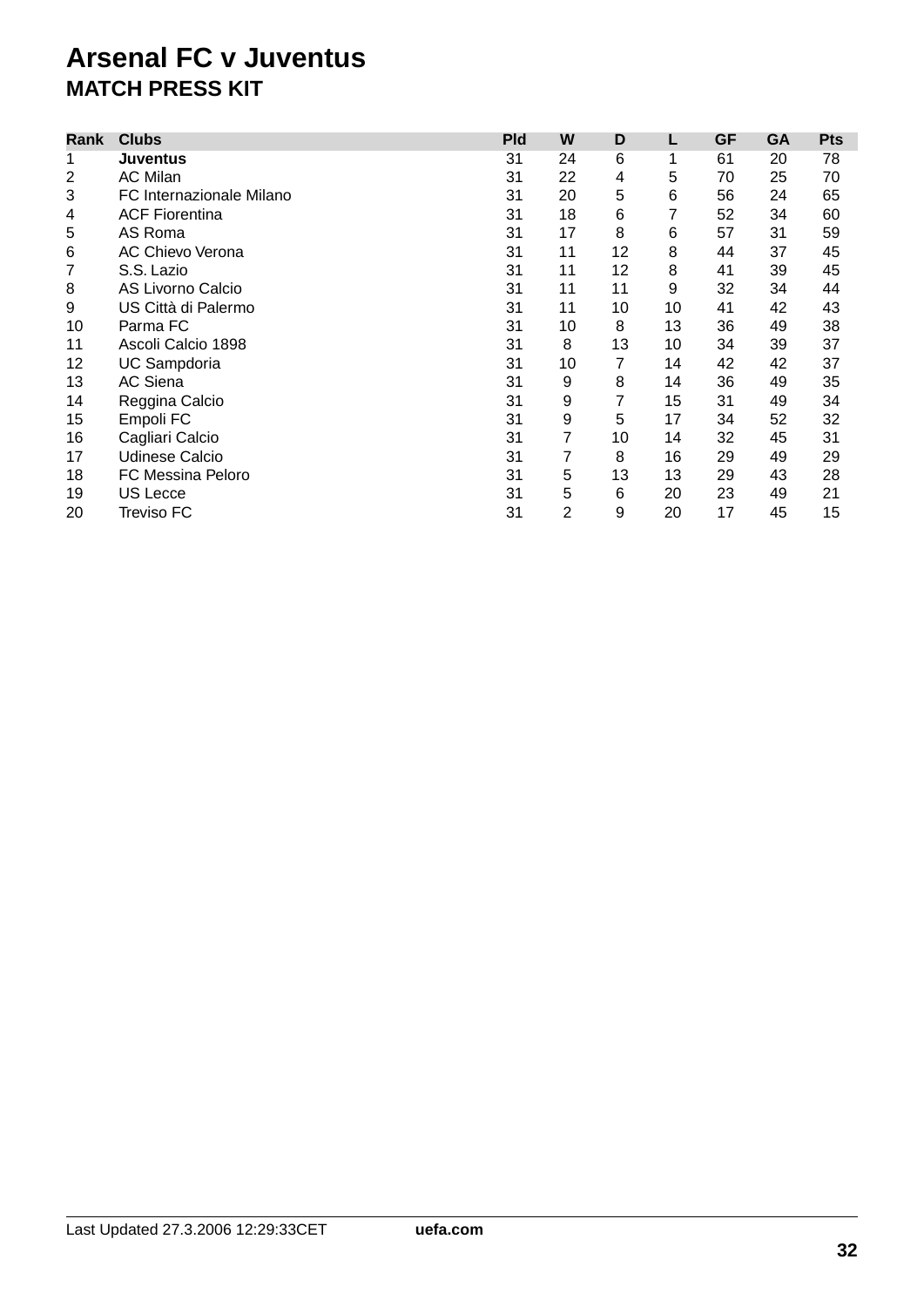## General competition information

UEFA's most prestigious club competition was originally created as the European Champion Clubs' Cup for the 1955/56 season, before its revamping as the UEFA Champions League in 1992.

• **Financial information:** UEFA has estimated that the gross budgeted income for the 2005/06 UEFA Champions League will be €598m - higher than the revenue obtained last season. Based on those amounts, €453m would go to the 32 clubs, including €22.5m for the professional leagues of the participating associations, and €145m to UEFA for European football. Clubs in the group stage will receive a starting fee of €1.6m and a bonus of €321,000 per match. Performance bonuses will involve €321,000 for a win and €161,000 for a draw in the group stage. The 16 teams playing in the first knockout round will receive €1.6m each, the eight quarter-finalists €1.9m each and the four semi-finalists €2.6m. The Champions League winners will receive €6.4m, and the runners-up €3.9m. This means that a total minimum amount of €3.5m per club is guaranteed for the group stage. A club could receive, at best, up to €18m, not counting the TV market pool share and gate receipts.

• **Deadlines:** UEFA Champions League press kits are provided to media by uefa.com. For every UEFA Champions League match, two press kits are issued in English: Sunday at 22:00CET with a match preview update on Monday at 22:00CET for Tuesday's matches. For Wednesday's matches, the press kit is issued on Monday at 22:00CET with the match preview update version published on Tuesday at 22:00CET. Multilingual versions of press kits, determined on a match-by-match basis, are also issued with similar deadlines.

• **Disclaimer:** Although UEFA has taken all reasonable care that the information contained within this press kit is accurate at the time of publication, no representation or guarantee (including liability towards third parties), expressed or implied, is made as to its accuracy, reliability or completeness. Therefore, UEFA assumes no liability for the use or interpretation of information contained herein.

## UEFA information

UEFA's Executive Committee approved the regulations for next season's UEFA Champions League at its two-day meeting prior to the XXX Ordinary UEFA Congress in Budapest on Thursday. It also approved the competition's financial distribution model for the period 2006-09, which will be based on the same principles currently being applied.

This entails 75 per cent for the clubs and 25 per cent for European football (solidarity payments, organisational cost and UEFA share) up to an amount of €530m, then 82 per cent for the clubs and 18 per cent for UEFA above the said revenue. From the gross club share, five per cent is redistributed to the leagues of the 32 teams involved in the UEFA Champions League, and the net club share is divided 50-50 between fixed amounts and market pool.

It was agreed that any surplus over the projected overall gross revenue of €750m, would first be allocated to fund an increase in the solidarity amount of around €10m for the clubs eliminated in the qualifying phase of the UEFA Champions League. "We are, in principle, keeping the same model as before," UEFA CEO Lars-Christer Olsson said, "but there is one very important new element which has also been agreed with the clubs in the European Club Forum and the [UEFA Club Competitions] Committee. That is to increase the support for those clubs who are playing qualification rounds and not qualifying for the last phase [of the UEFA Champions League and UEFA Cup]."

In a subsequent report to the Congress, UEFA's Executive Committee said that while there is much for European football to be happy about, a number of elements within the game were giving cause for concern. UEFA's supreme executive body said efforts to strike a balance between sporting and economic aspects could only be successful if the stable foundations on which football is based were protected. At the end of Congress, UEFA's 52 member associations adopted a resolution in relation to recent developments concerning European football and its competitions. The resolution concerned issues such as UEFA's core principles and beliefs, the release of players for national teams and challenges to this rule, and solidarity and sporting values within European football.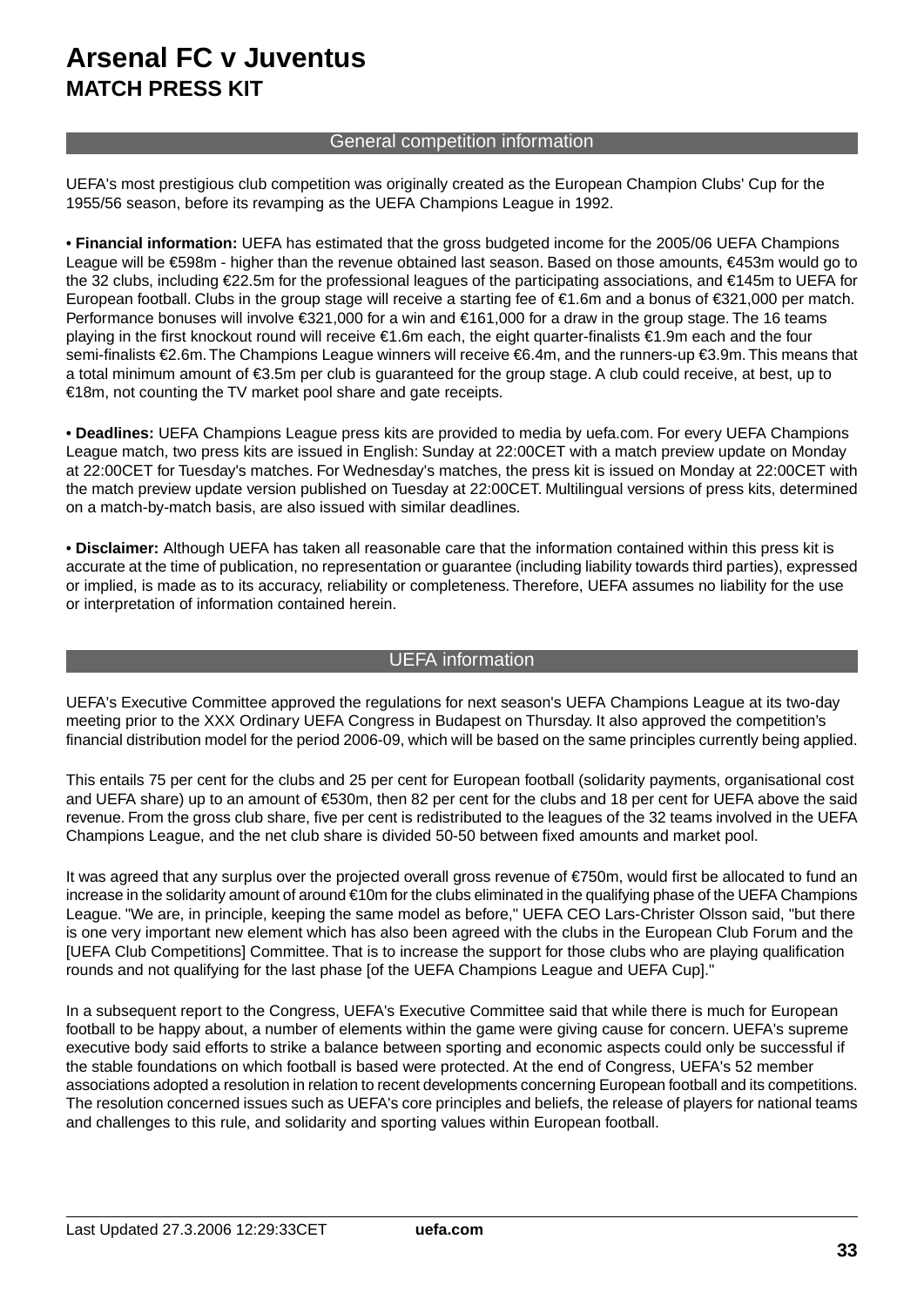### Legend

#### **:: All-time statistics**

The all-time record of the competing clubs in UEFA club competition.

**UEFA club competitions:** These are the official statistics considered valid for communicating official records in UEFA club competitions defined as the European Champion Clubs' Cup, the UEFA Champions League, the UEFA Cup Winners' Cup, the UEFA Cup, the UEFA Super Cup (from the 1973 competition), the UEFA Intertoto Cup and the European/South American Cup. The Inter-Cities Fairs Cup is not regarded as a UEFA competition but statistics are separately included for information purposes.

**Goals for/against:** Goals totals include the outcome of disciplinary decisions (eg. match forfeits when a 3-0 result is determined). Goals totals do not include goals scored from the penalty mark during a penalty shoot-out after a tie ended in a draw.

#### **:: Squad list**

The eligible list of players ordered first by playing position and then numeric order.

#### **Current season - UCLQ:** Total UEFA Champions League appearances in qualifying rounds only.

**Current season - UCL:** Total UEFA Champions League appearances from the group stage onwards prior to the current matchday.

**All-time - UCL:** Total appearances in the UEFA Champions League from the 1992/93 season, group stage to final only. These are the official statistics considered valid for communicating official records in the competition. **All-time - UEFA:** Total appearances in UEFA club competitions (as defined above) including all qualifying round matches. These are the official statistics considered valid for communicating official records in the competition.

#### **:: Bookings list**

The current disciplinary situation in the competition.

- **\*:** Misses next match if booked
- **#:** Suspended for at least one match
- **+:** Provisionally suspended
- **R:** Sent off (red card)
- **S:** Suspended
- **Y:** Booked (yellow card)
- **Y/R:** Sent off (yellow card then direct red)
- **R\*:** Sent off (red card) in the UEFA Cup
- **S\*:** Suspended following cautions received in the UEFA Cup
- **Y\*:** Booked (yellow card) in the UEFA Cup
- **Y/R\*:** Sent off (yellow card then direct red) in the UEFA Cup

**Note:** The bookings list is destined for the press. It is given to the competing clubs for information purposes only and therefore has no legal value. In the event of any discrepancy, only the correspondence addressed directly to the clubs will be considered as the authoritative version.

#### **:: Match officials**

The match officials appointed to officiate the fixture.

**UCL:** Total matches officiated in the UEFA Champions League from 1992/93 season, group stage to final only. Matches where the official has acted as the fourth official are not included in these statistics. These are the official statistics considered valid for communicating official records in the competition.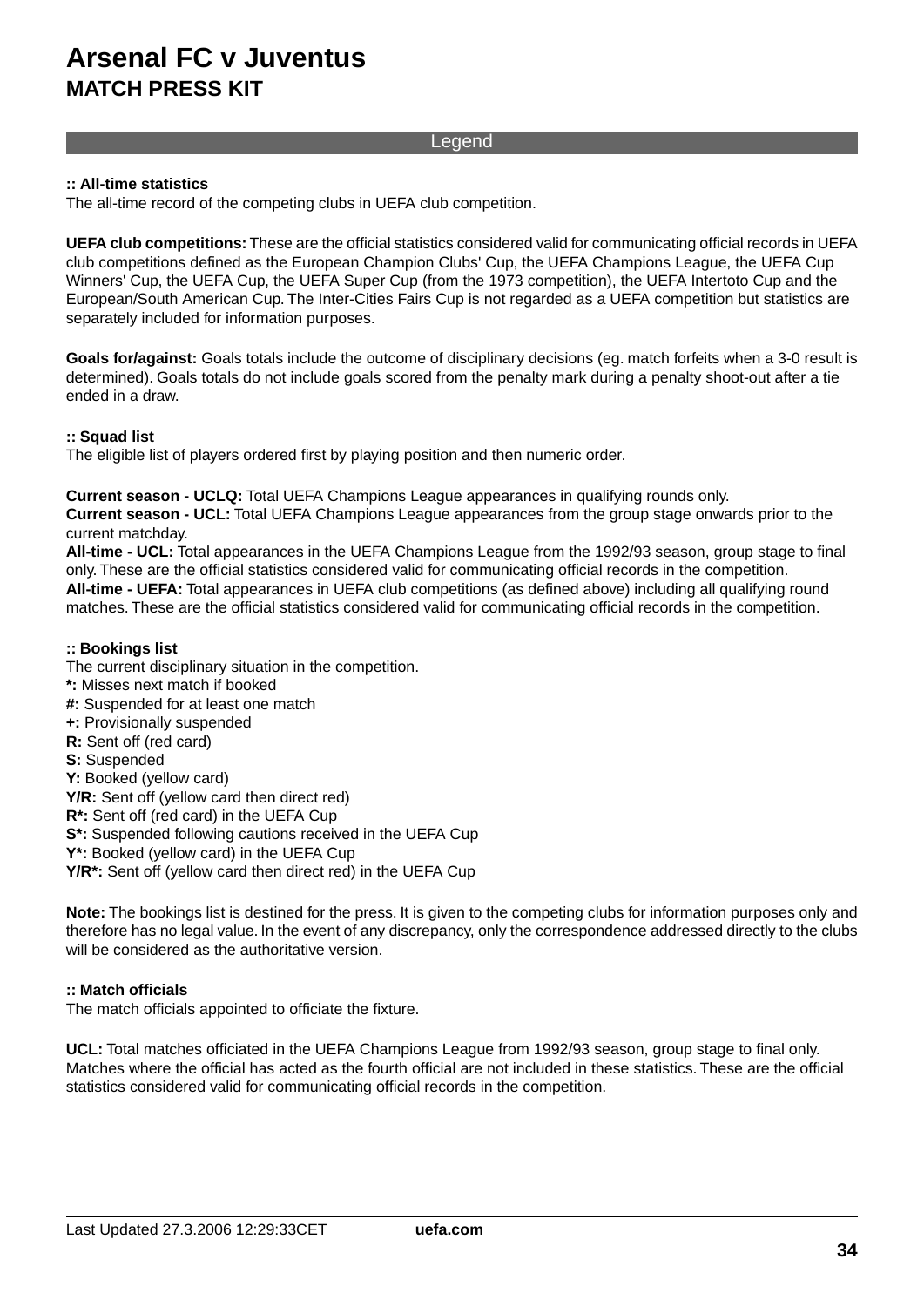**UEFA:** Total matches officiated in UEFA club competitions including all qualifying round matches. Matches where the official has acted as the fourth official are not included in these statistics.These are the official statistics considered valid for communicating official records in the competition.

### **:: Competitions**

**ECCC:** European Champion Clubs' Cup/UEFA Champions League **UCUP:** UEFA Cup **UCWC:** UEFA Cup Winners' Cup **SCUP:** UEFA Super Cup **UIC:** UEFA Intertoto Cup **EURO:** UEFA European Football Championship **U21:** UEFA European Under-21 Championship **WC:** FIFA World Cup **CONFCUP:** FIFA Confederations Cup **FRIE:** A International friendly matches **U21 FRIE:** Under-21 international friendly matches

#### **:: Competition stages**

**F:** Final **GS:** Group stage **GS1:** First group stage **GS2:** Second group stage **KO1:** First knockout round **PR:** Preliminary round **QF:** Quarter-finals **QR:** Qualifying round **QR1:** First qualifying round **QR2:** Second qualifying round **QR3:** Third qualifying round **R1:** First round **R2:** Second round **R3:** Third round **R4:** Fourth round **SF:** Semi-finals **1/8:** Eighth-finals **1/16:** Sixteenth-finals **1st:** First leg **2nd:** Second leg